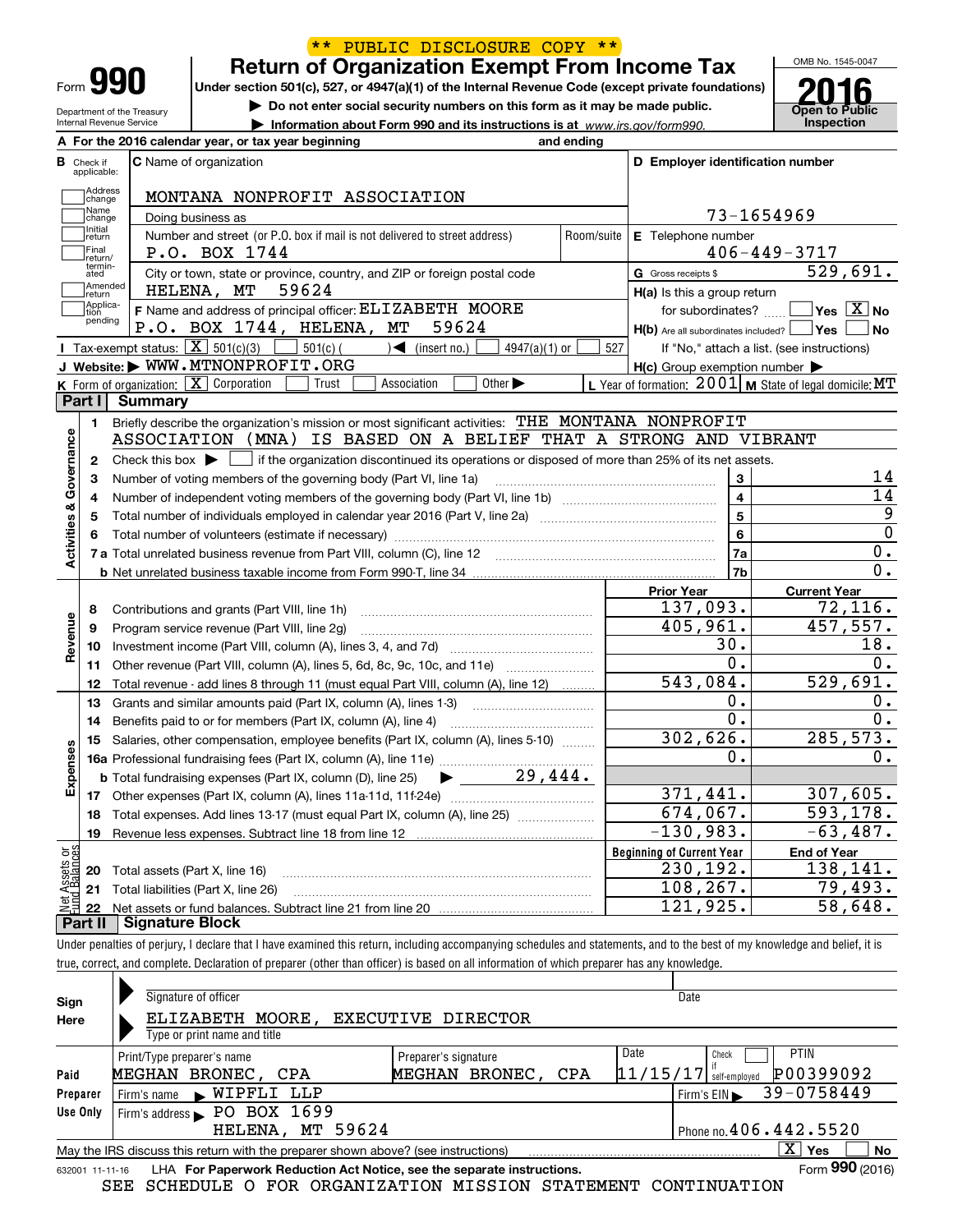|              | MONTANA NONPROFIT ASSOCIATION<br>Form 990 (2016)                                                                                             | 73-1654969           | Page 2                                 |
|--------------|----------------------------------------------------------------------------------------------------------------------------------------------|----------------------|----------------------------------------|
|              | <b>Statement of Program Service Accomplishments</b><br>Part III                                                                              |                      |                                        |
|              |                                                                                                                                              |                      | $\overline{\mathbf{x}}$                |
| 1            | Briefly describe the organization's mission:                                                                                                 |                      |                                        |
|              | THE MONTANA NONPROFIT ASSOCIATION (MNA) IS BASED ON A BELIEF THAT A                                                                          |                      |                                        |
|              | STRONG AND VIBRANT NONPROFIT SECTOR IS ESSENTIAL TO MONTANA'S VITALITY                                                                       |                      |                                        |
|              | MNA'S MISSION IS TO PROVIDE LEADERSHIP TO MONTANA'S<br>AND LIVABILITY.                                                                       |                      |                                        |
|              | NONPROFIT SECTOR, AND PARTNER WITH CHARITABLE NONPROFITS TO CREATE A                                                                         |                      |                                        |
| $\mathbf{2}$ | Did the organization undertake any significant program services during the year which were not listed on the                                 |                      |                                        |
|              | prior Form 990 or 990-EZ?                                                                                                                    |                      | $\sqrt{\ }$ Yes $\sqrt{\ \text{X}}$ No |
|              | If "Yes," describe these new services on Schedule O.                                                                                         |                      |                                        |
| 3            | Did the organization cease conducting, or make significant changes in how it conducts, any program services?                                 | $\Box$ Yes $\Box$ No |                                        |
|              | If "Yes," describe these changes on Schedule O.                                                                                              |                      |                                        |
| 4            | Describe the organization's program service accomplishments for each of its three largest program services, as measured by expenses.         |                      |                                        |
|              | Section 501(c)(3) and 501(c)(4) organizations are required to report the amount of grants and allocations to others, the total expenses, and |                      |                                        |
|              | revenue, if any, for each program service reported.                                                                                          |                      | 257, 263.                              |
| 4a           | $262$ , $254$ $\cdot$ including grants of \$<br>) (Expenses \$<br>) (Revenue \$<br>(Code:                                                    | 1129                 |                                        |
|              | PROFESSIONAL AND ORGANIZATIONAL DEVELOPMENT (POD): IN 2016,                                                                                  |                      |                                        |
|              | LEADERS FROM 558 ORGANIZATIONS FROM ACROSS MONTANA PARTICIPATED IN ONE                                                                       |                      |                                        |
|              | OR MORE OF MNA'S COMMUNITY WORKSHOPS. MORE THAN 400 ATTENDED THE ANNUAL                                                                      | MNA HELD A FOUR      |                                        |
|              | CONFERENCE, MAKING IT THE HIGHEST ATTENDED TO DATE.<br>PART MANAGEMENT SERIES IN TWO MONTANA COMMUNITIES AND HOSTED TWO                      |                      |                                        |
|              | STATEWIDE TOURS OF A NATIONALLY RECOGNIZED NONPROFIT AUTHOR. MNA'S                                                                           |                      |                                        |
|              | EDUCATION PROGRAM IS BASED ON OUR PRINCIPLES AND PRACTICES FOR                                                                               |                      |                                        |
|              | NONPROFIT EXCELLENCE IN MONTANA.<br>THE EDUCATION PROGRAM IS SUPPORTED BY                                                                    |                      |                                        |
|              | A BROAD ARRAY OF IMPLEMENTATION RESOURCES INCLUDING SELF-HELP TOOLS AND                                                                      |                      |                                        |
|              | 1:1 TECHNICAL ASSISTANCE.                                                                                                                    |                      |                                        |
|              |                                                                                                                                              |                      |                                        |
|              |                                                                                                                                              |                      |                                        |
| 4b           | $117,720$ . including grants of \$                                                                                                           |                      | 121, 106.                              |
|              | ) (Expenses \$<br>) (Revenue \$<br>(Code:<br>MEMBERSHIP/COMMUNICATIONS: THROUGH OUR 577 NONPROFIT MEMBERS AND 72                             |                      |                                        |
|              | AFFILIATE MEMBERS, MNA BUILDS VISIBILITY, VOICE AND COHESIVENESS WITHIN                                                                      |                      |                                        |
|              | MONTANA'S NONPROFIT SECTOR. ON BEHALF OF ITS MEMBERS, MNA DEEPENS                                                                            |                      |                                        |
|              | AWARENESS AND UNDERSTANDING OF NONPROFITS IN MONTANA THROUGH ADVOCACY                                                                        |                      |                                        |
|              | AND INFORMATION. IN 2016, MNA AND A COHORT PUBLISHED THE NORTHWEST                                                                           |                      |                                        |
|              | NONPROFIT CAPACITY REPORT DETAILING THE STRENGTHS, CHALLENGES AND                                                                            |                      |                                        |
|              | RESILIENCE OF ALASKA, IDAHO, MONTANA, OREGON, AND WASHINGTON                                                                                 |                      |                                        |
|              | NONPROFITS. MNA'S E-NEWS IS DISTRIBUTED MONTHLY TO A LISTSERVE OF                                                                            |                      |                                        |
|              | ALMOST 2500, ENSURING TIMELY AND USEFUL NONPROFIT INFORMATION AND                                                                            |                      |                                        |
|              | RESOURCES ARE DISSEMINATED ACROSS THE MNA NETWORK. MNA INFORMS AND                                                                           |                      |                                        |
|              | ENGAGES NONPROFITS IN ADVOCACY ON BROAD, SECTOR-WIDE ISSUES THAT IMPACT                                                                      |                      |                                        |
|              | THEM, INCLUDING TAX EXEMPTION AND CHARITABLE GIVING ISSUES.                                                                                  |                      |                                        |
|              | 34,934. including grants of \$<br>(Expenses \$<br>) (Revenue \$<br>$4c$ (Code:                                                               | 79,188.              |                                        |
|              | GROUP BUYING PRODUCTS AND SERVICES: IN 2016 MNA MEMBERS SAVED MORE THAN                                                                      |                      |                                        |
|              | \$1 MILLION ON ADMINISTRATIVE COSTS THROUGH GROUP BUYING POWER. MNA                                                                          |                      |                                        |
|              | NEGOTIATES AND SECURES AFFORDABLE PRODUCTS AND SERVICES SO THAT MNA                                                                          |                      |                                        |
|              | MEMBERS CAN DIRECT MORE RESOURCES TOWARD MISSION RELATED WORK.                                                                               | MNA'S                |                                        |
|              | GROUP BUYING PROGRAMS INCLUDE HEALTH INSURANCE, DIRECTORS AND OFFICERS                                                                       |                      |                                        |
|              | INSURANCE, JOB BOARD, GRANTSEEKING SUBSCRIPTIONS, AND BACKGROUND                                                                             |                      |                                        |
|              | CHECKS.                                                                                                                                      |                      |                                        |
|              |                                                                                                                                              |                      |                                        |
|              |                                                                                                                                              |                      |                                        |
|              |                                                                                                                                              |                      |                                        |
|              |                                                                                                                                              |                      |                                        |
|              |                                                                                                                                              |                      |                                        |
|              | 4d Other program services (Describe in Schedule O.)                                                                                          |                      |                                        |
|              | $47$ , $305$ $\cdot$ including grants of \$<br>(Expenses \$<br>(Revenue \$                                                                   |                      |                                        |
|              | 462, 213.<br>4e Total program service expenses                                                                                               |                      |                                        |
|              |                                                                                                                                              |                      | Form 990 (2016)                        |
|              | 632002 11-11-16                                                                                                                              |                      |                                        |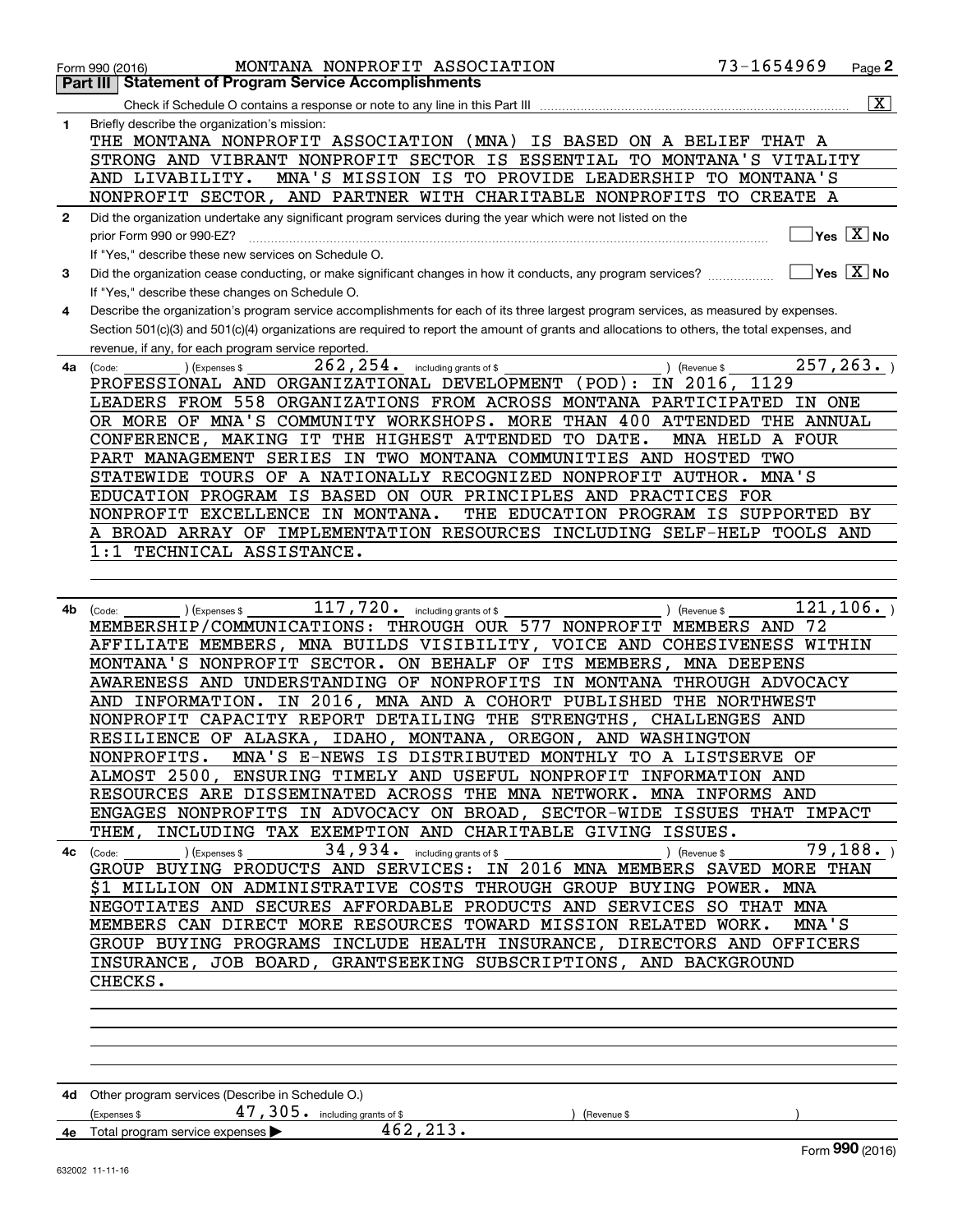|  | Form 990 (2016) |  |
|--|-----------------|--|

# Form 990 (2016) MONTANA NONPROFIT ASSOCIATION 73-1654969 <sub>Page</sub> 3<br>**Part IV | Checklist of Required Schedules**

|     |                                                                                                                                                                                                                                                   |              | Yes         | No |
|-----|---------------------------------------------------------------------------------------------------------------------------------------------------------------------------------------------------------------------------------------------------|--------------|-------------|----|
| 1.  | Is the organization described in section $501(c)(3)$ or $4947(a)(1)$ (other than a private foundation)?                                                                                                                                           |              |             |    |
|     |                                                                                                                                                                                                                                                   | 1.           | X           |    |
| 2   |                                                                                                                                                                                                                                                   | $\mathbf{2}$ | $\mathbf X$ |    |
| 3   | Did the organization engage in direct or indirect political campaign activities on behalf of or in opposition to candidates for                                                                                                                   |              |             |    |
|     |                                                                                                                                                                                                                                                   | 3            |             | x  |
| 4   | Section 501(c)(3) organizations. Did the organization engage in lobbying activities, or have a section 501(h) election in effect                                                                                                                  |              |             |    |
|     |                                                                                                                                                                                                                                                   | 4            | X           |    |
| 5   | Is the organization a section 501(c)(4), 501(c)(5), or 501(c)(6) organization that receives membership dues, assessments, or                                                                                                                      |              |             |    |
|     |                                                                                                                                                                                                                                                   | 5            |             | x  |
| 6   | Did the organization maintain any donor advised funds or any similar funds or accounts for which donors have the right to                                                                                                                         |              |             |    |
|     | provide advice on the distribution or investment of amounts in such funds or accounts? If "Yes," complete Schedule D, Part I                                                                                                                      | 6            |             | x  |
| 7   | Did the organization receive or hold a conservation easement, including easements to preserve open space,                                                                                                                                         |              |             |    |
|     |                                                                                                                                                                                                                                                   | 7            |             | x  |
| 8   | Did the organization maintain collections of works of art, historical treasures, or other similar assets? If "Yes," complete                                                                                                                      |              |             |    |
|     |                                                                                                                                                                                                                                                   | 8            |             | x  |
| 9   | Did the organization report an amount in Part X, line 21, for escrow or custodial account liability, serve as a custodian for                                                                                                                     |              |             |    |
|     | amounts not listed in Part X; or provide credit counseling, debt management, credit repair, or debt negotiation services?                                                                                                                         |              |             |    |
|     | If "Yes," complete Schedule D, Part IV                                                                                                                                                                                                            | 9            |             | x  |
| 10  | Did the organization, directly or through a related organization, hold assets in temporarily restricted endowments, permanent                                                                                                                     |              |             |    |
|     |                                                                                                                                                                                                                                                   | 10           |             | x  |
| 11  | If the organization's answer to any of the following questions is "Yes," then complete Schedule D, Parts VI, VII, VIII, IX, or X                                                                                                                  |              |             |    |
|     | as applicable.                                                                                                                                                                                                                                    |              |             |    |
|     | a Did the organization report an amount for land, buildings, and equipment in Part X, line 10? If "Yes," complete Schedule D,                                                                                                                     |              |             |    |
|     |                                                                                                                                                                                                                                                   | 11a          | X           |    |
|     | <b>b</b> Did the organization report an amount for investments - other securities in Part X, line 12 that is 5% or more of its total                                                                                                              |              |             |    |
|     |                                                                                                                                                                                                                                                   | 11b          |             | x  |
|     | c Did the organization report an amount for investments - program related in Part X, line 13 that is 5% or more of its total                                                                                                                      |              |             | x  |
|     |                                                                                                                                                                                                                                                   | 11c          |             |    |
|     | d Did the organization report an amount for other assets in Part X, line 15 that is 5% or more of its total assets reported in                                                                                                                    |              |             | x  |
|     |                                                                                                                                                                                                                                                   | 11d          |             | X  |
|     | e Did the organization report an amount for other liabilities in Part X, line 25? If "Yes," complete Schedule D, Part X                                                                                                                           | <b>11e</b>   |             |    |
| f   | Did the organization's separate or consolidated financial statements for the tax year include a footnote that addresses<br>the organization's liability for uncertain tax positions under FIN 48 (ASC 740)? If "Yes," complete Schedule D, Part X | 11f          |             | x  |
|     | 12a Did the organization obtain separate, independent audited financial statements for the tax year? If "Yes," complete                                                                                                                           |              |             |    |
|     |                                                                                                                                                                                                                                                   | 12a          |             | x  |
|     | Schedule D, Parts XI and XII<br><b>b</b> Was the organization included in consolidated, independent audited financial statements for the tax year?                                                                                                |              |             |    |
|     | If "Yes," and if the organization answered "No" to line 12a, then completing Schedule D, Parts XI and XII is optional                                                                                                                             | 12b          |             | X  |
| 13  |                                                                                                                                                                                                                                                   | 13           |             | X  |
| 14а | Did the organization maintain an office, employees, or agents outside of the United States?                                                                                                                                                       | 14a          |             | X  |
|     | <b>b</b> Did the organization have aggregate revenues or expenses of more than \$10,000 from grantmaking, fundraising, business,                                                                                                                  |              |             |    |
|     | investment, and program service activities outside the United States, or aggregate foreign investments valued at \$100,000                                                                                                                        |              |             |    |
|     |                                                                                                                                                                                                                                                   | 14b          |             | x  |
| 15  | Did the organization report on Part IX, column (A), line 3, more than \$5,000 of grants or other assistance to or for any                                                                                                                         |              |             |    |
|     |                                                                                                                                                                                                                                                   | 15           |             | х  |
| 16  | Did the organization report on Part IX, column (A), line 3, more than \$5,000 of aggregate grants or other assistance to                                                                                                                          |              |             |    |
|     |                                                                                                                                                                                                                                                   | 16           |             | X  |
| 17  | Did the organization report a total of more than \$15,000 of expenses for professional fundraising services on Part IX,                                                                                                                           |              |             |    |
|     |                                                                                                                                                                                                                                                   | 17           |             | X  |
| 18  | Did the organization report more than \$15,000 total of fundraising event gross income and contributions on Part VIII, lines                                                                                                                      |              |             |    |
|     |                                                                                                                                                                                                                                                   | 18           |             | X  |
| 19  | Did the organization report more than \$15,000 of gross income from gaming activities on Part VIII, line 9a? If "Yes."                                                                                                                            |              |             |    |
|     |                                                                                                                                                                                                                                                   | 19           |             | X  |

Form (2016) **990**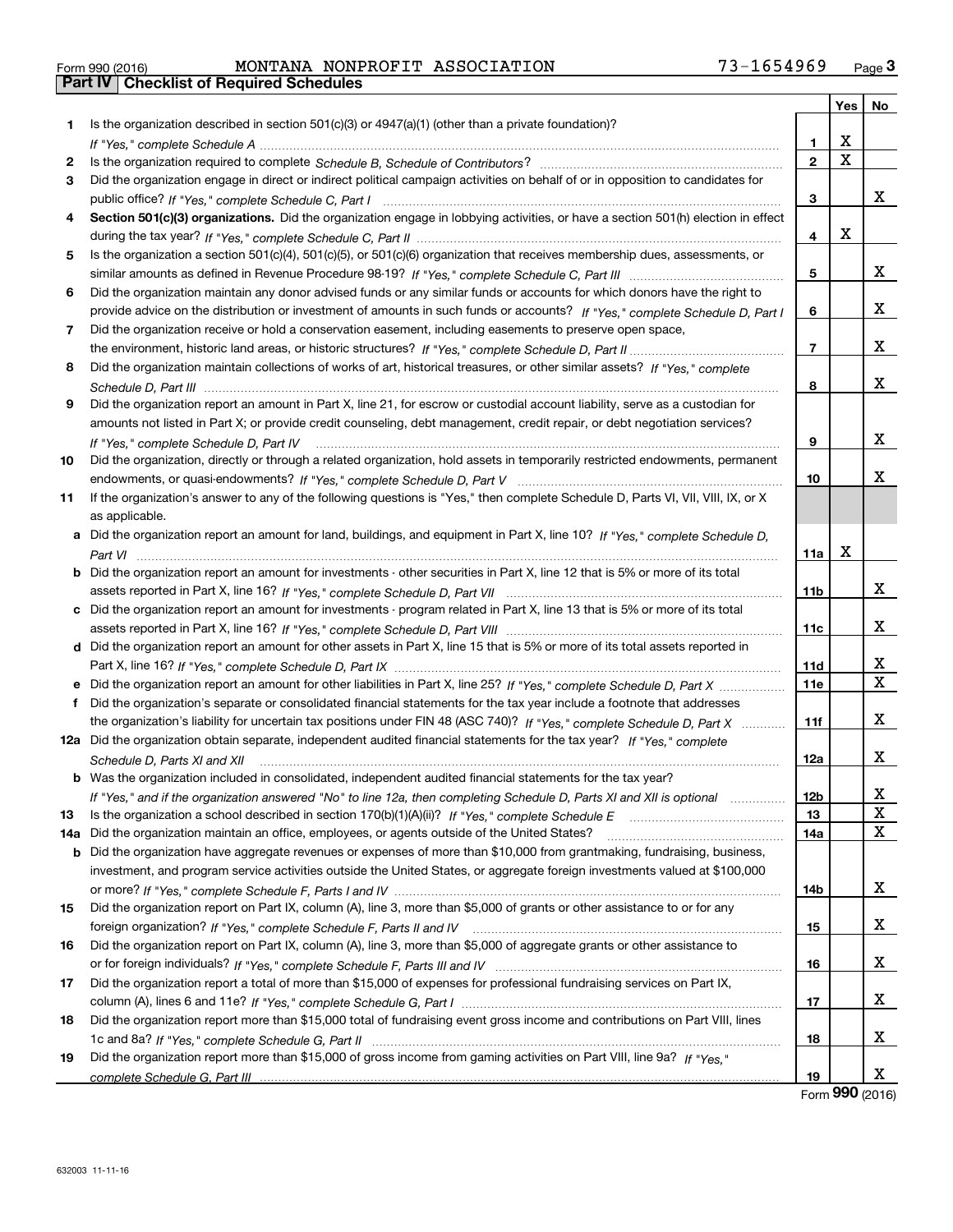|  | Form 990 (2016) |  |
|--|-----------------|--|

# Form 990 (2016) MONTANA NONPROFIT ASSOCIATION 73-1654969 <sub>Page</sub> 4<br>**Part IV | Checklist of Required Schedules** <sub>(continued)</sub>

*(continued)*

|    |                                                                                                                                   |            | Yes | No          |
|----|-----------------------------------------------------------------------------------------------------------------------------------|------------|-----|-------------|
|    | 20a Did the organization operate one or more hospital facilities? If "Yes," complete Schedule H                                   | 20a        |     | x           |
|    | b If "Yes" to line 20a, did the organization attach a copy of its audited financial statements to this return?                    | 20b        |     |             |
| 21 | Did the organization report more than \$5,000 of grants or other assistance to any domestic organization or                       |            |     |             |
|    |                                                                                                                                   | 21         |     | x           |
| 22 | Did the organization report more than \$5,000 of grants or other assistance to or for domestic individuals on                     |            |     |             |
|    |                                                                                                                                   | 22         |     | X           |
| 23 | Did the organization answer "Yes" to Part VII, Section A, line 3, 4, or 5 about compensation of the organization's current        |            |     |             |
|    | and former officers, directors, trustees, key employees, and highest compensated employees? If "Yes," complete                    |            |     |             |
|    |                                                                                                                                   | 23         |     | X           |
|    | 24a Did the organization have a tax-exempt bond issue with an outstanding principal amount of more than \$100,000 as of the       |            |     |             |
|    | last day of the year, that was issued after December 31, 2002? If "Yes," answer lines 24b through 24d and complete                |            |     |             |
|    |                                                                                                                                   | 24a        |     | x           |
| b  | Did the organization invest any proceeds of tax-exempt bonds beyond a temporary period exception?                                 | 24b        |     |             |
| с  | Did the organization maintain an escrow account other than a refunding escrow at any time during the year to defease              |            |     |             |
|    |                                                                                                                                   | 24c        |     |             |
|    |                                                                                                                                   | 24d        |     |             |
|    | 25a Section 501(c)(3), 501(c)(4), and 501(c)(29) organizations. Did the organization engage in an excess benefit                  |            |     |             |
|    |                                                                                                                                   | 25a        |     | x           |
|    | b Is the organization aware that it engaged in an excess benefit transaction with a disqualified person in a prior year, and      |            |     |             |
|    | that the transaction has not been reported on any of the organization's prior Forms 990 or 990-EZ? If "Yes," complete             |            |     |             |
|    | Schedule L, Part I                                                                                                                | 25b        |     | X           |
| 26 | Did the organization report any amount on Part X, line 5, 6, or 22 for receivables from or payables to any current or             |            |     |             |
|    | former officers, directors, trustees, key employees, highest compensated employees, or disqualified persons? If "Yes."            |            |     |             |
|    | complete Schedule L, Part II                                                                                                      | 26         |     | X           |
| 27 | Did the organization provide a grant or other assistance to an officer, director, trustee, key employee, substantial              |            |     |             |
|    | contributor or employee thereof, a grant selection committee member, or to a 35% controlled entity or family member               |            |     |             |
|    |                                                                                                                                   | 27         |     | X           |
| 28 | Was the organization a party to a business transaction with one of the following parties (see Schedule L, Part IV                 |            |     |             |
|    | instructions for applicable filing thresholds, conditions, and exceptions):                                                       |            |     |             |
| а  | A current or former officer, director, trustee, or key employee? If "Yes," complete Schedule L, Part IV                           | 28a        |     | Х           |
| b  | A family member of a current or former officer, director, trustee, or key employee? If "Yes," complete Schedule L, Part IV        | 28b        |     | $\mathbf X$ |
|    | c An entity of which a current or former officer, director, trustee, or key employee (or a family member thereof) was an officer, |            |     |             |
|    |                                                                                                                                   | 28c        |     | Х           |
| 29 |                                                                                                                                   | 29         |     | $\mathbf X$ |
| 30 | Did the organization receive contributions of art, historical treasures, or other similar assets, or qualified conservation       |            |     |             |
|    |                                                                                                                                   | 30         |     | х           |
| 31 | Did the organization liquidate, terminate, or dissolve and cease operations?                                                      |            |     |             |
|    |                                                                                                                                   | 31         |     | X           |
| 32 | Did the organization sell, exchange, dispose of, or transfer more than 25% of its net assets? If "Yes," complete                  |            |     |             |
|    |                                                                                                                                   | 32         |     | х           |
| 33 | Did the organization own 100% of an entity disregarded as separate from the organization under Regulations                        |            |     |             |
|    |                                                                                                                                   | 33         |     | х           |
| 34 | Was the organization related to any tax-exempt or taxable entity? If "Yes," complete Schedule R, Part II, III, or IV, and         |            |     |             |
|    |                                                                                                                                   | 34         |     | х           |
|    | 35a Did the organization have a controlled entity within the meaning of section 512(b)(13)?                                       | <b>35a</b> |     | X           |
|    | b If "Yes" to line 35a, did the organization receive any payment from or engage in any transaction with a controlled entity       |            |     |             |
|    |                                                                                                                                   | 35b        |     |             |
| 36 | Section 501(c)(3) organizations. Did the organization make any transfers to an exempt non-charitable related organization?        |            |     |             |
|    |                                                                                                                                   | 36         |     | х           |
| 37 | Did the organization conduct more than 5% of its activities through an entity that is not a related organization                  |            |     |             |
|    |                                                                                                                                   | 37         |     | x           |
| 38 | Did the organization complete Schedule O and provide explanations in Schedule O for Part VI, lines 11b and 19?                    |            |     |             |
|    |                                                                                                                                   | 38         | X   |             |

Form (2016) **990**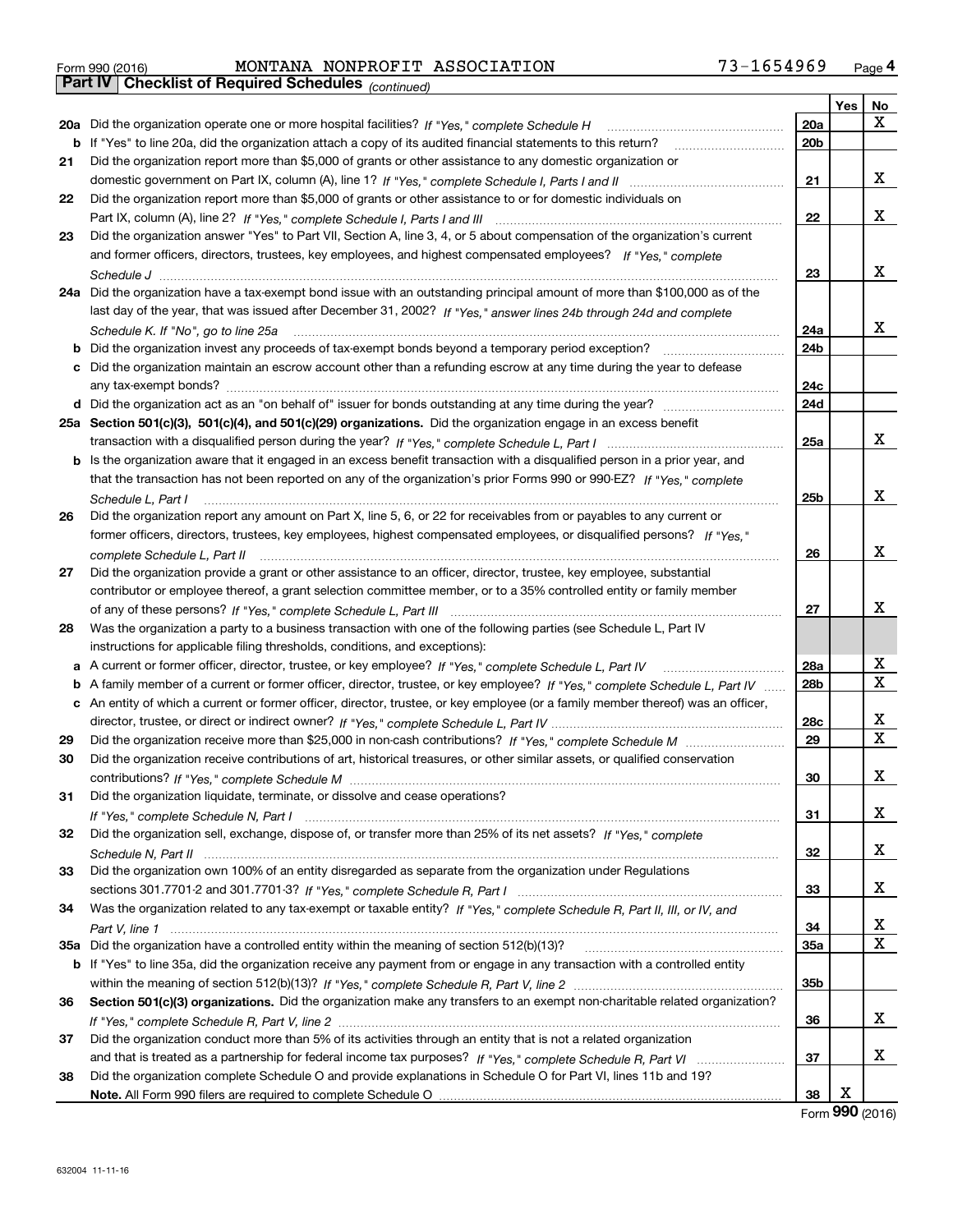|        | MONTANA NONPROFIT ASSOCIATION<br>Form 990 (2016)                                                                                                |                 | 73-1654969 |                |     | Page 5 |
|--------|-------------------------------------------------------------------------------------------------------------------------------------------------|-----------------|------------|----------------|-----|--------|
| Part V | <b>Statements Regarding Other IRS Filings and Tax Compliance</b>                                                                                |                 |            |                |     |        |
|        | Check if Schedule O contains a response or note to any line in this Part V                                                                      |                 |            |                |     |        |
|        |                                                                                                                                                 |                 |            |                | Yes | No     |
|        |                                                                                                                                                 | 1a              | 33         |                |     |        |
| b      | Enter the number of Forms W-2G included in line 1a. Enter -0- if not applicable                                                                 | 1 <sub>b</sub>  | $\Omega$   |                |     |        |
| c      | Did the organization comply with backup withholding rules for reportable payments to vendors and reportable gaming                              |                 |            |                |     |        |
|        |                                                                                                                                                 |                 |            | 1c             | х   |        |
|        | 2a Enter the number of employees reported on Form W-3, Transmittal of Wage and Tax Statements,                                                  |                 |            |                |     |        |
|        | filed for the calendar year ending with or within the year covered by this return                                                               | 2a              | 9          |                |     |        |
|        |                                                                                                                                                 |                 |            | 2 <sub>b</sub> | х   |        |
|        |                                                                                                                                                 |                 |            |                |     |        |
|        | 3a Did the organization have unrelated business gross income of \$1,000 or more during the year?                                                |                 |            | 3a             |     | х      |
|        |                                                                                                                                                 |                 |            | 3b             |     |        |
|        | 4a At any time during the calendar year, did the organization have an interest in, or a signature or other authority over, a                    |                 |            |                |     |        |
|        | financial account in a foreign country (such as a bank account, securities account, or other financial account)?                                |                 |            | 4a             |     | x      |
|        | <b>b</b> If "Yes," enter the name of the foreign country: $\blacktriangleright$                                                                 |                 |            |                |     |        |
|        | See instructions for filing requirements for FinCEN Form 114, Report of Foreign Bank and Financial Accounts (FBAR).                             |                 |            |                |     |        |
|        |                                                                                                                                                 |                 |            | 5a             |     | х      |
| b      |                                                                                                                                                 |                 |            | 5 <sub>b</sub> |     | х      |
| с      |                                                                                                                                                 |                 |            | 5c             |     |        |
|        | 6a Does the organization have annual gross receipts that are normally greater than \$100,000, and did the organization solicit                  |                 |            |                |     |        |
|        |                                                                                                                                                 |                 |            | 6a             |     | x      |
|        | <b>b</b> If "Yes," did the organization include with every solicitation an express statement that such contributions or gifts                   |                 |            |                |     |        |
|        |                                                                                                                                                 |                 |            | 6b             |     |        |
| 7      | Organizations that may receive deductible contributions under section 170(c).                                                                   |                 |            |                |     |        |
| a      | Did the organization receive a payment in excess of \$75 made partly as a contribution and partly for goods and services provided to the payor? |                 |            | 7a             |     | x      |
|        | <b>b</b> If "Yes," did the organization notify the donor of the value of the goods or services provided?                                        |                 |            | 7b             |     |        |
|        | c Did the organization sell, exchange, or otherwise dispose of tangible personal property for which it was required                             |                 |            |                |     |        |
|        |                                                                                                                                                 |                 |            | 7c             |     | x      |
|        | d If "Yes," indicate the number of Forms 8282 filed during the year [11,111] The Section of Holder and The Year                                 | 7d              |            |                |     |        |
| е      |                                                                                                                                                 |                 |            | 7e             |     |        |
| f      | Did the organization, during the year, pay premiums, directly or indirectly, on a personal benefit contract?                                    |                 |            | 7f             |     |        |
| g      | If the organization received a contribution of qualified intellectual property, did the organization file Form 8899 as required?                |                 |            | 7g             |     |        |
|        | h If the organization received a contribution of cars, boats, airplanes, or other vehicles, did the organization file a Form 1098-C?            |                 |            | 7h             |     |        |
| 8      | Sponsoring organizations maintaining donor advised funds. Did a donor advised fund maintained by the                                            |                 |            |                |     |        |
|        | sponsoring organization have excess business holdings at any time during the year?                                                              |                 |            | 8              |     |        |
|        | Sponsoring organizations maintaining donor advised funds.                                                                                       |                 |            |                |     |        |
| a      | Did the sponsoring organization make any taxable distributions under section 4966?                                                              |                 |            | 9а             |     |        |
| b      | Did the sponsoring organization make a distribution to a donor, donor advisor, or related person?                                               |                 |            | 9b             |     |        |
| 10     | Section 501(c)(7) organizations. Enter:                                                                                                         |                 |            |                |     |        |
| а      | Initiation fees and capital contributions included on Part VIII, line 12 <i>manuarrouus</i> manuations of the lates                             | 10a             |            |                |     |        |
| b      | Gross receipts, included on Form 990, Part VIII, line 12, for public use of club facilities                                                     | 10 <sub>b</sub> |            |                |     |        |
| 11     | Section 501(c)(12) organizations. Enter:                                                                                                        |                 |            |                |     |        |
| a      | Gross income from members or shareholders                                                                                                       | 11a             |            |                |     |        |
|        | b Gross income from other sources (Do not net amounts due or paid to other sources against                                                      |                 |            |                |     |        |
|        | amounts due or received from them.)                                                                                                             | 11b             |            |                |     |        |
|        | 12a Section 4947(a)(1) non-exempt charitable trusts. Is the organization filing Form 990 in lieu of Form 1041?                                  |                 |            | 12a            |     |        |
|        | <b>b</b> If "Yes," enter the amount of tax-exempt interest received or accrued during the year <i>manument</i>                                  | 12b             |            |                |     |        |
| 13     | Section 501(c)(29) qualified nonprofit health insurance issuers.                                                                                |                 |            |                |     |        |
| a      | Is the organization licensed to issue qualified health plans in more than one state?                                                            |                 |            | 13а            |     |        |
|        | Note. See the instructions for additional information the organization must report on Schedule O.                                               |                 |            |                |     |        |
|        | <b>b</b> Enter the amount of reserves the organization is required to maintain by the states in which the                                       |                 |            |                |     |        |
|        |                                                                                                                                                 | 13 <sub>b</sub> |            |                |     |        |
|        |                                                                                                                                                 | 13c             |            |                |     |        |
|        | 14a Did the organization receive any payments for indoor tanning services during the tax year?                                                  |                 |            | 14a            |     | x      |
|        |                                                                                                                                                 |                 |            | 14b            |     |        |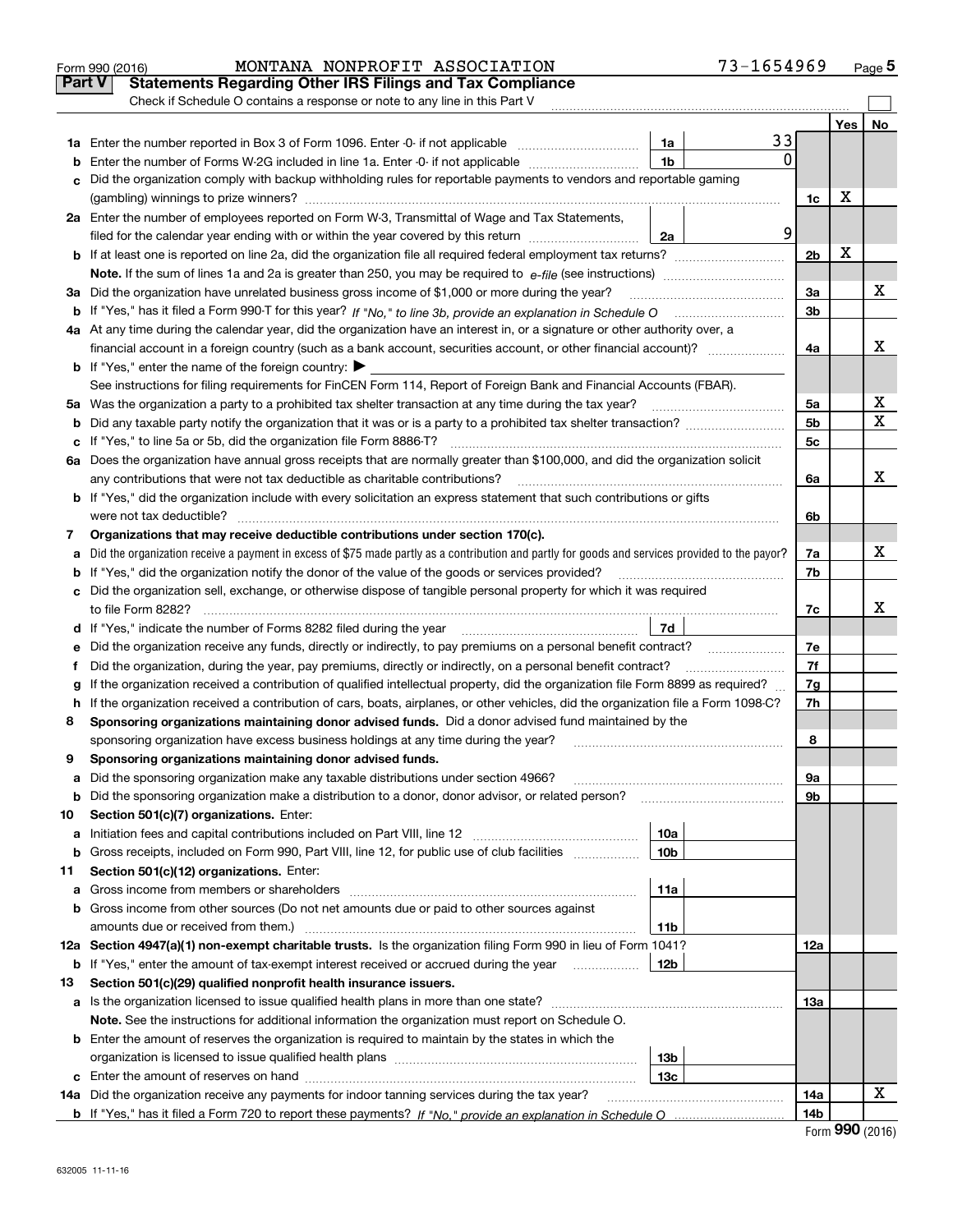| Form 990 (2016) |  |  |
|-----------------|--|--|
|                 |  |  |

| Form 990 (2016) |  | MONTANA NONPROFIT ASSOCIATION                                                                                    | 73-1654969                                                                                                                    | $P_{\text{aqe}}$ 6 |
|-----------------|--|------------------------------------------------------------------------------------------------------------------|-------------------------------------------------------------------------------------------------------------------------------|--------------------|
|                 |  |                                                                                                                  | Part VI   Governance, Management, and Disclosure For each "Yes" response to lines 2 through 7b below, and for a "No" response |                    |
|                 |  | to line 8a, 8b, or 10b below, describe the circumstances, processes, or changes in Schedule O. See instructions. |                                                                                                                               |                    |

|          | Check if Schedule O contains a response or note to any line in this Part VI                                                                                                                                                                  |                               |                 |     | x           |
|----------|----------------------------------------------------------------------------------------------------------------------------------------------------------------------------------------------------------------------------------------------|-------------------------------|-----------------|-----|-------------|
|          | <b>Section A. Governing Body and Management</b>                                                                                                                                                                                              |                               |                 |     |             |
|          |                                                                                                                                                                                                                                              |                               |                 | Yes | No          |
|          | 1a Enter the number of voting members of the governing body at the end of the tax year                                                                                                                                                       | 1a                            | 14              |     |             |
|          | If there are material differences in voting rights among members of the governing body, or if the governing                                                                                                                                  |                               |                 |     |             |
|          | body delegated broad authority to an executive committee or similar committee, explain in Schedule O.                                                                                                                                        |                               |                 |     |             |
| b        | Enter the number of voting members included in line 1a, above, who are independent                                                                                                                                                           | 1b                            | 14              |     |             |
| 2        | Did any officer, director, trustee, or key employee have a family relationship or a business relationship with any other                                                                                                                     |                               |                 |     |             |
|          | officer, director, trustee, or key employee?                                                                                                                                                                                                 | .                             | 2               |     | X           |
| 3        | Did the organization delegate control over management duties customarily performed by or under the direct supervision                                                                                                                        |                               |                 |     |             |
|          | of officers, directors, or trustees, or key employees to a management company or other person?                                                                                                                                               |                               | 3               |     | х           |
| 4        | Did the organization make any significant changes to its governing documents since the prior Form 990 was filed?                                                                                                                             |                               | 4               |     | $\mathbf X$ |
| 5        |                                                                                                                                                                                                                                              |                               | 5               |     | $\mathbf X$ |
| 6        | Did the organization have members or stockholders?                                                                                                                                                                                           |                               | 6               | X   |             |
| 7a       | Did the organization have members, stockholders, or other persons who had the power to elect or appoint one or                                                                                                                               |                               |                 |     |             |
|          | more members of the governing body?                                                                                                                                                                                                          |                               | 7a              | х   |             |
| b        | Are any governance decisions of the organization reserved to (or subject to approval by) members, stockholders, or                                                                                                                           |                               |                 |     |             |
|          | persons other than the governing body?                                                                                                                                                                                                       |                               | 7b              | х   |             |
| 8        | Did the organization contemporaneously document the meetings held or written actions undertaken during the year by the following:                                                                                                            |                               |                 |     |             |
| a        |                                                                                                                                                                                                                                              |                               | 8a              | X   |             |
| b        | Each committee with authority to act on behalf of the governing body?                                                                                                                                                                        |                               | 8b              | X   |             |
| 9        | Is there any officer, director, trustee, or key employee listed in Part VII, Section A, who cannot be reached at the                                                                                                                         |                               |                 |     |             |
|          |                                                                                                                                                                                                                                              |                               | 9               |     | x           |
|          | <b>Section B. Policies</b> (This Section B requests information about policies not required by the Internal Revenue Code.)                                                                                                                   |                               |                 |     |             |
|          |                                                                                                                                                                                                                                              |                               |                 | Yes | No          |
|          |                                                                                                                                                                                                                                              |                               | 10a             |     | х           |
|          | <b>b</b> If "Yes," did the organization have written policies and procedures governing the activities of such chapters, affiliates,                                                                                                          |                               |                 |     |             |
|          | and branches to ensure their operations are consistent with the organization's exempt purposes?                                                                                                                                              |                               | 10 <sub>b</sub> |     |             |
|          | 11a Has the organization provided a complete copy of this Form 990 to all members of its governing body before filing the form?                                                                                                              |                               | 11a             | X   |             |
| b        | Describe in Schedule O the process, if any, used by the organization to review this Form 990.                                                                                                                                                |                               |                 |     |             |
| 12a      | Did the organization have a written conflict of interest policy? If "No," go to line 13                                                                                                                                                      |                               | 12a             | X   |             |
| b        |                                                                                                                                                                                                                                              |                               | 12 <sub>b</sub> | X   |             |
| с        | Did the organization regularly and consistently monitor and enforce compliance with the policy? If "Yes." describe                                                                                                                           |                               |                 |     |             |
|          | in Schedule O how this was done measured and continuum control to the control of the state of the state of the                                                                                                                               |                               | 12c             | х   |             |
| 13       | Did the organization have a written whistleblower policy?                                                                                                                                                                                    |                               | 13              | X   |             |
| 14       | Did the organization have a written document retention and destruction policy?                                                                                                                                                               |                               | 14              | X   |             |
| 15       | Did the process for determining compensation of the following persons include a review and approval by independent                                                                                                                           |                               |                 |     |             |
|          | persons, comparability data, and contemporaneous substantiation of the deliberation and decision?                                                                                                                                            |                               |                 |     |             |
| а        | The organization's CEO, Executive Director, or top management official manufactured content content of the organization's CEO, Executive Director, or top management official                                                                |                               | 15a             | х   |             |
| b        |                                                                                                                                                                                                                                              |                               | 15 <sub>b</sub> | X   |             |
|          | If "Yes" to line 15a or 15b, describe the process in Schedule O (see instructions).                                                                                                                                                          |                               |                 |     |             |
|          | 16a Did the organization invest in, contribute assets to, or participate in a joint venture or similar arrangement with a                                                                                                                    |                               |                 |     | х           |
|          | taxable entity during the year?                                                                                                                                                                                                              |                               | 16a             |     |             |
|          | b If "Yes," did the organization follow a written policy or procedure requiring the organization to evaluate its participation                                                                                                               |                               |                 |     |             |
|          | in joint venture arrangements under applicable federal tax law, and take steps to safeguard the organization's                                                                                                                               |                               |                 |     |             |
|          | exempt status with respect to such arrangements?<br><b>Section C. Disclosure</b>                                                                                                                                                             |                               | 16b             |     |             |
|          | <b>NONE</b>                                                                                                                                                                                                                                  |                               |                 |     |             |
| 17<br>18 | List the states with which a copy of this Form 990 is required to be filed $\blacktriangleright$<br>Section 6104 requires an organization to make its Forms 1023 (or 1024 if applicable), 990, and 990-T (Section 501(c)(3)s only) available |                               |                 |     |             |
|          | for public inspection. Indicate how you made these available. Check all that apply.                                                                                                                                                          |                               |                 |     |             |
|          | $\lfloor X \rfloor$ Own website<br>$X$ Another's website<br>$\lfloor x \rfloor$ Upon request                                                                                                                                                 | Other (explain in Schedule O) |                 |     |             |
| 19       | Describe in Schedule O whether (and if so, how) the organization made its governing documents, conflict of interest policy, and financial                                                                                                    |                               |                 |     |             |
|          | statements available to the public during the tax year.                                                                                                                                                                                      |                               |                 |     |             |
| 20       | State the name, address, and telephone number of the person who possesses the organization's books and records:                                                                                                                              |                               |                 |     |             |
|          | ELIZABETH MOORE, EXECUTIVE DIRECTOR - 406-449-3717                                                                                                                                                                                           |                               |                 |     |             |
|          | 7 W 6TH AVENUE, SUITE 4G, HELENA, MT<br>59601                                                                                                                                                                                                |                               |                 |     |             |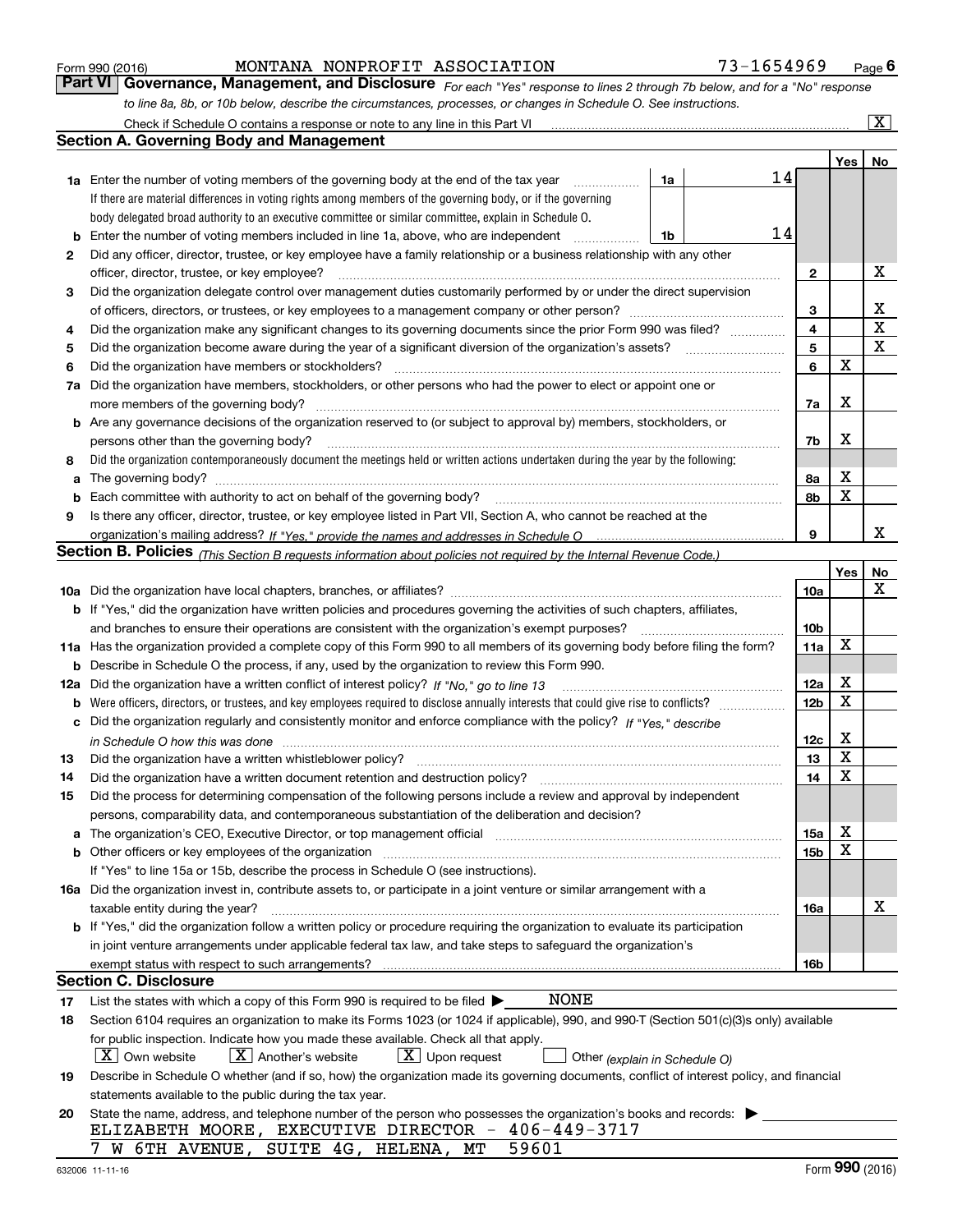$\mathcal{L}^{\text{max}}$ 

## **7Part VII Compensation of Officers, Directors, Trustees, Key Employees, Highest Compensated Employees, and Independent Contractors**

Check if Schedule O contains a response or note to any line in this Part VII

**Section A. Officers, Directors, Trustees, Key Employees, and Highest Compensated Employees**

**1a**  Complete this table for all persons required to be listed. Report compensation for the calendar year ending with or within the organization's tax year.

**•** List all of the organization's current officers, directors, trustees (whether individuals or organizations), regardless of amount of compensation. Enter -0- in columns (D), (E), and (F) if no compensation was paid.

● List all of the organization's **current** key employees, if any. See instructions for definition of "key employee."

**•** List the organization's five current highest compensated employees (other than an officer, director, trustee, or key employee) who received reportable compensation (Box 5 of Form W-2 and/or Box 7 of Form 1099-MISC) of more than \$100,000 from the organization and any related organizations.

 $\bullet$  List all of the organization's **former** officers, key employees, and highest compensated employees who received more than \$100,000 of reportable compensation from the organization and any related organizations.

**•** List all of the organization's former directors or trustees that received, in the capacity as a former director or trustee of the organization, more than \$10,000 of reportable compensation from the organization and any related organizations.

List persons in the following order: individual trustees or directors; institutional trustees; officers; key employees; highest compensated employees; and former such persons.

Check this box if neither the organization nor any related organization compensated any current officer, director, or trustee.  $\mathcal{L}^{\text{max}}$ 

| (A)                            | (B)                                                                  |                                                                                                             |                      | (C)                     |              |                                  |        | (D)                                    | (E)                                        | (F)                                                                      |
|--------------------------------|----------------------------------------------------------------------|-------------------------------------------------------------------------------------------------------------|----------------------|-------------------------|--------------|----------------------------------|--------|----------------------------------------|--------------------------------------------|--------------------------------------------------------------------------|
| Name and Title                 | Average<br>hours per<br>week                                         | Position<br>(do not check more than one<br>box, unless person is both an<br>officer and a director/trustee) |                      |                         |              |                                  |        | Reportable<br>compensation<br>from     | Reportable<br>compensation<br>from related | Estimated<br>amount of<br>other                                          |
|                                | (list any<br>hours for<br>related<br>organizations<br>below<br>line) | ndividual trustee or director                                                                               | nstitutional trustee | Officer                 | Key employee | Highest compensated<br> employee | Former | the<br>organization<br>(W-2/1099-MISC) | organizations<br>(W-2/1099-MISC)           | compensation<br>from the<br>organization<br>and related<br>organizations |
| (1)<br><b>JASON RITTAL</b>     | 2.00                                                                 |                                                                                                             |                      |                         |              |                                  |        |                                        |                                            |                                                                          |
| <b>DIRECTOR</b>                |                                                                      | X                                                                                                           |                      |                         |              |                                  |        | 0.                                     | 0.                                         | $0_{.}$                                                                  |
| C.B. PEARSON<br>(2)            | 2.00                                                                 |                                                                                                             |                      |                         |              |                                  |        |                                        |                                            |                                                                          |
| VICE CHAIR                     |                                                                      | X                                                                                                           |                      | $\overline{\textbf{X}}$ |              |                                  |        | 0.                                     | 0.                                         | $\mathbf 0$ .                                                            |
| SUSAN DENSON GUY<br>(3)        | 2.00                                                                 |                                                                                                             |                      |                         |              |                                  |        |                                        |                                            |                                                                          |
| <b>SECRETARY</b>               |                                                                      | $\mathbf X$                                                                                                 |                      | $\overline{\textbf{X}}$ |              |                                  |        | $\mathbf 0$ .                          | $\mathbf 0$ .                              | $\mathbf 0$ .                                                            |
| SHERMAN WEIMER<br>(4)          | 2.00                                                                 |                                                                                                             |                      |                         |              |                                  |        |                                        |                                            |                                                                          |
| TREASURER                      |                                                                      | $\overline{\text{X}}$                                                                                       |                      | $\overline{\textbf{X}}$ |              |                                  |        | 0.                                     | 0.                                         | $0_{.}$                                                                  |
| (5)<br>ANDREA VERNON           | 2.00                                                                 |                                                                                                             |                      |                         |              |                                  |        |                                        |                                            |                                                                          |
| <b>DIRECTOR</b>                |                                                                      | $\overline{\text{X}}$                                                                                       |                      |                         |              |                                  |        | 0.                                     | 0.                                         | $0_{.}$                                                                  |
| (6)<br><b>BOB WILMOUTH</b>     | 2.00                                                                 |                                                                                                             |                      |                         |              |                                  |        |                                        |                                            |                                                                          |
| <b>DIRECTOR</b>                |                                                                      | $\mathbf x$                                                                                                 |                      |                         |              |                                  |        | 0.                                     | 0.                                         | $0_{.}$                                                                  |
| (7)<br>MATT LUNDGREN           | 2.00                                                                 |                                                                                                             |                      |                         |              |                                  |        |                                        |                                            |                                                                          |
| <b>DIRECTOR</b>                |                                                                      | $\mathbf X$                                                                                                 |                      |                         |              |                                  |        | 0.                                     | 0.                                         | $0_{.}$                                                                  |
| (8)<br>LESLIE MODROW           | 2.00                                                                 |                                                                                                             |                      |                         |              |                                  |        |                                        |                                            |                                                                          |
| <b>DIRECTOR</b>                |                                                                      | $\overline{\textbf{X}}$                                                                                     |                      |                         |              |                                  |        | 0.                                     | $\mathbf 0$ .                              | $\mathbf 0$ .                                                            |
| DENISE (DEE) INCORONATO<br>(9) | 2.00                                                                 |                                                                                                             |                      |                         |              |                                  |        |                                        |                                            |                                                                          |
| <b>DIRECTOR</b>                |                                                                      | $\rm X$                                                                                                     |                      |                         |              |                                  |        | 0.                                     | $\mathbf 0$ .                              | $\mathbf 0$ .                                                            |
| (10) DAWN WRIGG                | 2.00                                                                 |                                                                                                             |                      |                         |              |                                  |        |                                        |                                            |                                                                          |
| <b>DIRECTOR</b>                |                                                                      | $\overline{\textbf{X}}$                                                                                     |                      |                         |              |                                  |        | 0.                                     | $\mathbf 0$ .                              | $0_{.}$                                                                  |
| (11) SCOTT PANKRATZ            | $\overline{2.00}$                                                    |                                                                                                             |                      |                         |              |                                  |        |                                        |                                            |                                                                          |
| MEMBER AT LARGE                |                                                                      | $\rm X$                                                                                                     |                      |                         |              |                                  |        | 0.                                     | $\mathbf 0$ .                              | $0_{.}$                                                                  |
| (12) DEEANN RICHARDSON         | 2.00                                                                 |                                                                                                             |                      |                         |              |                                  |        |                                        |                                            |                                                                          |
| <b>DIRECTOR</b>                |                                                                      | $\mathbf x$                                                                                                 |                      |                         |              |                                  |        | 0.                                     | $\mathbf 0$ .                              | $0_{.}$                                                                  |
| (13) ROB TALLON                | $\overline{2.00}$                                                    |                                                                                                             |                      |                         |              |                                  |        |                                        |                                            |                                                                          |
| <b>DIRECTOR</b>                |                                                                      | $\mathbf X$                                                                                                 |                      |                         |              |                                  |        | $0$ .                                  | $\mathbf 0$ .                              | $\mathbf 0$ .                                                            |
| (14) LARRY JOHNSON             | 2.00                                                                 |                                                                                                             |                      |                         |              |                                  |        |                                        |                                            |                                                                          |
| <b>DIRECTOR</b>                |                                                                      | X                                                                                                           |                      |                         |              |                                  |        | 0.                                     | 0.                                         | $\mathbf 0$ .                                                            |
| (15) MARY PETERSON             | 2.00                                                                 |                                                                                                             |                      |                         |              |                                  |        |                                        |                                            |                                                                          |
| <b>CHAIR</b>                   |                                                                      | $\mathbf X$                                                                                                 |                      | X                       |              |                                  |        | 0.                                     | $\mathbf 0$ .                              | $\mathbf 0$ .                                                            |
| (16) BRENDA PETERSON           | $\overline{2.00}$                                                    |                                                                                                             |                      |                         |              |                                  |        |                                        |                                            |                                                                          |
| <b>DIRECTOR</b>                |                                                                      | $\mathbf X$                                                                                                 |                      |                         |              |                                  |        | $\mathbf 0$ .                          | 0.                                         | $\mathbf 0$ .                                                            |
| (17) ELIZABETH MOORE           | 40.00                                                                |                                                                                                             |                      |                         |              |                                  |        |                                        |                                            |                                                                          |
| EXECUTIVE DIRECTOR             |                                                                      |                                                                                                             |                      | $\overline{\textbf{X}}$ |              |                                  |        | 75,400.                                | $\mathbf 0$ .                              | 4,524.                                                                   |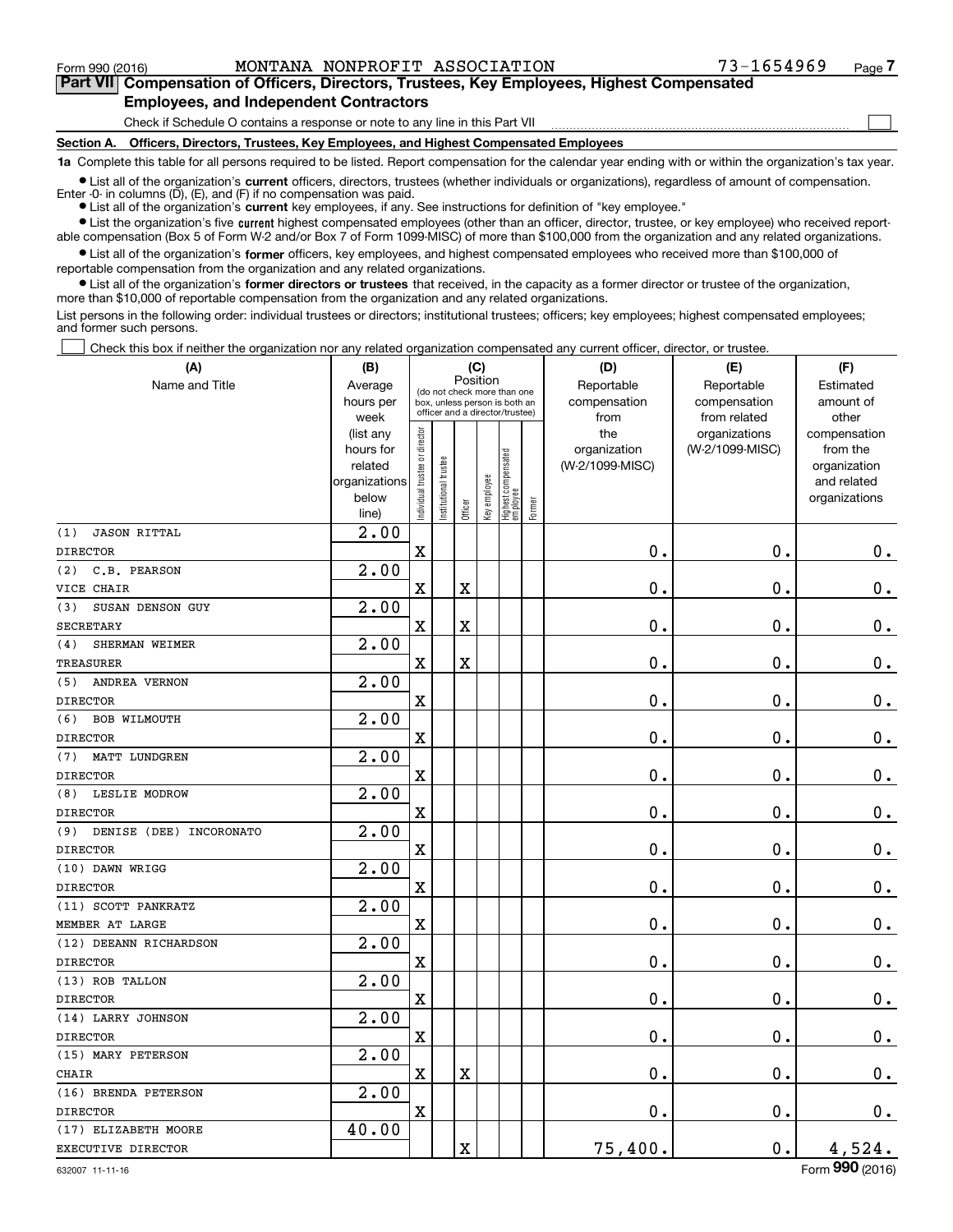|                 | MONTANA NONPROFIT ASSOCIATION<br>Form 990 (2016)                                                                                                                                                                                                       |                                                                      |                                |                       |                 |              |                                                                                                 |        |                                           | 73-1654969                                        |                        |                     |                                                                          | Page 8          |
|-----------------|--------------------------------------------------------------------------------------------------------------------------------------------------------------------------------------------------------------------------------------------------------|----------------------------------------------------------------------|--------------------------------|-----------------------|-----------------|--------------|-------------------------------------------------------------------------------------------------|--------|-------------------------------------------|---------------------------------------------------|------------------------|---------------------|--------------------------------------------------------------------------|-----------------|
| <b>Part VII</b> | Section A. Officers, Directors, Trustees, Key Employees, and Highest Compensated Employees (continued)                                                                                                                                                 |                                                                      |                                |                       |                 |              |                                                                                                 |        |                                           |                                                   |                        |                     |                                                                          |                 |
|                 | (A)<br>Name and title                                                                                                                                                                                                                                  | (B)<br>Average<br>hours per<br>week                                  |                                |                       | (C)<br>Position |              | (do not check more than one<br>box, unless person is both an<br>officer and a director/trustee) |        | (D)<br>Reportable<br>compensation<br>from | (E)<br>Reportable<br>compensation<br>from related |                        |                     | (F)<br>Estimated<br>amount of<br>other                                   |                 |
|                 |                                                                                                                                                                                                                                                        | (list any<br>hours for<br>related<br>organizations<br>below<br>line) | Individual trustee or director | Institutional trustee | Officer         | Key employee | Highest compensated<br>  employee                                                               | Former | the<br>organization<br>(W-2/1099-MISC)    | organizations<br>(W-2/1099-MISC)                  |                        |                     | compensation<br>from the<br>organization<br>and related<br>organizations |                 |
|                 |                                                                                                                                                                                                                                                        |                                                                      |                                |                       |                 |              |                                                                                                 |        |                                           |                                                   |                        |                     |                                                                          |                 |
|                 |                                                                                                                                                                                                                                                        |                                                                      |                                |                       |                 |              |                                                                                                 |        |                                           |                                                   |                        |                     |                                                                          |                 |
|                 |                                                                                                                                                                                                                                                        |                                                                      |                                |                       |                 |              |                                                                                                 |        |                                           |                                                   |                        |                     |                                                                          |                 |
|                 |                                                                                                                                                                                                                                                        |                                                                      |                                |                       |                 |              |                                                                                                 |        |                                           |                                                   |                        |                     |                                                                          |                 |
|                 |                                                                                                                                                                                                                                                        |                                                                      |                                |                       |                 |              |                                                                                                 |        |                                           |                                                   |                        |                     |                                                                          |                 |
|                 |                                                                                                                                                                                                                                                        |                                                                      |                                |                       |                 |              |                                                                                                 |        |                                           |                                                   |                        |                     |                                                                          |                 |
|                 |                                                                                                                                                                                                                                                        |                                                                      |                                |                       |                 |              |                                                                                                 |        |                                           |                                                   |                        |                     |                                                                          |                 |
|                 |                                                                                                                                                                                                                                                        |                                                                      |                                |                       |                 |              |                                                                                                 |        |                                           |                                                   |                        |                     |                                                                          |                 |
|                 |                                                                                                                                                                                                                                                        |                                                                      |                                |                       |                 |              |                                                                                                 |        | 75,400.                                   |                                                   | 0.                     |                     |                                                                          | 4,524.          |
|                 | c Total from continuation sheets to Part VII, Section A [111] [120] [20]                                                                                                                                                                               |                                                                      |                                |                       |                 |              |                                                                                                 |        | $0$ .<br>75,400.                          |                                                   | О.<br>$\overline{0}$ . |                     |                                                                          | $0$ .<br>4,524. |
| $\mathbf{2}$    | Total number of individuals (including but not limited to those listed above) who received more than \$100,000 of reportable<br>compensation from the organization $\blacktriangleright$                                                               |                                                                      |                                |                       |                 |              |                                                                                                 |        |                                           |                                                   |                        |                     |                                                                          | 0               |
|                 |                                                                                                                                                                                                                                                        |                                                                      |                                |                       |                 |              |                                                                                                 |        |                                           |                                                   |                        |                     | Yes                                                                      | No              |
| 3               | Did the organization list any former officer, director, or trustee, key employee, or highest compensated employee on                                                                                                                                   |                                                                      |                                |                       |                 |              |                                                                                                 |        |                                           |                                                   |                        | З                   |                                                                          | х               |
| 4               | For any individual listed on line 1a, is the sum of reportable compensation and other compensation from the organization                                                                                                                               |                                                                      |                                |                       |                 |              |                                                                                                 |        |                                           |                                                   |                        | 4                   |                                                                          | х               |
| 5               | Did any person listed on line 1a receive or accrue compensation from any unrelated organization or individual for services                                                                                                                             |                                                                      |                                |                       |                 |              |                                                                                                 |        |                                           |                                                   |                        |                     |                                                                          |                 |
|                 | <b>Section B. Independent Contractors</b>                                                                                                                                                                                                              |                                                                      |                                |                       |                 |              |                                                                                                 |        |                                           |                                                   |                        | 5                   |                                                                          | х               |
| 1               | Complete this table for your five highest compensated independent contractors that received more than \$100,000 of compensation from<br>the organization. Report compensation for the calendar year ending with or within the organization's tax year. |                                                                      |                                |                       |                 |              |                                                                                                 |        |                                           |                                                   |                        |                     |                                                                          |                 |
|                 | (A)<br>Name and business address                                                                                                                                                                                                                       |                                                                      |                                | <b>NONE</b>           |                 |              |                                                                                                 |        | (B)<br>Description of services            |                                                   |                        | (C)<br>Compensation |                                                                          |                 |
|                 |                                                                                                                                                                                                                                                        |                                                                      |                                |                       |                 |              |                                                                                                 |        |                                           |                                                   |                        |                     |                                                                          |                 |
|                 |                                                                                                                                                                                                                                                        |                                                                      |                                |                       |                 |              |                                                                                                 |        |                                           |                                                   |                        |                     |                                                                          |                 |
|                 |                                                                                                                                                                                                                                                        |                                                                      |                                |                       |                 |              |                                                                                                 |        |                                           |                                                   |                        |                     |                                                                          |                 |
|                 |                                                                                                                                                                                                                                                        |                                                                      |                                |                       |                 |              |                                                                                                 |        |                                           |                                                   |                        |                     |                                                                          |                 |
| 2               | Total number of independent contractors (including but not limited to those listed above) who received more than                                                                                                                                       |                                                                      |                                |                       |                 |              |                                                                                                 |        |                                           |                                                   |                        |                     |                                                                          |                 |
|                 | \$100,000 of compensation from the organization                                                                                                                                                                                                        |                                                                      |                                |                       |                 | 0            |                                                                                                 |        |                                           |                                                   |                        |                     |                                                                          |                 |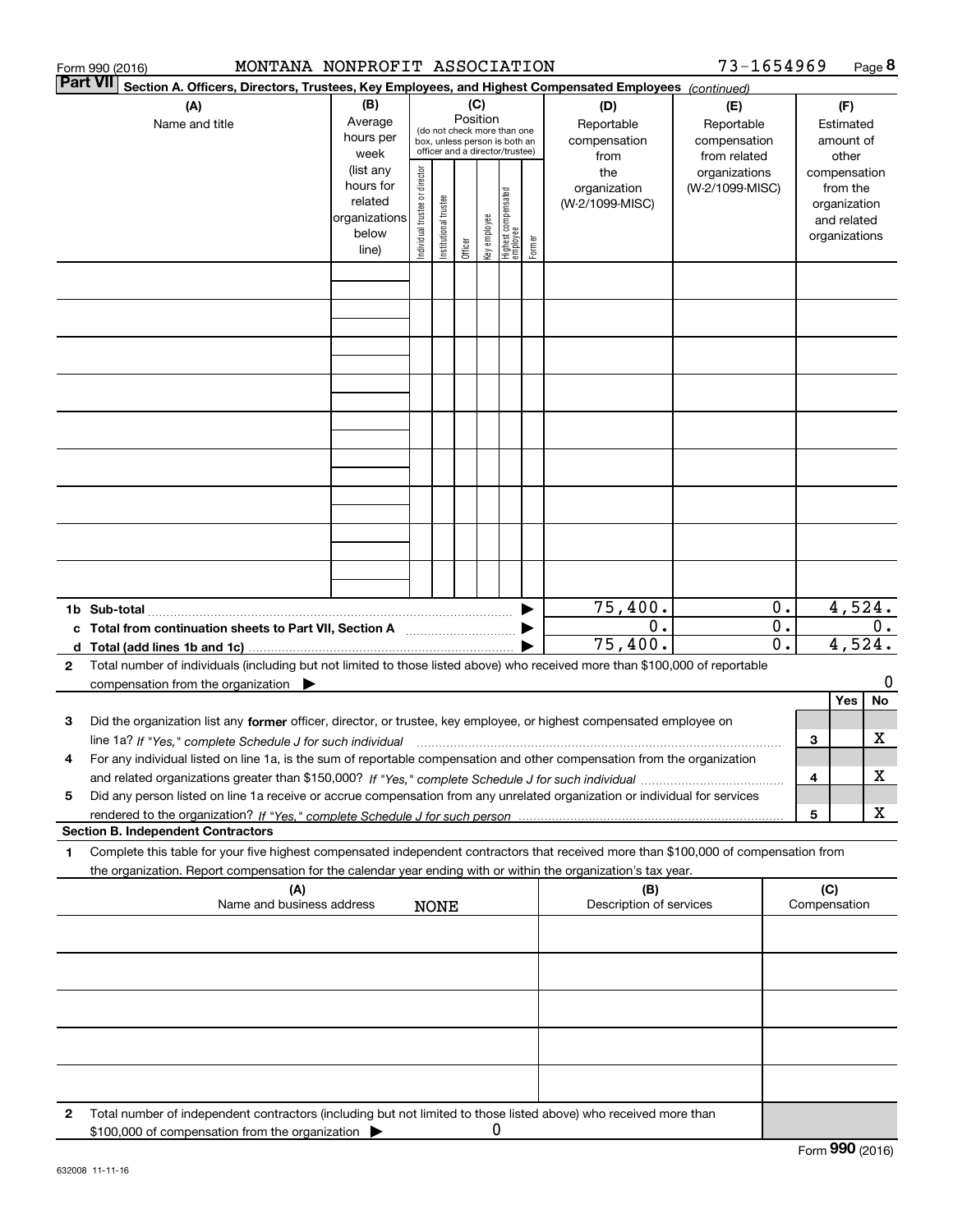|                                                           | Form 990 (2016)  |                                                                                      |                | MONTANA NONPROFIT ASSOCIATION  |                      |                                          | 73-1654969                       | Page 9                                                             |
|-----------------------------------------------------------|------------------|--------------------------------------------------------------------------------------|----------------|--------------------------------|----------------------|------------------------------------------|----------------------------------|--------------------------------------------------------------------|
|                                                           | <b>Part VIII</b> | <b>Statement of Revenue</b>                                                          |                |                                |                      |                                          |                                  |                                                                    |
|                                                           |                  | Check if Schedule O contains a response or note to any line in this Part VIII        |                |                                |                      | (B)                                      | $\overline{(C)}$                 |                                                                    |
|                                                           |                  |                                                                                      |                |                                | (A)<br>Total revenue | Related or<br>exempt function<br>revenue | Unrelated<br>business<br>revenue | (D)<br>Revenue excluded<br>from tax under<br>sections<br>512 - 514 |
|                                                           |                  | 1 a Federated campaigns                                                              | 1a             |                                |                      |                                          |                                  |                                                                    |
|                                                           |                  | <b>b</b> Membership dues                                                             | 1 <sub>b</sub> |                                |                      |                                          |                                  |                                                                    |
|                                                           |                  | c Fundraising events                                                                 | 1c             |                                |                      |                                          |                                  |                                                                    |
|                                                           |                  | d Related organizations                                                              | 1d             |                                |                      |                                          |                                  |                                                                    |
|                                                           |                  | e Government grants (contributions)                                                  | 1e             |                                |                      |                                          |                                  |                                                                    |
|                                                           |                  | f All other contributions, gifts, grants, and                                        |                |                                |                      |                                          |                                  |                                                                    |
| Contributions, Gifts, Grants<br>and Other Similar Amounts |                  | similar amounts not included above                                                   | 1f             | 72,116.                        |                      |                                          |                                  |                                                                    |
|                                                           |                  | <b>g</b> Noncash contributions included in lines 1a-1f: \$                           |                |                                |                      |                                          |                                  |                                                                    |
|                                                           |                  |                                                                                      |                |                                | 72,116.              |                                          |                                  |                                                                    |
|                                                           |                  | 2 a ANNUAL CONFERENCE SPON                                                           |                | <b>Business Code</b><br>611430 | 135,583.             | 135,583.                                 |                                  |                                                                    |
| Program Service<br>Revenue                                | b                | MEMBERSHIP DUES                                                                      |                | 611430                         | 119, 186.            | 119,186.                                 |                                  |                                                                    |
|                                                           |                  | TRAINING & CONF REGIST                                                               |                | 611430                         | 116,070.             | 116,070.                                 |                                  |                                                                    |
|                                                           | d                | DISCOUNT PRODUCT FEES                                                                |                | 611430                         | 86,718.              | 86,718.                                  |                                  |                                                                    |
|                                                           | е                |                                                                                      |                |                                |                      |                                          |                                  |                                                                    |
|                                                           |                  |                                                                                      |                |                                |                      |                                          |                                  |                                                                    |
|                                                           | g                |                                                                                      |                | $\blacktriangleright$          | 457,557.             |                                          |                                  |                                                                    |
|                                                           | З                | Investment income (including dividends, interest, and                                |                |                                |                      |                                          |                                  |                                                                    |
|                                                           |                  |                                                                                      |                | ▶                              | 18.                  |                                          |                                  | 18.                                                                |
|                                                           | 4                | Income from investment of tax-exempt bond proceeds                                   |                |                                |                      |                                          |                                  |                                                                    |
|                                                           | 5                |                                                                                      |                |                                |                      |                                          |                                  |                                                                    |
|                                                           |                  |                                                                                      | (i) Real       | (ii) Personal                  |                      |                                          |                                  |                                                                    |
|                                                           |                  | <b>6 a</b> Gross rents<br>$\ldots \ldots \ldots \ldots \ldots$                       |                |                                |                      |                                          |                                  |                                                                    |
|                                                           | b                | Less: rental expenses                                                                |                |                                |                      |                                          |                                  |                                                                    |
|                                                           | с                | Rental income or (loss)                                                              |                |                                |                      |                                          |                                  |                                                                    |
|                                                           |                  | <b>d</b> Net rental income or (loss)                                                 |                |                                |                      |                                          |                                  |                                                                    |
|                                                           |                  | 7 a Gross amount from sales of                                                       | (i) Securities | (ii) Other                     |                      |                                          |                                  |                                                                    |
|                                                           |                  | assets other than inventory                                                          |                |                                |                      |                                          |                                  |                                                                    |
|                                                           |                  | <b>b</b> Less: cost or other basis                                                   |                |                                |                      |                                          |                                  |                                                                    |
|                                                           |                  | and sales expenses                                                                   |                |                                |                      |                                          |                                  |                                                                    |
|                                                           |                  |                                                                                      |                |                                |                      |                                          |                                  |                                                                    |
|                                                           |                  | 8 a Gross income from fundraising events (not                                        |                |                                |                      |                                          |                                  |                                                                    |
|                                                           |                  | including \$<br><u>of</u> of                                                         |                |                                |                      |                                          |                                  |                                                                    |
|                                                           |                  | contributions reported on line 1c). See                                              |                |                                |                      |                                          |                                  |                                                                    |
|                                                           |                  |                                                                                      |                |                                |                      |                                          |                                  |                                                                    |
| <b>Other Revenue</b>                                      |                  | <b>b</b> Less: direct expenses $\ldots$ $\ldots$ $\ldots$ $\ldots$ $\ldots$ <b>b</b> |                |                                |                      |                                          |                                  |                                                                    |
|                                                           |                  | c Net income or (loss) from fundraising events                                       |                | .                              |                      |                                          |                                  |                                                                    |
|                                                           |                  | 9 a Gross income from gaming activities. See                                         |                |                                |                      |                                          |                                  |                                                                    |
|                                                           |                  |                                                                                      |                |                                |                      |                                          |                                  |                                                                    |
|                                                           |                  |                                                                                      |                |                                |                      |                                          |                                  |                                                                    |
|                                                           |                  |                                                                                      |                |                                |                      |                                          |                                  |                                                                    |
|                                                           |                  | 10 a Gross sales of inventory, less returns                                          |                |                                |                      |                                          |                                  |                                                                    |
|                                                           |                  |                                                                                      |                |                                |                      |                                          |                                  |                                                                    |
|                                                           |                  | <b>b</b> Less: cost of goods sold $\ldots$ <b>b</b>                                  |                |                                |                      |                                          |                                  |                                                                    |
|                                                           |                  | c Net income or (loss) from sales of inventory                                       |                |                                |                      |                                          |                                  |                                                                    |
|                                                           |                  | Miscellaneous Revenue                                                                |                | <b>Business Code</b>           |                      |                                          |                                  |                                                                    |
|                                                           | 11 a<br>b        |                                                                                      |                |                                |                      |                                          |                                  |                                                                    |
|                                                           | с                |                                                                                      |                |                                |                      |                                          |                                  |                                                                    |
|                                                           | d                |                                                                                      |                |                                |                      |                                          |                                  |                                                                    |
|                                                           |                  |                                                                                      |                |                                |                      |                                          |                                  |                                                                    |
|                                                           | 12               |                                                                                      |                |                                |                      | 529,691.   457,557.                      | $0$ .                            | 18.                                                                |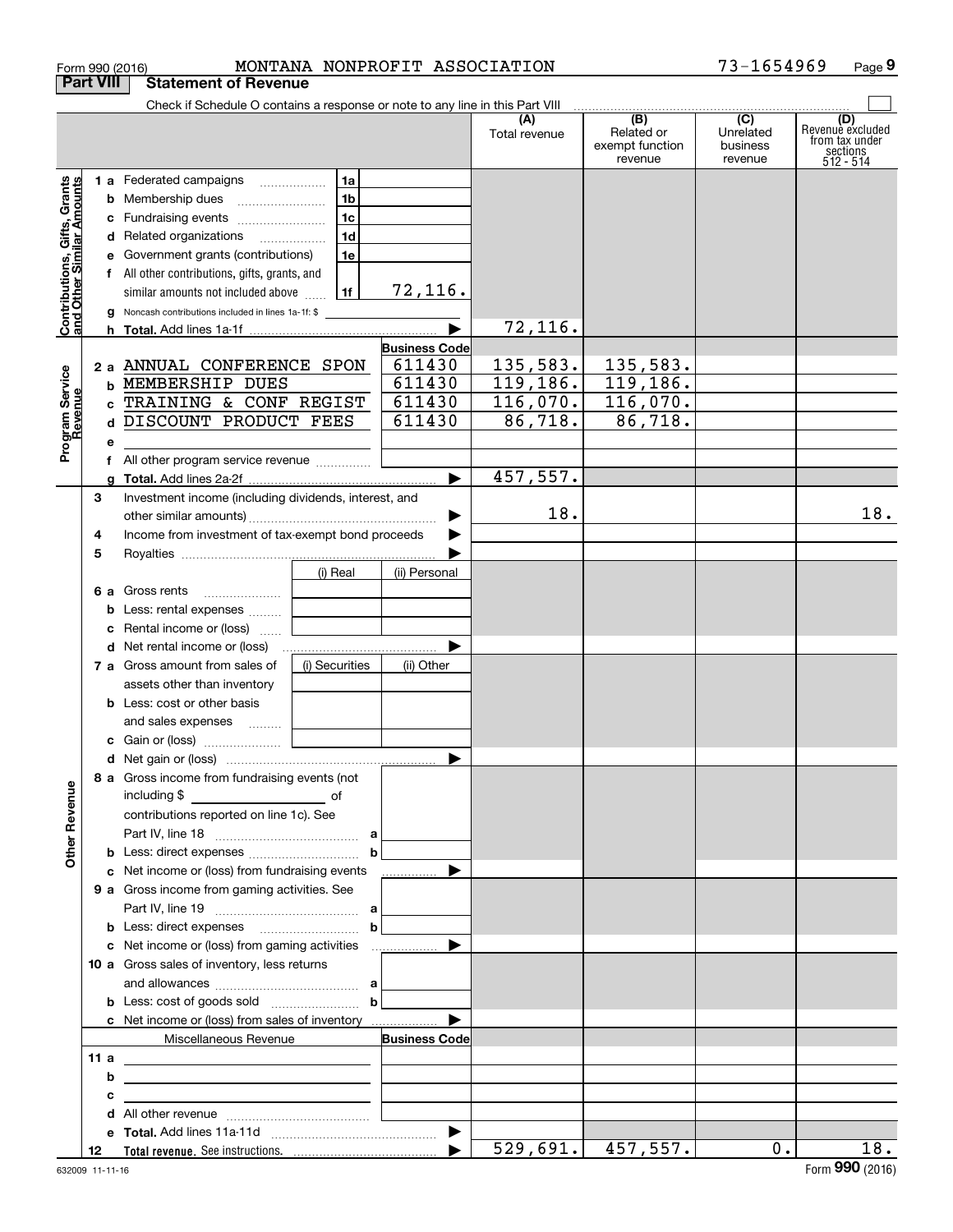$_{\rm Form}$  990 (2016) MONTANA NONPROFIT ASSOCIATION 73-1654969  $_{\rm Page}$ **Part IX Statement of Functional Expenses**

|                  | Section 501(c)(3) and 501(c)(4) organizations must complete all columns. All other organizations must complete column (A).<br>Check if Schedule O contains a response or note to any line in this Part IX   |                          |                             |                                    | $\overline{\mathbf{x}}$ |
|------------------|-------------------------------------------------------------------------------------------------------------------------------------------------------------------------------------------------------------|--------------------------|-----------------------------|------------------------------------|-------------------------|
|                  |                                                                                                                                                                                                             |                          | (B)                         | (C)                                | (D)                     |
|                  | Do not include amounts reported on lines 6b,<br>7b, 8b, 9b, and 10b of Part VIII.                                                                                                                           | Total expenses           | Program service<br>expenses | Management and<br>general expenses | Fundraising<br>expenses |
| 1.               | Grants and other assistance to domestic organizations                                                                                                                                                       |                          |                             |                                    |                         |
|                  | and domestic governments. See Part IV, line 21                                                                                                                                                              |                          |                             |                                    |                         |
| $\mathbf{2}$     | Grants and other assistance to domestic                                                                                                                                                                     |                          |                             |                                    |                         |
|                  | individuals. See Part IV, line 22                                                                                                                                                                           |                          |                             |                                    |                         |
| 3                | Grants and other assistance to foreign                                                                                                                                                                      |                          |                             |                                    |                         |
|                  | organizations, foreign governments, and foreign                                                                                                                                                             |                          |                             |                                    |                         |
|                  | individuals. See Part IV, lines 15 and 16                                                                                                                                                                   |                          |                             |                                    |                         |
| 4                | Benefits paid to or for members                                                                                                                                                                             |                          |                             |                                    |                         |
| 5                | Compensation of current officers, directors,                                                                                                                                                                |                          |                             |                                    |                         |
|                  | trustees, and key employees                                                                                                                                                                                 | 79,924.                  | 61, 248.                    | 13,095.                            | 5,581.                  |
| 6                | Compensation not included above, to disqualified                                                                                                                                                            |                          |                             |                                    |                         |
|                  | persons (as defined under section 4958(f)(1)) and                                                                                                                                                           |                          |                             |                                    |                         |
|                  | persons described in section 4958(c)(3)(B)                                                                                                                                                                  |                          |                             |                                    |                         |
| 7                |                                                                                                                                                                                                             | 149,881.                 | 114,858.                    | 24,557.                            | 10,466.                 |
| 8                | Pension plan accruals and contributions (include                                                                                                                                                            |                          |                             |                                    |                         |
|                  | section 401(k) and 403(b) employer contributions)                                                                                                                                                           |                          | 2,740.                      | 586.                               | 250.                    |
| 9                |                                                                                                                                                                                                             | $\frac{3,576}{35,291}$ . | $\overline{27,045}$ .       | 5,782.                             | 2,464.                  |
| 10               |                                                                                                                                                                                                             | 16,901.                  | 12,952.                     | 2,769.                             | 1,180.                  |
| 11               | Fees for services (non-employees):                                                                                                                                                                          |                          |                             |                                    |                         |
| a                |                                                                                                                                                                                                             |                          |                             |                                    |                         |
| b                |                                                                                                                                                                                                             | 574.                     | 456.                        | 108.                               | 10.                     |
| c                |                                                                                                                                                                                                             | 26,804.                  | 21,280.                     | 5,036.                             | 488.                    |
| d                |                                                                                                                                                                                                             |                          |                             |                                    |                         |
| е                | Professional fundraising services. See Part IV, line 17                                                                                                                                                     |                          |                             |                                    |                         |
| f                | Investment management fees                                                                                                                                                                                  |                          |                             |                                    |                         |
| g                | Other. (If line 11g amount exceeds 10% of line 25,                                                                                                                                                          |                          |                             |                                    |                         |
|                  | column (A) amount, list line 11g expenses on Sch O.)                                                                                                                                                        | 129, 139.                | 102,525.                    | 24,262.                            |                         |
| 12 <sup>12</sup> |                                                                                                                                                                                                             | $\overline{600}$ .       | $\overline{508}$ .          | $\overline{74}$ .                  | $\frac{2,352.}{18.}$    |
| 13               |                                                                                                                                                                                                             | 48,100.                  | 40,729.                     | 5,937.                             | 1,434.                  |
| 14               |                                                                                                                                                                                                             |                          |                             |                                    |                         |
| 15               |                                                                                                                                                                                                             |                          |                             |                                    |                         |
| 16               |                                                                                                                                                                                                             | 36,404.                  | 27,037.                     | 7,128.                             | $\overline{2,239}$ .    |
| 17               |                                                                                                                                                                                                             | 18,926.                  | 17, 547.                    | 642.                               | 737.                    |
| 18               | Payments of travel or entertainment expenses                                                                                                                                                                |                          |                             |                                    |                         |
|                  | for any federal, state, or local public officials                                                                                                                                                           |                          |                             |                                    |                         |
| 19               | Conferences, conventions, and meetings                                                                                                                                                                      | 8,855.                   | 7,498.                      | 1,093.                             | 264.                    |
| 20               | Interest                                                                                                                                                                                                    |                          |                             |                                    |                         |
| 21               |                                                                                                                                                                                                             |                          |                             |                                    |                         |
| 22               | Depreciation, depletion, and amortization                                                                                                                                                                   | 8,248.                   | 4,685.                      | 3,030.                             | 533.                    |
| 23               | Insurance                                                                                                                                                                                                   | 1,787.                   | 1,513.                      | $\overline{221}$ .                 | $\overline{53}$ .       |
| 24               | Other expenses. Itemize expenses not covered<br>above. (List miscellaneous expenses in line 24e. If line<br>24e amount exceeds 10% of line 25, column (A)<br>amount, list line 24e expenses on Schedule O.) |                          |                             |                                    |                         |
| a                | PROPERTY & EQUIPMENT                                                                                                                                                                                        | 15, 273.                 | 8,675.                      | 5,610.                             | 988.                    |
| b                | MISCELLANEOUS EXPENSE                                                                                                                                                                                       | 11,895.                  | 10,070.                     | 1,468.                             | 357.                    |
| c                | GRANTS AWARDED                                                                                                                                                                                              | 1,000.                   | 847.                        | 123.                               | 30.                     |
| d                |                                                                                                                                                                                                             |                          |                             |                                    |                         |
|                  | e All other expenses                                                                                                                                                                                        |                          |                             |                                    |                         |
| 25               | Total functional expenses. Add lines 1 through 24e                                                                                                                                                          | 593,178.                 | 462, 213.                   | 101, 521.                          | 29,444.                 |
| 26               | Joint costs. Complete this line only if the organization                                                                                                                                                    |                          |                             |                                    |                         |
|                  | reported in column (B) joint costs from a combined                                                                                                                                                          |                          |                             |                                    |                         |
|                  | educational campaign and fundraising solicitation.                                                                                                                                                          |                          |                             |                                    |                         |
|                  | Check here $\blacktriangleright$<br>if following SOP 98-2 (ASC 958-720)                                                                                                                                     |                          |                             |                                    |                         |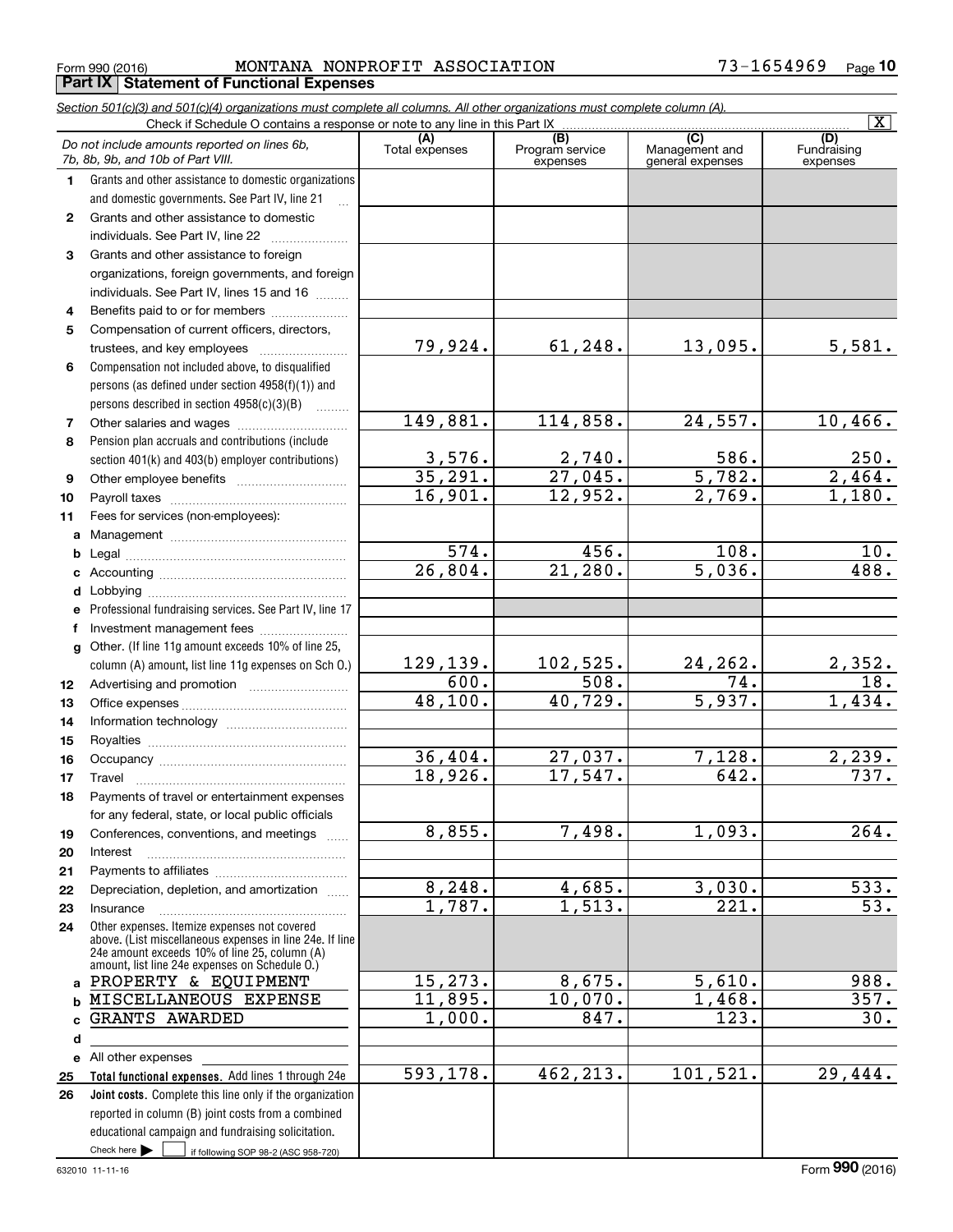| Form 990 (2016) | <b>ASSOCIATION</b><br>NONPROFIT<br>MONTANA | .654969<br>Page |
|-----------------|--------------------------------------------|-----------------|
|-----------------|--------------------------------------------|-----------------|

|                             |    |                                                                                                                           |                 |         | (A)<br>Beginning of year |                          | (B)<br>End of year     |
|-----------------------------|----|---------------------------------------------------------------------------------------------------------------------------|-----------------|---------|--------------------------|--------------------------|------------------------|
|                             | 1  |                                                                                                                           |                 |         | 14,781.                  | $\mathbf{1}$             | 26, 139.               |
|                             | 2  |                                                                                                                           |                 |         | 5,879.                   | $\mathbf 2$              | 5,896.                 |
|                             | з  |                                                                                                                           |                 |         | 150,653.                 | $\mathbf{3}$             | $\overline{54,140}$ .  |
|                             | 4  |                                                                                                                           |                 |         | 23, 244.                 | $\overline{4}$           | 19,305.                |
|                             | 5  | Loans and other receivables from current and former officers, directors,                                                  |                 |         |                          |                          |                        |
|                             |    | trustees, key employees, and highest compensated employees. Complete                                                      |                 |         |                          |                          |                        |
|                             |    |                                                                                                                           |                 |         |                          | 5                        |                        |
|                             | 6  | Loans and other receivables from other disqualified persons (as defined under                                             |                 |         |                          |                          |                        |
|                             |    | section 4958(f)(1)), persons described in section 4958(c)(3)(B), and contributing                                         |                 |         |                          |                          |                        |
|                             |    | employers and sponsoring organizations of section 501(c)(9) voluntary                                                     |                 |         |                          |                          |                        |
|                             |    | employees' beneficiary organizations (see instr). Complete Part II of Sch L                                               |                 |         |                          | 6                        |                        |
| Assets                      | 7  |                                                                                                                           |                 |         |                          | $\overline{\phantom{a}}$ |                        |
|                             | 8  |                                                                                                                           |                 |         |                          | 8                        |                        |
|                             | 9  |                                                                                                                           |                 |         | 10, 235.                 | 9                        | 2,778.                 |
|                             |    | <b>10a</b> Land, buildings, and equipment: cost or other                                                                  |                 |         |                          |                          |                        |
|                             |    | basis. Complete Part VI of Schedule D  10a                                                                                |                 | 77,038. |                          |                          |                        |
|                             |    | <b>b</b> Less: accumulated depreciation<br>. 1                                                                            | 10 <sub>b</sub> | 52,875. | 21,033.                  | 10 <sub>c</sub>          | 24,163.                |
|                             | 11 |                                                                                                                           |                 |         |                          | 11                       |                        |
|                             | 12 |                                                                                                                           | 481.            | 12      | 690.                     |                          |                        |
|                             | 13 |                                                                                                                           |                 |         |                          | 13                       |                        |
|                             | 14 |                                                                                                                           |                 |         |                          | 14                       |                        |
|                             | 15 |                                                                                                                           | 3,886.          | 15      | 5,030.                   |                          |                        |
|                             | 16 |                                                                                                                           |                 |         | 230, 192.                | 16                       | 138, 141.              |
|                             | 17 |                                                                                                                           |                 |         | 60, 317.                 | 17                       | 31,150.                |
|                             | 18 |                                                                                                                           |                 |         |                          | 18                       |                        |
|                             | 19 | Deferred revenue manual contracts and contracts are all the contracts and contracts are contracted and contracts          |                 |         | 47,950.                  | 19                       | 48,343.                |
|                             | 20 |                                                                                                                           |                 |         |                          | 20                       |                        |
|                             | 21 | Escrow or custodial account liability. Complete Part IV of Schedule D                                                     |                 |         | 21                       |                          |                        |
|                             | 22 | Loans and other payables to current and former officers, directors, trustees,                                             |                 |         |                          |                          |                        |
| Liabilities                 |    | key employees, highest compensated employees, and disqualified persons.                                                   |                 |         |                          |                          |                        |
|                             |    |                                                                                                                           |                 |         |                          | 22                       |                        |
|                             | 23 | Secured mortgages and notes payable to unrelated third parties                                                            |                 |         |                          | 23                       |                        |
|                             | 24 |                                                                                                                           |                 |         |                          | 24                       |                        |
|                             | 25 | Other liabilities (including federal income tax, payables to related third                                                |                 |         |                          |                          |                        |
|                             |    | parties, and other liabilities not included on lines 17-24). Complete Part X of                                           |                 |         |                          |                          |                        |
|                             |    | Schedule D                                                                                                                |                 |         |                          | 25                       |                        |
|                             | 26 |                                                                                                                           |                 |         | 108, 267.                | 26                       | $\overline{79}$ , 493. |
|                             |    | Organizations that follow SFAS 117 (ASC 958), check here $\blacktriangleright \begin{array}{c} \boxed{X} \end{array}$ and |                 |         |                          |                          |                        |
|                             |    | complete lines 27 through 29, and lines 33 and 34.                                                                        |                 |         |                          |                          |                        |
|                             | 27 |                                                                                                                           |                 |         | $-16,446.$               | 27                       | 677.                   |
|                             | 28 |                                                                                                                           |                 |         | 138,371.                 | 28                       | $\overline{57,971.}$   |
|                             | 29 | Permanently restricted net assets                                                                                         |                 |         |                          | 29                       |                        |
| Net Assets or Fund Balances |    | Organizations that do not follow SFAS 117 (ASC 958), check here ▶ □                                                       |                 |         |                          |                          |                        |
|                             |    | and complete lines 30 through 34.                                                                                         |                 |         |                          |                          |                        |
|                             | 30 |                                                                                                                           |                 |         |                          | 30                       |                        |
|                             | 31 | Paid-in or capital surplus, or land, building, or equipment fund                                                          |                 |         |                          | 31                       |                        |
|                             | 32 | Retained earnings, endowment, accumulated income, or other funds                                                          |                 |         |                          | 32                       |                        |
|                             | 33 |                                                                                                                           |                 |         | 121,925.                 | 33                       | 58,648.                |
|                             | 34 |                                                                                                                           |                 |         | 230,192.                 | 34                       | 138, 141.              |

Form (2016) **990**

### **Part X Balance Sheet**

| Form 990 (2016 |  |
|----------------|--|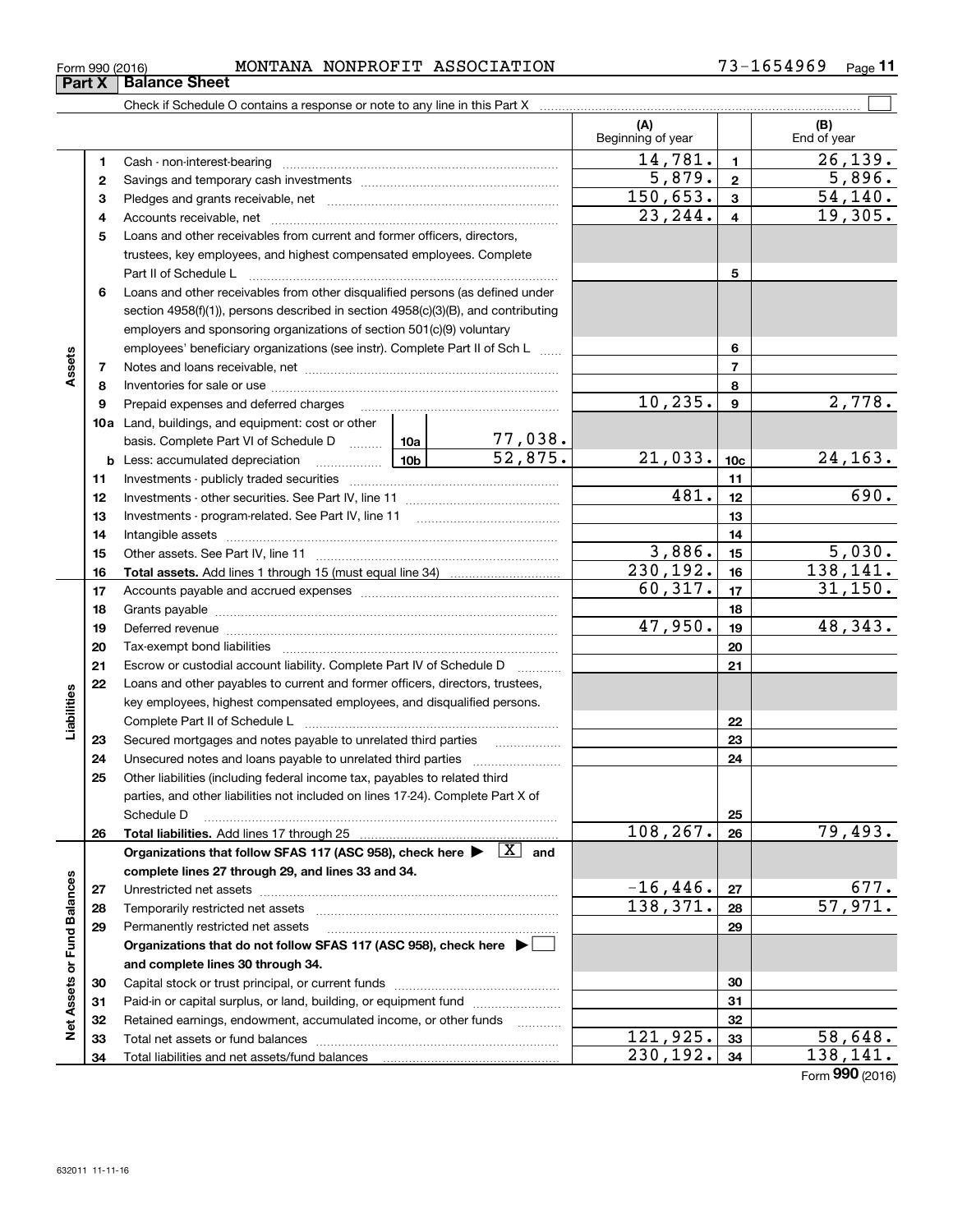|    | MONTANA NONPROFIT ASSOCIATION<br>Form 990 (2016)                                                                                     | 73-1654969     |                |             | Page $12$    |
|----|--------------------------------------------------------------------------------------------------------------------------------------|----------------|----------------|-------------|--------------|
|    | Part XI<br><b>Reconciliation of Net Assets</b>                                                                                       |                |                |             |              |
|    |                                                                                                                                      |                |                |             |              |
|    |                                                                                                                                      |                |                |             |              |
| 1  |                                                                                                                                      | $\mathbf{1}$   |                |             | 529,691.     |
| 2  |                                                                                                                                      | $\mathbf{2}$   |                |             | 593,178.     |
| 3  | Revenue less expenses. Subtract line 2 from line 1                                                                                   | 3              |                |             | $-63,487.$   |
| 4  | Net assets or fund balances at beginning of year (must equal Part X, line 33, column (A)) manured manu-                              | 4              |                |             | 121,925.     |
| 5  | Net unrealized gains (losses) on investments                                                                                         | 5              |                |             | 210.         |
| 6  | Donated services and use of facilities                                                                                               | 6              |                |             |              |
| 7  | Investment expenses                                                                                                                  | $\overline{7}$ |                |             |              |
| 8  | Prior period adjustments                                                                                                             | 8              |                |             |              |
| 9  | Other changes in net assets or fund balances (explain in Schedule O)                                                                 | 9              |                |             | 0.           |
| 10 | Net assets or fund balances at end of year. Combine lines 3 through 9 (must equal Part X, line 33,                                   |                |                |             |              |
|    | column (B))                                                                                                                          | 10             |                |             | 58,648.      |
|    | Part XII Financial Statements and Reporting                                                                                          |                |                |             |              |
|    |                                                                                                                                      |                |                |             | $\mathbf{X}$ |
|    |                                                                                                                                      |                |                | Yes         | <b>No</b>    |
| 1  | $\boxed{\text{X}}$ Accrual<br>Accounting method used to prepare the Form 990: <u>June</u> Cash<br>Other                              |                |                |             |              |
|    | If the organization changed its method of accounting from a prior year or checked "Other," explain in Schedule O.                    |                |                |             |              |
|    | 2a Were the organization's financial statements compiled or reviewed by an independent accountant?                                   |                | 2a             | $\mathbf X$ |              |
|    | If "Yes," check a box below to indicate whether the financial statements for the year were compiled or reviewed on a                 |                |                |             |              |
|    | separate basis, consolidated basis, or both:                                                                                         |                |                |             |              |
|    | $X$ Separate basis<br>Consolidated basis<br>Both consolidated and separate basis                                                     |                |                |             |              |
| b  | Were the organization's financial statements audited by an independent accountant?                                                   |                | 2 <sub>b</sub> |             | X            |
|    | If "Yes," check a box below to indicate whether the financial statements for the year were audited on a separate basis,              |                |                |             |              |
|    | consolidated basis, or both:                                                                                                         |                |                |             |              |
|    | Consolidated basis<br>Separate basis<br>Both consolidated and separate basis                                                         |                |                |             |              |
|    | c If "Yes" to line 2a or 2b, does the organization have a committee that assumes responsibility for oversight of the audit,          |                |                |             |              |
|    | review, or compilation of its financial statements and selection of an independent accountant?                                       |                | 2c             | x           |              |
|    | If the organization changed either its oversight process or selection process during the tax year, explain in Schedule O.            |                |                |             |              |
|    | 3a As a result of a federal award, was the organization required to undergo an audit or audits as set forth in the Single Audit      |                |                |             |              |
|    |                                                                                                                                      |                | За             |             | Х            |
|    | <b>b</b> If "Yes," did the organization undergo the required audit or audits? If the organization did not undergo the required audit |                |                |             |              |
|    |                                                                                                                                      |                | 3b             | nn n        |              |
|    |                                                                                                                                      |                |                |             |              |

Form (2016) **990**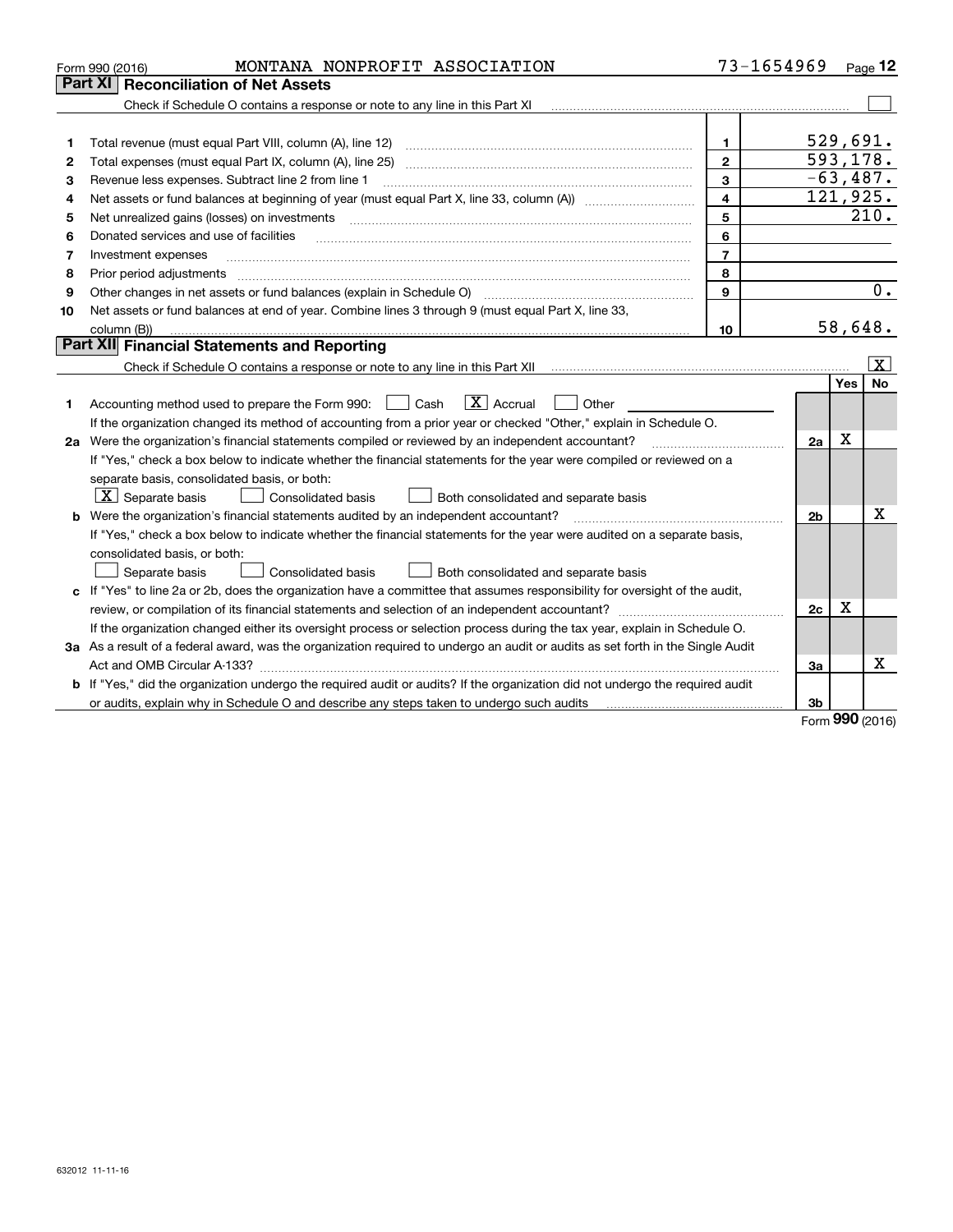| <b>SCHEDULE A</b> |  |
|-------------------|--|
|-------------------|--|

Department of the Treasury Internal Revenue Service

| (Form 990 or 990-EZ) |  |  |  |  |
|----------------------|--|--|--|--|
|----------------------|--|--|--|--|

### **Public Charity Status and Public Support**

**Complete if the organization is a section 501(c)(3) organization or a section 4947(a)(1) nonexempt charitable trust.**

**| Attach to Form 990 or Form 990-EZ.** 

Information about Schedule A (Form 990 or 990-EZ) and its instructions is at *www.irs.gov/form990.* 

| OMB No. 1545-0047                   |
|-------------------------------------|
| 2016                                |
| <b>Open to Public</b><br>Inspection |

|  | Name of the organization |
|--|--------------------------|
|--|--------------------------|

|        | Name of the organization                                                                                                                            |          |                                                        |                                 |     |                                                      | <b>Employer identification number</b> |
|--------|-----------------------------------------------------------------------------------------------------------------------------------------------------|----------|--------------------------------------------------------|---------------------------------|-----|------------------------------------------------------|---------------------------------------|
|        |                                                                                                                                                     |          | MONTANA NONPROFIT ASSOCIATION                          |                                 |     |                                                      | 73-1654969                            |
| Part I | Reason for Public Charity Status (All organizations must complete this part.) See instructions.                                                     |          |                                                        |                                 |     |                                                      |                                       |
|        | The organization is not a private foundation because it is: (For lines 1 through 12, check only one box.)                                           |          |                                                        |                                 |     |                                                      |                                       |
| 1      | A church, convention of churches, or association of churches described in section 170(b)(1)(A)(i).                                                  |          |                                                        |                                 |     |                                                      |                                       |
| 2      | A school described in section 170(b)(1)(A)(ii). (Attach Schedule E (Form 990 or 990-EZ).)                                                           |          |                                                        |                                 |     |                                                      |                                       |
| з      | A hospital or a cooperative hospital service organization described in section 170(b)(1)(A)(iii).                                                   |          |                                                        |                                 |     |                                                      |                                       |
| 4      | A medical research organization operated in conjunction with a hospital described in section 170(b)(1)(A)(iii). Enter the hospital's name,          |          |                                                        |                                 |     |                                                      |                                       |
|        | city, and state:                                                                                                                                    |          |                                                        |                                 |     |                                                      |                                       |
| 5      | An organization operated for the benefit of a college or university owned or operated by a governmental unit described in                           |          |                                                        |                                 |     |                                                      |                                       |
|        | section 170(b)(1)(A)(iv). (Complete Part II.)                                                                                                       |          |                                                        |                                 |     |                                                      |                                       |
| 6      | A federal, state, or local government or governmental unit described in section 170(b)(1)(A)(v).                                                    |          |                                                        |                                 |     |                                                      |                                       |
| 7      | An organization that normally receives a substantial part of its support from a governmental unit or from the general public described in           |          |                                                        |                                 |     |                                                      |                                       |
|        | section 170(b)(1)(A)(vi). (Complete Part II.)                                                                                                       |          |                                                        |                                 |     |                                                      |                                       |
| 8      | A community trust described in section 170(b)(1)(A)(vi). (Complete Part II.)                                                                        |          |                                                        |                                 |     |                                                      |                                       |
| 9      | An agricultural research organization described in section 170(b)(1)(A)(ix) operated in conjunction with a land-grant college                       |          |                                                        |                                 |     |                                                      |                                       |
|        | or university or a non-land-grant college of agriculture (see instructions). Enter the name, city, and state of the college or                      |          |                                                        |                                 |     |                                                      |                                       |
|        | university:                                                                                                                                         |          |                                                        |                                 |     |                                                      |                                       |
| 10 $X$ | An organization that normally receives: (1) more than 33 1/3% of its support from contributions, membership fees, and gross receipts from           |          |                                                        |                                 |     |                                                      |                                       |
|        | activities related to its exempt functions - subject to certain exceptions, and (2) no more than 33 1/3% of its support from gross investment       |          |                                                        |                                 |     |                                                      |                                       |
|        | income and unrelated business taxable income (less section 511 tax) from businesses acquired by the organization after June 30, 1975.               |          |                                                        |                                 |     |                                                      |                                       |
| 11     | See section 509(a)(2). (Complete Part III.)<br>An organization organized and operated exclusively to test for public safety. See section 509(a)(4). |          |                                                        |                                 |     |                                                      |                                       |
| 12     | An organization organized and operated exclusively for the benefit of, to perform the functions of, or to carry out the purposes of one or          |          |                                                        |                                 |     |                                                      |                                       |
|        | more publicly supported organizations described in section 509(a)(1) or section 509(a)(2). See section 509(a)(3). Check the box in                  |          |                                                        |                                 |     |                                                      |                                       |
|        | lines 12a through 12d that describes the type of supporting organization and complete lines 12e, 12f, and 12g.                                      |          |                                                        |                                 |     |                                                      |                                       |
| а      | Type I. A supporting organization operated, supervised, or controlled by its supported organization(s), typically by giving                         |          |                                                        |                                 |     |                                                      |                                       |
|        | the supported organization(s) the power to regularly appoint or elect a majority of the directors or trustees of the supporting                     |          |                                                        |                                 |     |                                                      |                                       |
|        | organization. You must complete Part IV, Sections A and B.                                                                                          |          |                                                        |                                 |     |                                                      |                                       |
| b      | Type II. A supporting organization supervised or controlled in connection with its supported organization(s), by having                             |          |                                                        |                                 |     |                                                      |                                       |
|        | control or management of the supporting organization vested in the same persons that control or manage the supported                                |          |                                                        |                                 |     |                                                      |                                       |
|        | organization(s). You must complete Part IV, Sections A and C.                                                                                       |          |                                                        |                                 |     |                                                      |                                       |
| с      | Type III functionally integrated. A supporting organization operated in connection with, and functionally integrated with,                          |          |                                                        |                                 |     |                                                      |                                       |
|        | its supported organization(s) (see instructions). You must complete Part IV, Sections A, D, and E.                                                  |          |                                                        |                                 |     |                                                      |                                       |
| d      | Type III non-functionally integrated. A supporting organization operated in connection with its supported organization(s)                           |          |                                                        |                                 |     |                                                      |                                       |
|        | that is not functionally integrated. The organization generally must satisfy a distribution requirement and an attentiveness                        |          |                                                        |                                 |     |                                                      |                                       |
|        | requirement (see instructions). You must complete Part IV, Sections A and D, and Part V.                                                            |          |                                                        |                                 |     |                                                      |                                       |
| е      | Check this box if the organization received a written determination from the IRS that it is a Type I, Type II, Type III                             |          |                                                        |                                 |     |                                                      |                                       |
|        | functionally integrated, or Type III non-functionally integrated supporting organization.                                                           |          |                                                        |                                 |     |                                                      |                                       |
| f      | Enter the number of supported organizations                                                                                                         |          |                                                        |                                 |     |                                                      |                                       |
|        | g Provide the following information about the supported organization(s).<br>(i) Name of supported                                                   | (ii) EIN |                                                        | (iv) Is the organization listed |     |                                                      | (vi) Amount of other                  |
|        | organization                                                                                                                                        |          | (iii) Type of organization<br>(described on lines 1-10 | in your governing document?     |     | (v) Amount of monetary<br>support (see instructions) | support (see instructions)            |
|        |                                                                                                                                                     |          | above (see instructions))                              | Yes                             | No. |                                                      |                                       |
|        |                                                                                                                                                     |          |                                                        |                                 |     |                                                      |                                       |
|        |                                                                                                                                                     |          |                                                        |                                 |     |                                                      |                                       |
|        |                                                                                                                                                     |          |                                                        |                                 |     |                                                      |                                       |
|        |                                                                                                                                                     |          |                                                        |                                 |     |                                                      |                                       |
|        |                                                                                                                                                     |          |                                                        |                                 |     |                                                      |                                       |
|        |                                                                                                                                                     |          |                                                        |                                 |     |                                                      |                                       |
|        |                                                                                                                                                     |          |                                                        |                                 |     |                                                      |                                       |
|        |                                                                                                                                                     |          |                                                        |                                 |     |                                                      |                                       |
|        |                                                                                                                                                     |          |                                                        |                                 |     |                                                      |                                       |
| Total  |                                                                                                                                                     |          |                                                        |                                 |     |                                                      |                                       |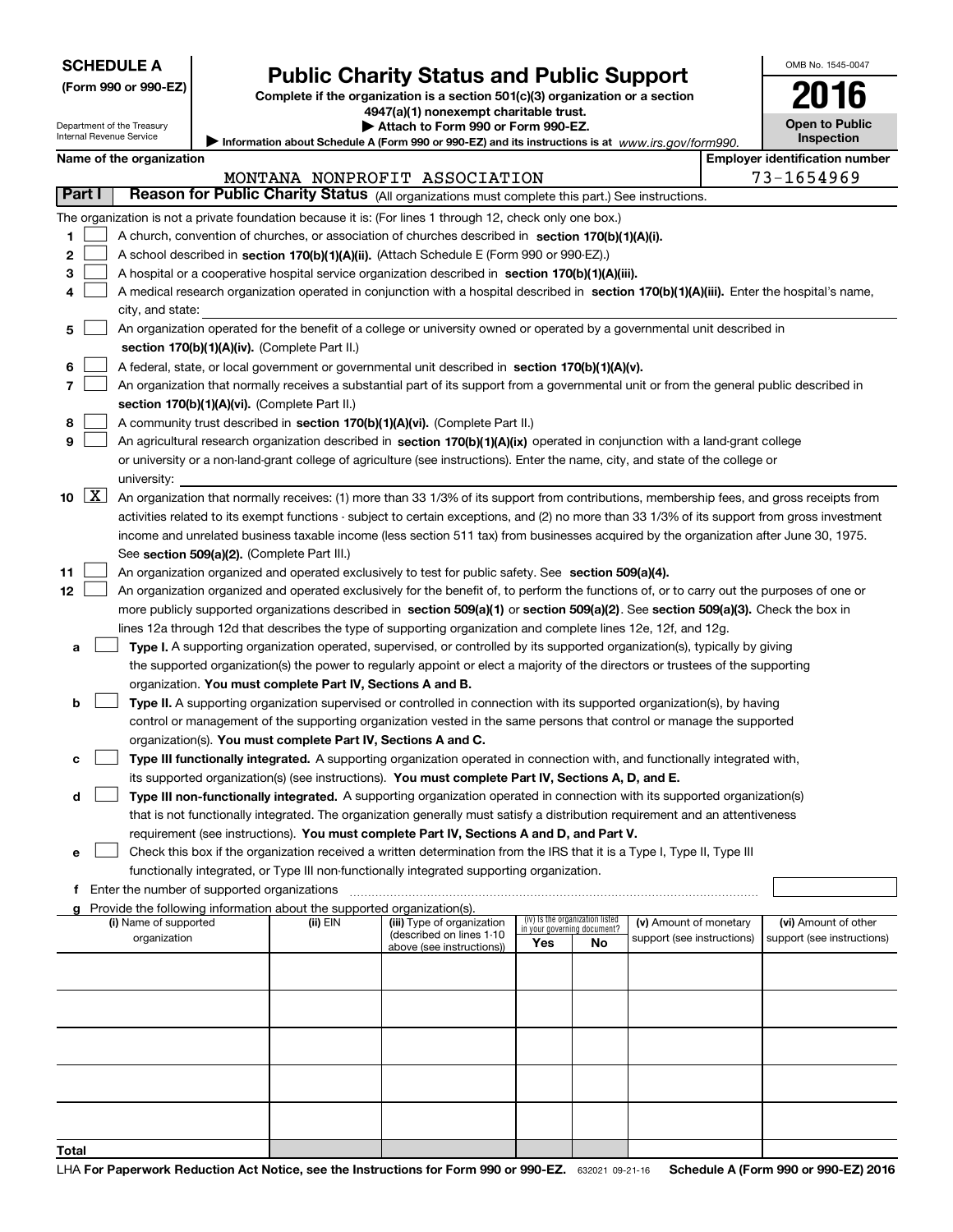#### Schedule A (Form 990 or 990-EZ) 2016 Page MONTANA NONPROFIT ASSOCIATION 73-1654969

**2**

(Complete only if you checked the box on line 5, 7, or 8 of Part I or if the organization failed to qualify under Part III. If the organization fails to qualify under the tests listed below, please complete Part III.) **Part II Support Schedule for Organizations Described in Sections 170(b)(1)(A)(iv) and 170(b)(1)(A)(vi)** 

|    | <b>Section A. Public Support</b>                                                                                                               |          |            |            |            |          |           |
|----|------------------------------------------------------------------------------------------------------------------------------------------------|----------|------------|------------|------------|----------|-----------|
|    | Calendar year (or fiscal year beginning in) $\blacktriangleright$                                                                              | (a) 2012 | $(b)$ 2013 | $(c)$ 2014 | $(d)$ 2015 | (e) 2016 | (f) Total |
|    | <b>1</b> Gifts, grants, contributions, and                                                                                                     |          |            |            |            |          |           |
|    | membership fees received. (Do not                                                                                                              |          |            |            |            |          |           |
|    | include any "unusual grants.")                                                                                                                 |          |            |            |            |          |           |
|    | 2 Tax revenues levied for the organ-                                                                                                           |          |            |            |            |          |           |
|    | ization's benefit and either paid to                                                                                                           |          |            |            |            |          |           |
|    | or expended on its behalf                                                                                                                      |          |            |            |            |          |           |
|    | 3 The value of services or facilities                                                                                                          |          |            |            |            |          |           |
|    | furnished by a governmental unit to                                                                                                            |          |            |            |            |          |           |
|    | the organization without charge                                                                                                                |          |            |            |            |          |           |
|    | <b>4 Total.</b> Add lines 1 through 3                                                                                                          |          |            |            |            |          |           |
| 5. | The portion of total contributions                                                                                                             |          |            |            |            |          |           |
|    | by each person (other than a                                                                                                                   |          |            |            |            |          |           |
|    | governmental unit or publicly                                                                                                                  |          |            |            |            |          |           |
|    | supported organization) included                                                                                                               |          |            |            |            |          |           |
|    | on line 1 that exceeds 2% of the                                                                                                               |          |            |            |            |          |           |
|    | amount shown on line 11,                                                                                                                       |          |            |            |            |          |           |
|    | column (f)                                                                                                                                     |          |            |            |            |          |           |
|    | 6 Public support. Subtract line 5 from line 4.                                                                                                 |          |            |            |            |          |           |
|    | <b>Section B. Total Support</b>                                                                                                                |          |            |            |            |          |           |
|    | Calendar year (or fiscal year beginning in) $\blacktriangleright$                                                                              | (a) 2012 | (b) 2013   | $(c)$ 2014 | $(d)$ 2015 | (e) 2016 | (f) Total |
|    | 7 Amounts from line 4                                                                                                                          |          |            |            |            |          |           |
|    | 8 Gross income from interest.                                                                                                                  |          |            |            |            |          |           |
|    | dividends, payments received on                                                                                                                |          |            |            |            |          |           |
|    | securities loans, rents, royalties                                                                                                             |          |            |            |            |          |           |
|    | and income from similar sources                                                                                                                |          |            |            |            |          |           |
| 9. | Net income from unrelated business                                                                                                             |          |            |            |            |          |           |
|    | activities, whether or not the                                                                                                                 |          |            |            |            |          |           |
|    | business is regularly carried on                                                                                                               |          |            |            |            |          |           |
|    | <b>10</b> Other income. Do not include gain                                                                                                    |          |            |            |            |          |           |
|    | or loss from the sale of capital                                                                                                               |          |            |            |            |          |           |
|    | assets (Explain in Part VI.)                                                                                                                   |          |            |            |            |          |           |
|    | <b>11 Total support.</b> Add lines 7 through 10                                                                                                |          |            |            |            |          |           |
|    | <b>12</b> Gross receipts from related activities, etc. (see instructions)                                                                      |          |            |            |            | 12       |           |
|    | 13 First five years. If the Form 990 is for the organization's first, second, third, fourth, or fifth tax year as a section 501(c)(3)          |          |            |            |            |          |           |
|    | organization, check this box and stop here                                                                                                     |          |            |            |            |          |           |
|    | Section C. Computation of Public Support Percentage                                                                                            |          |            |            |            |          |           |
|    | 14 Public support percentage for 2016 (line 6, column (f) divided by line 11, column (f) <i>marrourcommum</i>                                  |          |            |            |            | 14       | %         |
|    |                                                                                                                                                |          |            |            |            | 15       | %         |
|    | 16a 33 1/3% support test - 2016. If the organization did not check the box on line 13, and line 14 is 33 1/3% or more, check this box and      |          |            |            |            |          |           |
|    | stop here. The organization qualifies as a publicly supported organization                                                                     |          |            |            |            |          | Ţ         |
|    | b 33 1/3% support test - 2015. If the organization did not check a box on line 13 or 16a, and line 15 is 33 1/3% or more, check this box       |          |            |            |            |          |           |
|    | and stop here. The organization qualifies as a publicly supported organization                                                                 |          |            |            |            |          |           |
|    | 17a 10% -facts-and-circumstances test - 2016. If the organization did not check a box on line 13, 16a, or 16b, and line 14 is 10% or more,     |          |            |            |            |          |           |
|    | and if the organization meets the "facts-and-circumstances" test, check this box and stop here. Explain in Part VI how the organization        |          |            |            |            |          |           |
|    | meets the "facts-and-circumstances" test. The organization qualifies as a publicly supported organization                                      |          |            |            |            |          |           |
|    | <b>b 10% -facts-and-circumstances test - 2015.</b> If the organization did not check a box on line 13, 16a, 16b, or 17a, and line 15 is 10% or |          |            |            |            |          |           |
|    | more, and if the organization meets the "facts-and-circumstances" test, check this box and stop here. Explain in Part VI how the               |          |            |            |            |          |           |
|    | organization meets the "facts-and-circumstances" test. The organization qualifies as a publicly supported organization                         |          |            |            |            |          |           |
| 18 | Private foundation. If the organization did not check a box on line 13, 16a, 16b, 17a, or 17b, check this box and see instructions             |          |            |            |            |          |           |

**Schedule A (Form 990 or 990-EZ) 2016**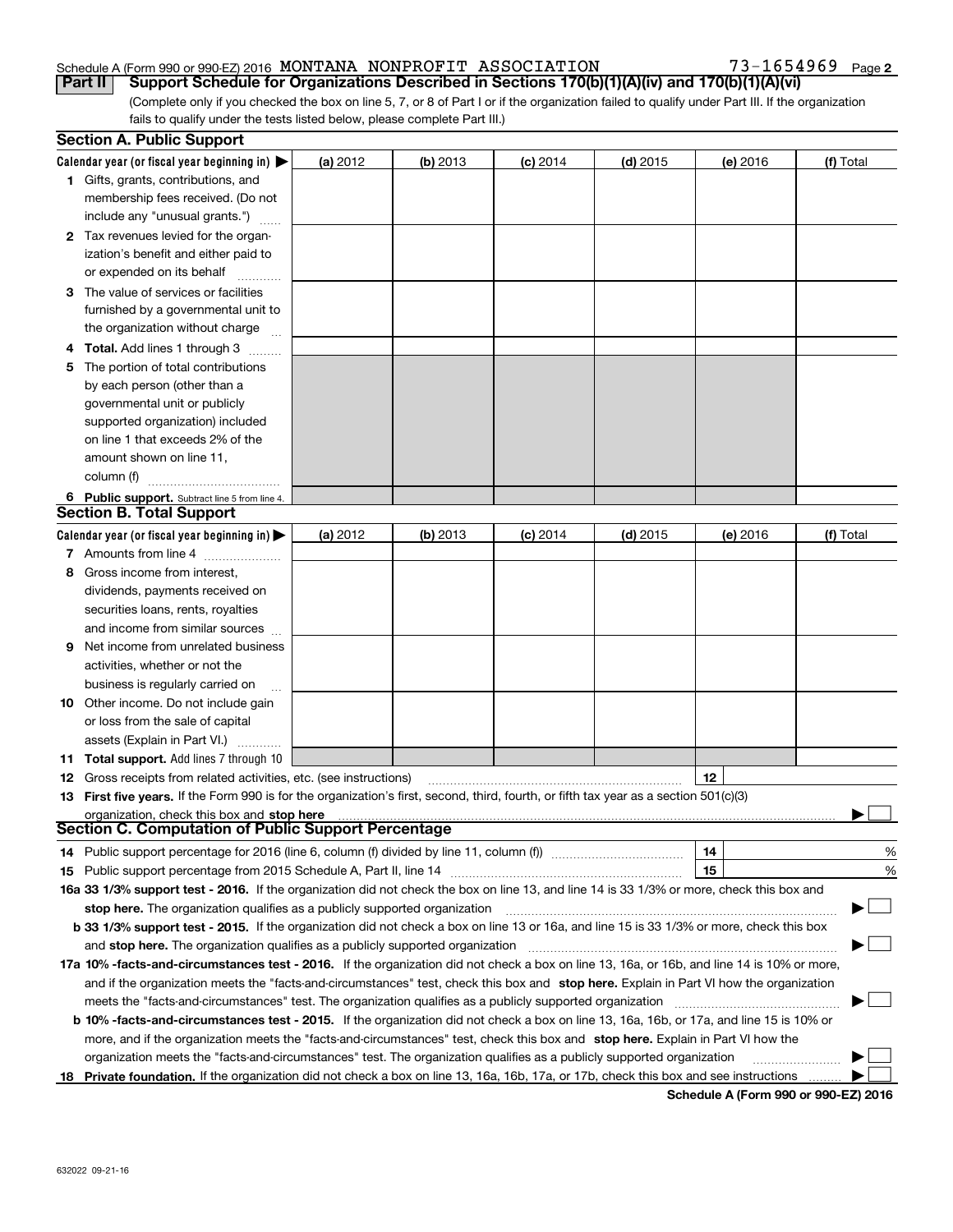#### Schedule A (Form 990 or 990-EZ) 2016 Page MONTANA NONPROFIT ASSOCIATION 73-1654969 **Part III Support Schedule for Organizations Described in Section 509(a)(2)**

(Complete only if you checked the box on line 10 of Part I or if the organization failed to qualify under Part II. If the organization fails to qualify under the tests listed below, please complete Part II.)

|     | <b>Section A. Public Support</b>                                                                                                                                                                                                                          |                    |                                   |                        |                        |                        |                                          |
|-----|-----------------------------------------------------------------------------------------------------------------------------------------------------------------------------------------------------------------------------------------------------------|--------------------|-----------------------------------|------------------------|------------------------|------------------------|------------------------------------------|
|     | Calendar year (or fiscal year beginning in)                                                                                                                                                                                                               | (a) 2012           | $(b)$ 2013                        | $(c)$ 2014             | $(d)$ 2015             | (e) 2016               | (f) Total                                |
|     | 1 Gifts, grants, contributions, and                                                                                                                                                                                                                       |                    |                                   |                        |                        |                        |                                          |
|     | membership fees received. (Do not                                                                                                                                                                                                                         |                    |                                   |                        |                        |                        |                                          |
|     | include any "unusual grants.")                                                                                                                                                                                                                            | 191,903.           |                                   | $275,877.$ 280, 946.   | 258,815.               | 191,304.               | 1198845.                                 |
|     | 2 Gross receipts from admissions,<br>merchandise sold or services per-<br>formed, or facilities furnished in<br>any activity that is related to the                                                                                                       |                    | $344, 407.$ 350, 532. 254, 333.   |                        | 284, 239.              | 338,372.               | 1571883.                                 |
|     | organization's tax-exempt purpose                                                                                                                                                                                                                         |                    |                                   |                        |                        |                        |                                          |
|     | 3 Gross receipts from activities that<br>are not an unrelated trade or bus-<br>iness under section 513                                                                                                                                                    |                    |                                   |                        |                        |                        |                                          |
|     | 4 Tax revenues levied for the organ-                                                                                                                                                                                                                      |                    |                                   |                        |                        |                        |                                          |
|     | ization's benefit and either paid to                                                                                                                                                                                                                      |                    |                                   |                        |                        |                        |                                          |
|     | or expended on its behalf                                                                                                                                                                                                                                 |                    |                                   |                        |                        |                        |                                          |
|     | 5 The value of services or facilities<br>furnished by a governmental unit to<br>the organization without charge                                                                                                                                           |                    |                                   |                        |                        |                        |                                          |
|     | 6 Total. Add lines 1 through 5                                                                                                                                                                                                                            | 536, 310.          | 626, 409.                         | 535, 279.              | 543,054.               | 529,676.               | 2770728.                                 |
|     | 7a Amounts included on lines 1, 2, and<br>3 received from disqualified persons                                                                                                                                                                            |                    |                                   |                        |                        |                        | 0.                                       |
|     | <b>b</b> Amounts included on lines 2 and 3 received<br>from other than disqualified persons that<br>exceed the greater of \$5,000 or 1% of the                                                                                                            |                    |                                   |                        |                        |                        |                                          |
|     | amount on line 13 for the year                                                                                                                                                                                                                            |                    | 123, 361.   251, 986.   120, 358. |                        | 90,522.                |                        | $49,389.$ 635,616.                       |
|     | c Add lines 7a and 7b                                                                                                                                                                                                                                     | 123, 361.          | $251,986.$ 120, 358.              |                        | 90,522.                | 49,389.                | $\overline{635,}616.$                    |
|     | 8 Public support. (Subtract line 7c from line 6.)                                                                                                                                                                                                         |                    |                                   |                        |                        |                        | 2135112.                                 |
|     | <b>Section B. Total Support</b>                                                                                                                                                                                                                           |                    |                                   |                        |                        |                        |                                          |
|     | Calendar year (or fiscal year beginning in)                                                                                                                                                                                                               | (a) 2012           | (b) 2013                          | $(c)$ 2014             | $(d)$ 2015             | (e) 2016               | (f) Total                                |
|     | <b>9</b> Amounts from line 6                                                                                                                                                                                                                              | 536, 310.          | 626,409.                          | $\overline{535,279}$ . | $\overline{543,054}$ . | $\overline{529,676}$ . | 2770728.                                 |
|     | 10a Gross income from interest,<br>dividends, payments received on<br>securities loans, rents, royalties                                                                                                                                                  |                    |                                   |                        |                        |                        |                                          |
|     | and income from similar sources                                                                                                                                                                                                                           | 578.               | 507.                              | 437.                   | 30.                    | 228.                   | 1,780.                                   |
|     | <b>b</b> Unrelated business taxable income                                                                                                                                                                                                                |                    |                                   |                        |                        |                        |                                          |
|     | (less section 511 taxes) from businesses                                                                                                                                                                                                                  |                    |                                   |                        |                        |                        |                                          |
|     | acquired after June 30, 1975<br>1.1.1.1.1.1.1.1.1                                                                                                                                                                                                         |                    |                                   |                        |                        |                        |                                          |
|     | c Add lines 10a and 10b<br><b>11</b> Net income from unrelated business<br>activities not included in line 10b,<br>whether or not the business is<br>regularly carried on                                                                                 | $\overline{578}$ . | 507.                              | 437.                   | $\overline{30}$ .      | 228.                   | 1,780.                                   |
|     | 12 Other income. Do not include gain<br>or loss from the sale of capital<br>assets (Explain in Part VI.)                                                                                                                                                  | 513.               |                                   |                        |                        |                        | 513.                                     |
|     | 13 Total support. (Add lines 9, 10c, 11, and 12.)                                                                                                                                                                                                         | 537,401.           | 626,916.                          | 535,716.               | 543,084.               | 529,904.               | 2773021.                                 |
|     | 14 First five years. If the Form 990 is for the organization's first, second, third, fourth, or fifth tax year as a section 501(c)(3) organization,                                                                                                       |                    |                                   |                        |                        |                        |                                          |
|     | check this box and stop here measurements are constructed as the state of the state of the state of the state o                                                                                                                                           |                    |                                   |                        |                        |                        |                                          |
|     | <b>Section C. Computation of Public Support Percentage</b>                                                                                                                                                                                                |                    |                                   |                        |                        |                        |                                          |
|     | 15 Public support percentage for 2016 (line 8, column (f) divided by line 13, column (f))                                                                                                                                                                 |                    |                                   |                        |                        | 15                     | 77.00<br>%                               |
| 16. | Public support percentage from 2015 Schedule A, Part III, line 15                                                                                                                                                                                         |                    |                                   |                        |                        | 16                     | 73.16<br>$\%$                            |
|     | <b>Section D. Computation of Investment Income Percentage</b>                                                                                                                                                                                             |                    |                                   |                        |                        |                        |                                          |
| 17  | Investment income percentage for 2016 (line 10c, column (f) divided by line 13, column (f)                                                                                                                                                                |                    |                                   |                        |                        | 17                     | .06<br>$\%$                              |
|     | <b>18</b> Investment income percentage from <b>2015</b> Schedule A, Part III, line 17                                                                                                                                                                     |                    |                                   |                        |                        | 18                     | .08<br>%                                 |
|     | 19a 33 1/3% support tests - 2016. If the organization did not check the box on line 14, and line 15 is more than 33 1/3%, and line 17 is not                                                                                                              |                    |                                   |                        |                        |                        |                                          |
|     | more than 33 1/3%, check this box and stop here. The organization qualifies as a publicly supported organization<br>b 33 1/3% support tests - 2015. If the organization did not check a box on line 14 or line 19a, and line 16 is more than 33 1/3%, and |                    |                                   |                        |                        |                        | $\blacktriangleright$ $\boxed{\text{X}}$ |
|     | line 18 is not more than 33 1/3%, check this box and stop here. The organization qualifies as a publicly supported organization                                                                                                                           |                    |                                   |                        |                        |                        |                                          |
|     |                                                                                                                                                                                                                                                           |                    |                                   |                        |                        |                        |                                          |

**Schedule A (Form 990 or 990-EZ) 2016**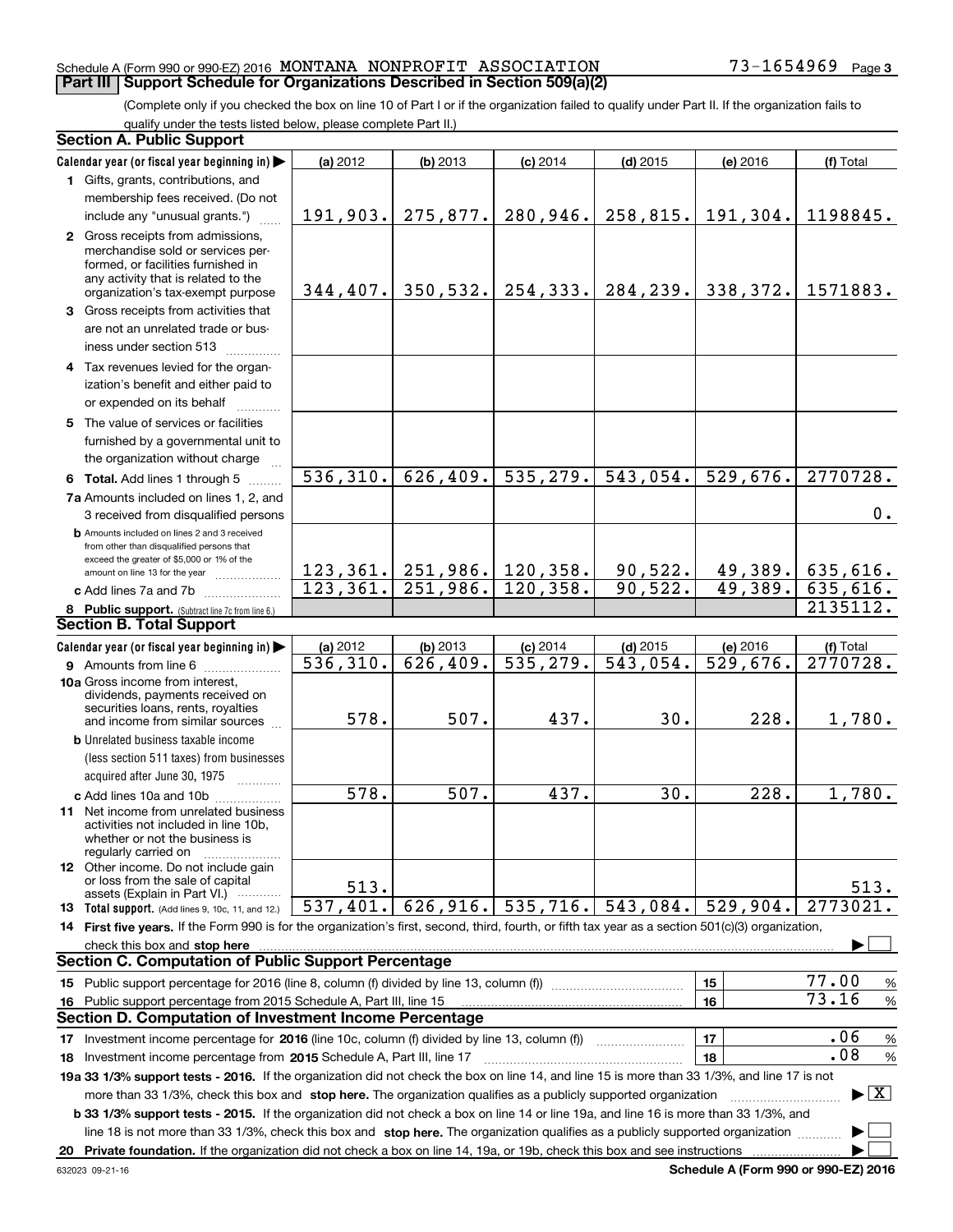#### Schedule A (Form 990 or 990-EZ) 2016 Page MONTANA NONPROFIT ASSOCIATION 73-1654969

### **Part IV Supporting Organizations**

(Complete only if you checked a box in line 12 on Part I. If you checked 12a of Part I, complete Sections A and B. If you checked 12b of Part I, complete Sections A and C. If you checked 12c of Part I, complete Sections A, D, and E. If you checked 12d of Part I, complete Sections A and D, and complete Part V.)

#### **Section A. All Supporting Organizations**

- **1** Are all of the organization's supported organizations listed by name in the organization's governing documents? If "No," describe in Part VI how the supported organizations are designated. If designated by *class or purpose, describe the designation. If historic and continuing relationship, explain.*
- **2** Did the organization have any supported organization that does not have an IRS determination of status under section 509(a)(1) or (2)? If "Yes," explain in Part VI how the organization determined that the supported *organization was described in section 509(a)(1) or (2).*
- **3a** Did the organization have a supported organization described in section 501(c)(4), (5), or (6)? If "Yes," answer *(b) and (c) below.*
- **b** Did the organization confirm that each supported organization qualified under section 501(c)(4), (5), or (6) and satisfied the public support tests under section 509(a)(2)? If "Yes," describe in Part VI when and how the *organization made the determination.*
- **c**Did the organization ensure that all support to such organizations was used exclusively for section 170(c)(2)(B) purposes? If "Yes," explain in Part VI what controls the organization put in place to ensure such use.
- **4a***If* Was any supported organization not organized in the United States ("foreign supported organization")? *"Yes," and if you checked 12a or 12b in Part I, answer (b) and (c) below.*
- **b** Did the organization have ultimate control and discretion in deciding whether to make grants to the foreign supported organization? If "Yes," describe in Part VI how the organization had such control and discretion *despite being controlled or supervised by or in connection with its supported organizations.*
- **c** Did the organization support any foreign supported organization that does not have an IRS determination under sections 501(c)(3) and 509(a)(1) or (2)? If "Yes," explain in Part VI what controls the organization used *to ensure that all support to the foreign supported organization was used exclusively for section 170(c)(2)(B) purposes.*
- **5a***If "Yes,"* Did the organization add, substitute, or remove any supported organizations during the tax year? answer (b) and (c) below (if applicable). Also, provide detail in Part VI, including (i) the names and EIN *numbers of the supported organizations added, substituted, or removed; (ii) the reasons for each such action; (iii) the authority under the organization's organizing document authorizing such action; and (iv) how the action was accomplished (such as by amendment to the organizing document).*
- **b** Type I or Type II only. Was any added or substituted supported organization part of a class already designated in the organization's organizing document?
- **cSubstitutions only.**  Was the substitution the result of an event beyond the organization's control?
- **6** Did the organization provide support (whether in the form of grants or the provision of services or facilities) to *If "Yes," provide detail in* support or benefit one or more of the filing organization's supported organizations? anyone other than (i) its supported organizations, (ii) individuals that are part of the charitable class benefited by one or more of its supported organizations, or (iii) other supporting organizations that also *Part VI.*
- **7**Did the organization provide a grant, loan, compensation, or other similar payment to a substantial contributor *If "Yes," complete Part I of Schedule L (Form 990 or 990-EZ).* regard to a substantial contributor? (defined in section 4958(c)(3)(C)), a family member of a substantial contributor, or a 35% controlled entity with
- **8** Did the organization make a loan to a disqualified person (as defined in section 4958) not described in line 7? *If "Yes," complete Part I of Schedule L (Form 990 or 990-EZ).*
- **9a** Was the organization controlled directly or indirectly at any time during the tax year by one or more in section 509(a)(1) or (2))? If "Yes," *provide detail in Part VI.* disqualified persons as defined in section 4946 (other than foundation managers and organizations described
- **b** Did one or more disqualified persons (as defined in line 9a) hold a controlling interest in any entity in which the supporting organization had an interest? If "Yes," provide detail in Part VI.
- **c**Did a disqualified person (as defined in line 9a) have an ownership interest in, or derive any personal benefit from, assets in which the supporting organization also had an interest? If "Yes," provide detail in Part VI.
- **10a** Was the organization subject to the excess business holdings rules of section 4943 because of section supporting organizations)? If "Yes," answer 10b below. 4943(f) (regarding certain Type II supporting organizations, and all Type III non-functionally integrated
- **b** Did the organization have any excess business holdings in the tax year? (Use Schedule C, Form 4720, to *determine whether the organization had excess business holdings.)*

**3a3b3c4a4b4c5a5b5c6789a 9b9c10a**

**10b**

**1**

**2**

**YesNo**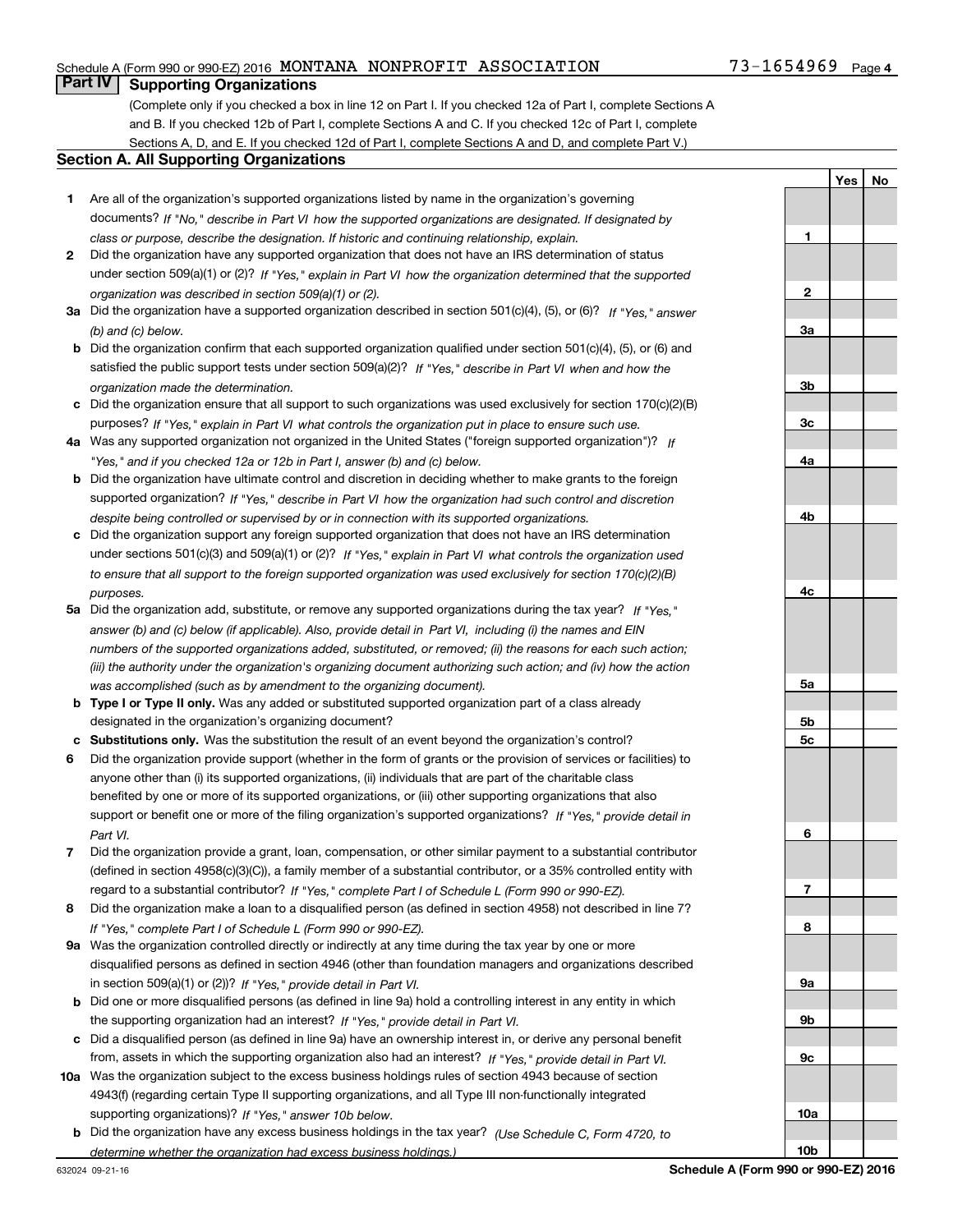### Schedule A (Form 990 or 990-EZ) 2016 Page MONTANA NONPROFIT ASSOCIATION 73-1654969**Part IV Supporting Organizations** *(continued)*

|    |                                                                                                                                                                              |                 | Yes | No |
|----|------------------------------------------------------------------------------------------------------------------------------------------------------------------------------|-----------------|-----|----|
| 11 | Has the organization accepted a gift or contribution from any of the following persons?                                                                                      |                 |     |    |
|    | a A person who directly or indirectly controls, either alone or together with persons described in (b) and (c)                                                               |                 |     |    |
|    | below, the governing body of a supported organization?                                                                                                                       | 11a             |     |    |
|    | <b>b</b> A family member of a person described in (a) above?                                                                                                                 | 11 <sub>b</sub> |     |    |
|    | c A 35% controlled entity of a person described in (a) or (b) above? If "Yes" to a, b, or c, provide detail in Part VI.                                                      | 11c             |     |    |
|    | <b>Section B. Type I Supporting Organizations</b>                                                                                                                            |                 |     |    |
|    |                                                                                                                                                                              |                 | Yes | No |
| 1  | Did the directors, trustees, or membership of one or more supported organizations have the power to                                                                          |                 |     |    |
|    | regularly appoint or elect at least a majority of the organization's directors or trustees at all times during the                                                           |                 |     |    |
|    | tax year? If "No," describe in Part VI how the supported organization(s) effectively operated, supervised, or                                                                |                 |     |    |
|    | controlled the organization's activities. If the organization had more than one supported organization,                                                                      |                 |     |    |
|    | describe how the powers to appoint and/or remove directors or trustees were allocated among the supported                                                                    |                 |     |    |
|    | organizations and what conditions or restrictions, if any, applied to such powers during the tax year.                                                                       | 1               |     |    |
| 2  | Did the organization operate for the benefit of any supported organization other than the supported                                                                          |                 |     |    |
|    | organization(s) that operated, supervised, or controlled the supporting organization? If "Yes," explain in                                                                   |                 |     |    |
|    | Part VI how providing such benefit carried out the purposes of the supported organization(s) that operated,                                                                  |                 |     |    |
|    | supervised, or controlled the supporting organization.                                                                                                                       | 2               |     |    |
|    | <b>Section C. Type II Supporting Organizations</b>                                                                                                                           |                 |     |    |
|    |                                                                                                                                                                              |                 | Yes | No |
| 1  | Were a majority of the organization's directors or trustees during the tax year also a majority of the directors                                                             |                 |     |    |
|    | or trustees of each of the organization's supported organization(s)? If "No," describe in Part VI how control                                                                |                 |     |    |
|    | or management of the supporting organization was vested in the same persons that controlled or managed                                                                       |                 |     |    |
|    | the supported organization(s).                                                                                                                                               | 1               |     |    |
|    | Section D. All Type III Supporting Organizations                                                                                                                             |                 |     |    |
|    |                                                                                                                                                                              |                 | Yes | No |
| 1  | Did the organization provide to each of its supported organizations, by the last day of the fifth month of the                                                               |                 |     |    |
|    | organization's tax year, (i) a written notice describing the type and amount of support provided during the prior tax                                                        |                 |     |    |
|    | year, (ii) a copy of the Form 990 that was most recently filed as of the date of notification, and (iii) copies of the                                                       |                 |     |    |
|    | organization's governing documents in effect on the date of notification, to the extent not previously provided?                                                             | 1               |     |    |
| 2  | Were any of the organization's officers, directors, or trustees either (i) appointed or elected by the supported                                                             |                 |     |    |
|    | organization(s) or (ii) serving on the governing body of a supported organization? If "No," explain in Part VI how                                                           |                 |     |    |
|    | the organization maintained a close and continuous working relationship with the supported organization(s).                                                                  | 2               |     |    |
| 3  | By reason of the relationship described in (2), did the organization's supported organizations have a                                                                        |                 |     |    |
|    | significant voice in the organization's investment policies and in directing the use of the organization's                                                                   |                 |     |    |
|    | income or assets at all times during the tax year? If "Yes," describe in Part VI the role the organization's                                                                 |                 |     |    |
|    | supported organizations played in this regard.                                                                                                                               | 3               |     |    |
|    | Section E. Type III Functionally Integrated Supporting Organizations                                                                                                         |                 |     |    |
| 1  | Check the box next to the method that the organization used to satisfy the Integral Part Test during the year (see instructions).                                            |                 |     |    |
| a  | The organization satisfied the Activities Test. Complete line 2 below.                                                                                                       |                 |     |    |
| b  | The organization is the parent of each of its supported organizations. Complete line 3 below.                                                                                |                 |     |    |
| с  | The organization supported a governmental entity. Describe in Part VI how you supported a government entity (see instructions).                                              |                 |     |    |
| 2  | Activities Test. Answer (a) and (b) below.                                                                                                                                   |                 | Yes | No |
| а  | Did substantially all of the organization's activities during the tax year directly further the exempt purposes of                                                           |                 |     |    |
|    | the supported organization(s) to which the organization was responsive? If "Yes," then in Part VI identify                                                                   |                 |     |    |
|    | those supported organizations and explain<br>how these activities directly furthered their exempt purposes,                                                                  |                 |     |    |
|    | how the organization was responsive to those supported organizations, and how the organization determined                                                                    |                 |     |    |
|    | that these activities constituted substantially all of its activities.                                                                                                       | 2a              |     |    |
|    | <b>b</b> Did the activities described in (a) constitute activities that, but for the organization's involvement, one or more                                                 |                 |     |    |
|    | of the organization's supported organization(s) would have been engaged in? If "Yes," explain in Part VI the                                                                 |                 |     |    |
|    | reasons for the organization's position that its supported organization(s) would have engaged in these                                                                       |                 |     |    |
|    | activities but for the organization's involvement.                                                                                                                           | 2b              |     |    |
| з  | Parent of Supported Organizations. Answer (a) and (b) below.                                                                                                                 |                 |     |    |
|    | a Did the organization have the power to regularly appoint or elect a majority of the officers, directors, or                                                                |                 |     |    |
|    | trustees of each of the supported organizations? Provide details in Part VI.                                                                                                 | За              |     |    |
| b  | Did the organization exercise a substantial degree of direction over the policies, programs, and activities of each                                                          | 3b              |     |    |
|    | of its supported organizations? If "Yes," describe in Part VI the role played by the organization in this regard.<br>Schedule A (Form 990 or 990-EZ) 2016<br>632025 09-21-16 |                 |     |    |
|    |                                                                                                                                                                              |                 |     |    |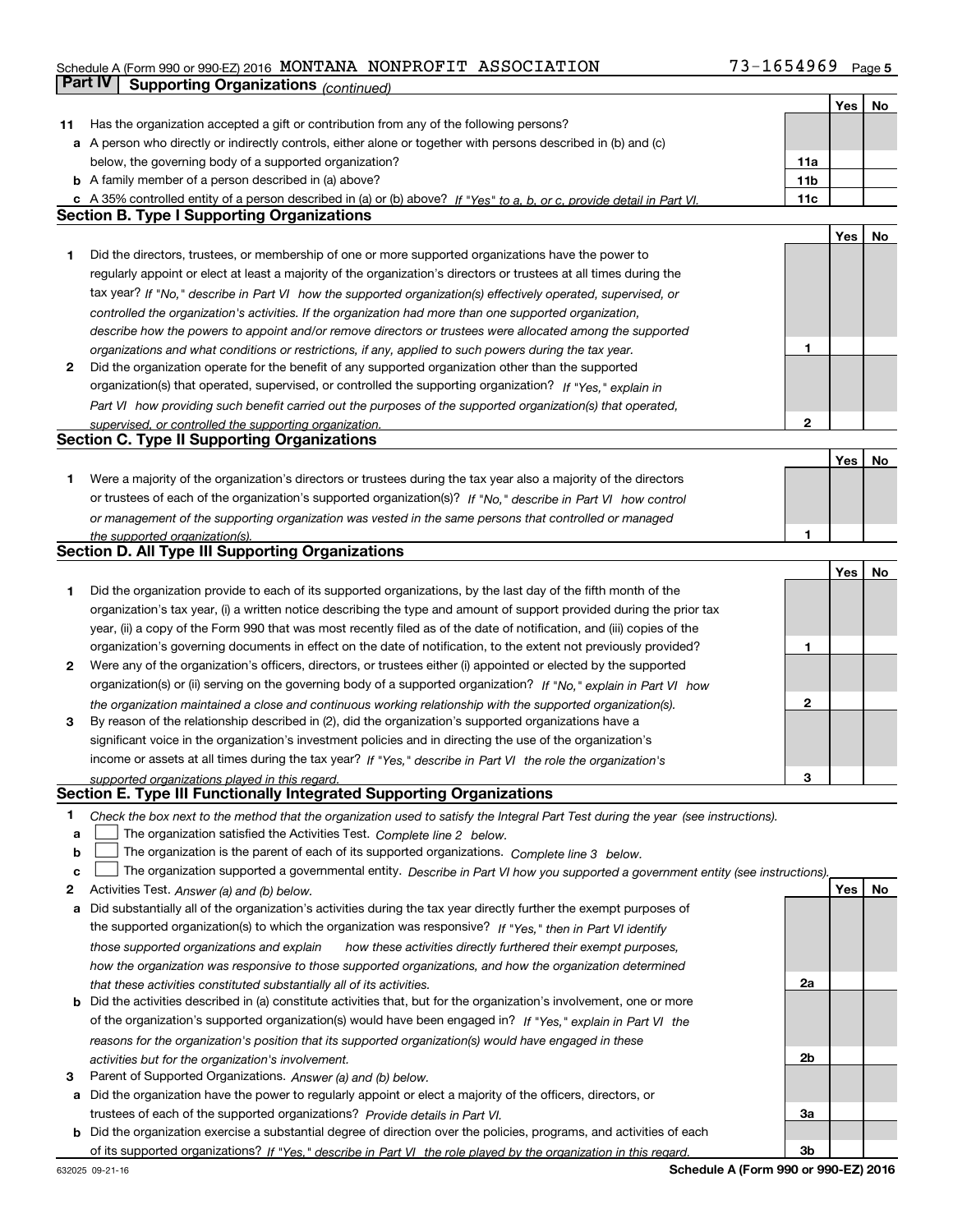|  |                                                                    | Part V   Type III Non-Functionally Integrated 509(a)(3) Supporting Organizations |                       |  |
|--|--------------------------------------------------------------------|----------------------------------------------------------------------------------|-----------------------|--|
|  | Schedule A (Form 990 or 990-EZ) 2016 MONTANA NONPROFIT ASSOCIATION |                                                                                  | $73 - 1654969$ Page 6 |  |

#### **SEP 10. See instructions.** All antegral Part Test as a qualifying trust on Nov. 20, 1970 (explain in Part VI.) See instructions. All other Type III non-functionally integrated supporting organizations must complete Sections A through E. ×.

|    | Section A - Adjusted Net Income                                              | (A) Prior Year | (B) Current Year<br>(optional) |                                |
|----|------------------------------------------------------------------------------|----------------|--------------------------------|--------------------------------|
| 1. | Net short-term capital gain                                                  | 1              |                                |                                |
| 2  | Recoveries of prior-year distributions                                       | $\overline{2}$ |                                |                                |
| З  | Other gross income (see instructions)                                        | 3              |                                |                                |
| 4  | Add lines 1 through 3                                                        | 4              |                                |                                |
| 5  | Depreciation and depletion                                                   | 5              |                                |                                |
| 6  | Portion of operating expenses paid or incurred for production or             |                |                                |                                |
|    | collection of gross income or for management, conservation, or               |                |                                |                                |
|    | maintenance of property held for production of income (see instructions)     | 6              |                                |                                |
| 7  | Other expenses (see instructions)                                            | $\overline{7}$ |                                |                                |
| 8  | Adjusted Net Income (subtract lines 5, 6, and 7 from line 4)                 | 8              |                                |                                |
|    | <b>Section B - Minimum Asset Amount</b>                                      |                | (A) Prior Year                 | (B) Current Year<br>(optional) |
| 1  | Aggregate fair market value of all non-exempt-use assets (see                |                |                                |                                |
|    | instructions for short tax year or assets held for part of year):            |                |                                |                                |
|    | a Average monthly value of securities                                        | 1a             |                                |                                |
|    | <b>b</b> Average monthly cash balances                                       | 1b             |                                |                                |
|    | <b>c</b> Fair market value of other non-exempt-use assets                    | 1c             |                                |                                |
|    | d Total (add lines 1a, 1b, and 1c)                                           | 1d             |                                |                                |
|    | <b>e</b> Discount claimed for blockage or other                              |                |                                |                                |
|    | factors (explain in detail in Part VI):                                      |                |                                |                                |
| 2  | Acquisition indebtedness applicable to non-exempt-use assets                 | $\mathbf{2}$   |                                |                                |
| 3  | Subtract line 2 from line 1d                                                 | 3              |                                |                                |
| 4  | Cash deemed held for exempt use. Enter 1-1/2% of line 3 (for greater amount, |                |                                |                                |
|    | see instructions)                                                            | 4              |                                |                                |
| 5  | Net value of non-exempt-use assets (subtract line 4 from line 3)             | 5              |                                |                                |
| 6  | Multiply line 5 by .035                                                      | 6              |                                |                                |
| 7  | Recoveries of prior-year distributions                                       | $\overline{7}$ |                                |                                |
| 8  | Minimum Asset Amount (add line 7 to line 6)                                  | 8              |                                |                                |
|    | <b>Section C - Distributable Amount</b>                                      |                |                                | <b>Current Year</b>            |
| 1  | Adjusted net income for prior year (from Section A, line 8, Column A)        | 1              |                                |                                |
| 2  | Enter 85% of line 1                                                          | $\mathbf{2}$   |                                |                                |
| з  | Minimum asset amount for prior year (from Section B, line 8, Column A)       | 3              |                                |                                |
| 4  | Enter greater of line 2 or line 3                                            | 4              |                                |                                |
| 5  | Income tax imposed in prior year                                             | 5              |                                |                                |
| 6  | Distributable Amount. Subtract line 5 from line 4, unless subject to         |                |                                |                                |
|    | emergency temporary reduction (see instructions)                             | 6              |                                |                                |
|    |                                                                              |                |                                |                                |

**7**Check here if the current year is the organization's first as a non-functionally integrated Type III supporting organization (see instructions).

**Schedule A (Form 990 or 990-EZ) 2016**

**1**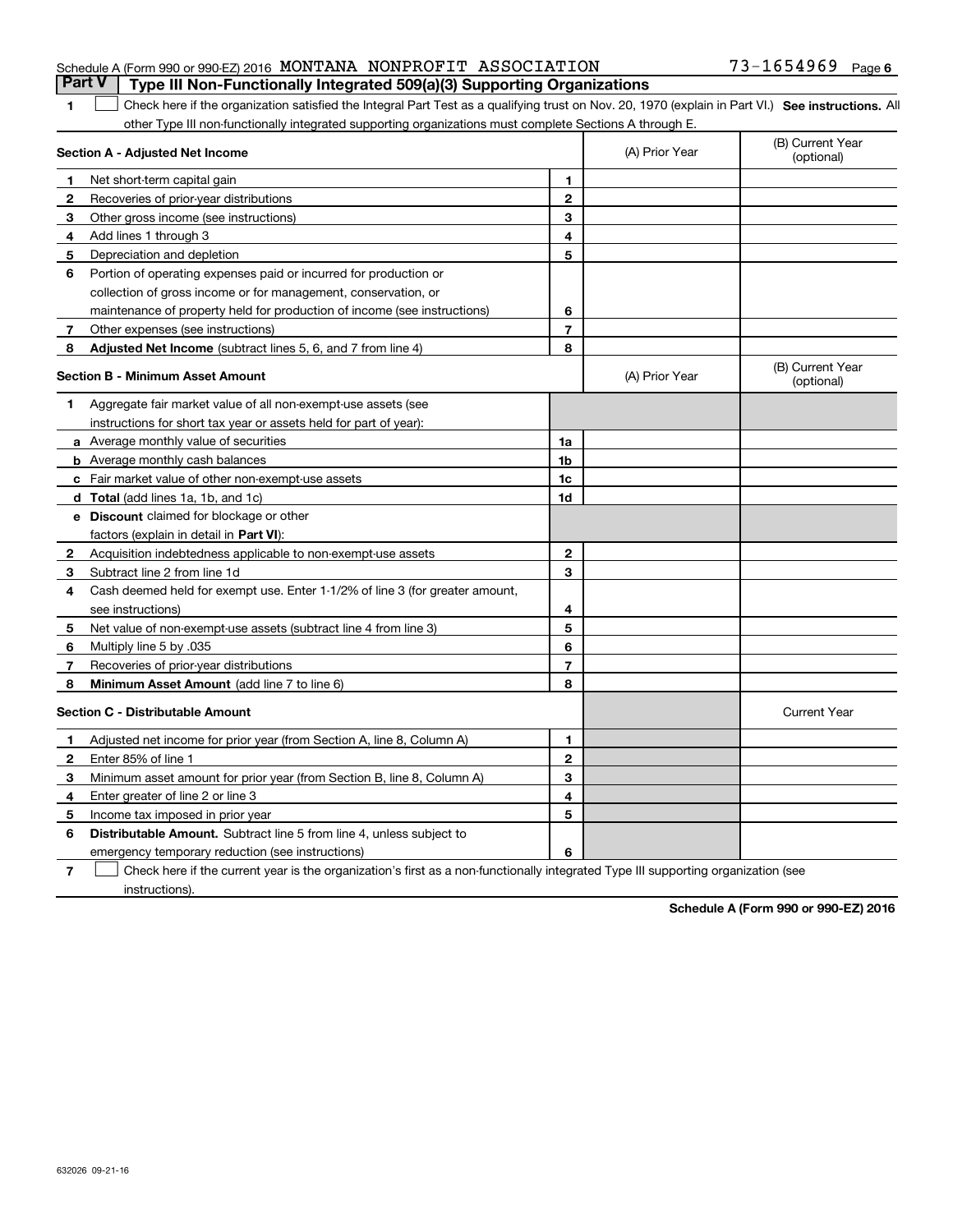#### Schedule A (Form 990 or 990-EZ) 2016 Page MONTANA NONPROFIT ASSOCIATION 73-1654969

| <b>Part V</b> | Type III Non-Functionally Integrated 509(a)(3) Supporting Organizations                    |                             | (continued)               |                      |
|---------------|--------------------------------------------------------------------------------------------|-----------------------------|---------------------------|----------------------|
|               | <b>Section D - Distributions</b>                                                           |                             |                           | <b>Current Year</b>  |
| 1             | Amounts paid to supported organizations to accomplish exempt purposes                      |                             |                           |                      |
| 2             | Amounts paid to perform activity that directly furthers exempt purposes of supported       |                             |                           |                      |
|               | organizations, in excess of income from activity                                           |                             |                           |                      |
| з             | Administrative expenses paid to accomplish exempt purposes of supported organizations      |                             |                           |                      |
| 4             | Amounts paid to acquire exempt-use assets                                                  |                             |                           |                      |
| 5             | Qualified set-aside amounts (prior IRS approval required)                                  |                             |                           |                      |
| 6             | Other distributions (describe in Part VI). See instructions                                |                             |                           |                      |
| 7             | <b>Total annual distributions.</b> Add lines 1 through 6                                   |                             |                           |                      |
| 8             | Distributions to attentive supported organizations to which the organization is responsive |                             |                           |                      |
|               | (provide details in Part VI). See instructions                                             |                             |                           |                      |
| 9             | Distributable amount for 2016 from Section C, line 6                                       |                             |                           |                      |
| 10            | Line 8 amount divided by Line 9 amount                                                     |                             |                           |                      |
|               |                                                                                            | (i)                         | (iii)                     | (iii)                |
|               |                                                                                            | <b>Excess Distributions</b> | <b>Underdistributions</b> | <b>Distributable</b> |
|               | Section E - Distribution Allocations (see instructions)                                    |                             | Pre-2016                  | Amount for 2016      |
| 1             | Distributable amount for 2016 from Section C, line 6                                       |                             |                           |                      |
| 2             | Underdistributions, if any, for years prior to 2016 (reason-                               |                             |                           |                      |
|               | able cause required-explain in Part VI). See instructions                                  |                             |                           |                      |
| 3             | Excess distributions carryover, if any, to 2016:                                           |                             |                           |                      |
| а             |                                                                                            |                             |                           |                      |
| b             |                                                                                            |                             |                           |                      |
|               | c From 2013                                                                                |                             |                           |                      |
|               | d From 2014                                                                                |                             |                           |                      |
|               | e From 2015                                                                                |                             |                           |                      |
|               | Total of lines 3a through e                                                                |                             |                           |                      |
|               | <b>g</b> Applied to underdistributions of prior years                                      |                             |                           |                      |
|               | h Applied to 2016 distributable amount                                                     |                             |                           |                      |
|               | Carryover from 2011 not applied (see instructions)                                         |                             |                           |                      |
|               | Remainder. Subtract lines 3g, 3h, and 3i from 3f.                                          |                             |                           |                      |
| 4             | Distributions for 2016 from Section D,                                                     |                             |                           |                      |
|               | line $7:$                                                                                  |                             |                           |                      |
|               | a Applied to underdistributions of prior years                                             |                             |                           |                      |
|               | <b>b</b> Applied to 2016 distributable amount                                              |                             |                           |                      |
|               | Remainder. Subtract lines 4a and 4b from 4                                                 |                             |                           |                      |
| с<br>5        | Remaining underdistributions for years prior to 2016, if                                   |                             |                           |                      |
|               | any. Subtract lines 3g and 4a from line 2. For result greater                              |                             |                           |                      |
|               | than zero, explain in Part VI. See instructions                                            |                             |                           |                      |
| 6             | Remaining underdistributions for 2016. Subtract lines 3h                                   |                             |                           |                      |
|               | and 4b from line 1. For result greater than zero, explain in                               |                             |                           |                      |
|               | Part VI. See instructions                                                                  |                             |                           |                      |
|               |                                                                                            |                             |                           |                      |
| 7             | Excess distributions carryover to 2017. Add lines 3j<br>and 4c                             |                             |                           |                      |
|               |                                                                                            |                             |                           |                      |
| 8             | Breakdown of line 7:                                                                       |                             |                           |                      |
| а             |                                                                                            |                             |                           |                      |
|               | <b>b</b> Excess from 2013                                                                  |                             |                           |                      |
|               | c Excess from 2014                                                                         |                             |                           |                      |
|               | <b>d</b> Excess from 2015<br>e Excess from 2016                                            |                             |                           |                      |
|               |                                                                                            |                             |                           |                      |

**Schedule A (Form 990 or 990-EZ) 2016**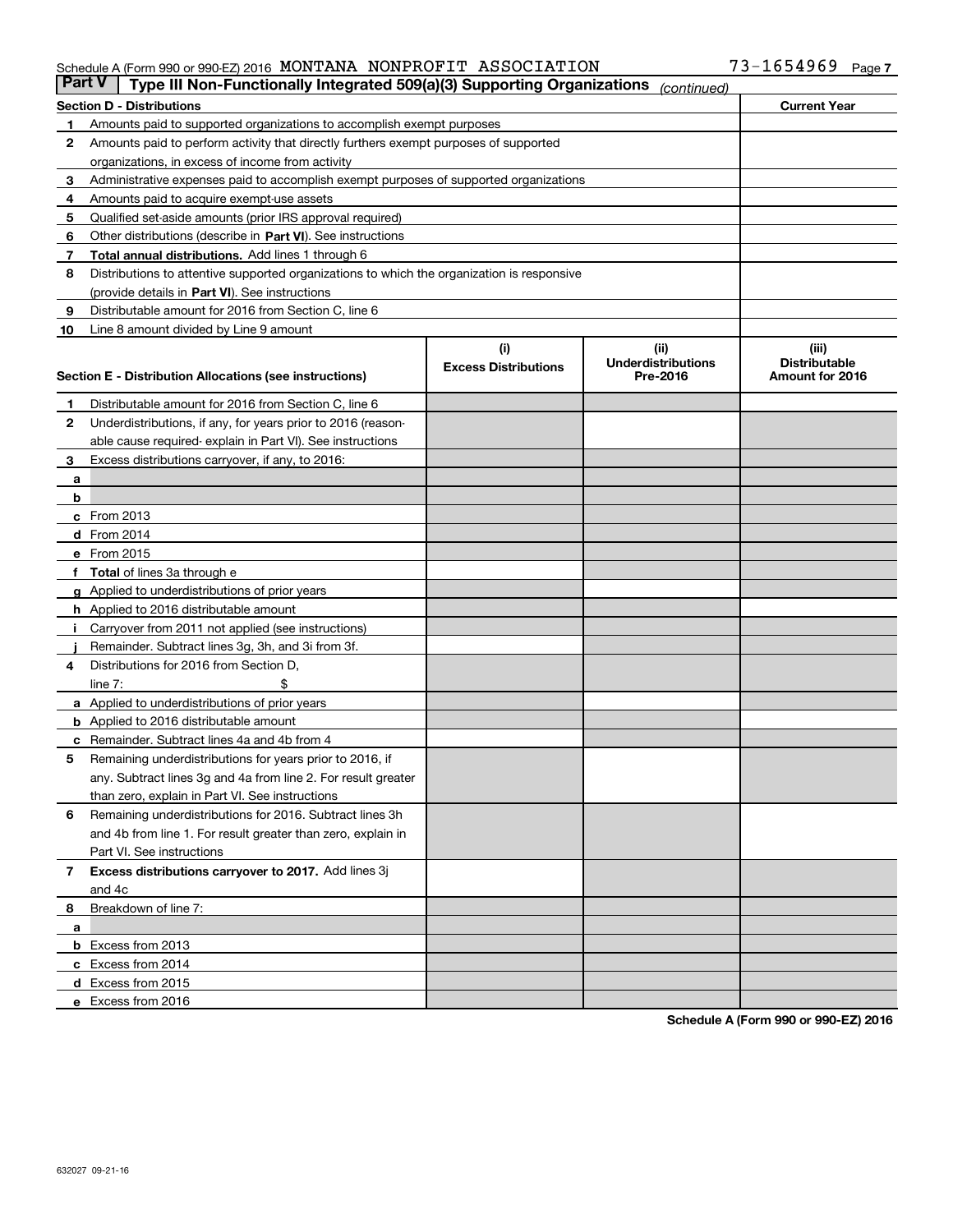|                | Schedule A (Form 990 or 990-EZ) 2016 MONTANA NONPROFIT ASSOCIATION                                                                                                                                                                                                                                                                                                                                                                                                                                                                                                                          | $73 - 1654969$ Page 8 |
|----------------|---------------------------------------------------------------------------------------------------------------------------------------------------------------------------------------------------------------------------------------------------------------------------------------------------------------------------------------------------------------------------------------------------------------------------------------------------------------------------------------------------------------------------------------------------------------------------------------------|-----------------------|
| <b>Part VI</b> | Supplemental Information. Provide the explanations required by Part II, line 10; Part II, line 17a or 17b; Part III, line 12;<br>Part IV, Section A, lines 1, 2, 3b, 3c, 4b, 4c, 5a, 6, 9a, 9b, 9c, 11a, 11b, and 11c; Part IV, Section B, lines 1 and 2; Part IV, Section C,<br>line 1; Part IV, Section D, lines 2 and 3; Part IV, Section E, lines 1c, 2a, 2b, 3a, and 3b; Part V, line 1; Part V, Section B, line 1e; Part V,<br>Section D, lines 5, 6, and 8; and Part V, Section E, lines 2, 5, and 6. Also complete this part for any additional information.<br>(See instructions.) |                       |
|                |                                                                                                                                                                                                                                                                                                                                                                                                                                                                                                                                                                                             |                       |
|                |                                                                                                                                                                                                                                                                                                                                                                                                                                                                                                                                                                                             |                       |
|                |                                                                                                                                                                                                                                                                                                                                                                                                                                                                                                                                                                                             |                       |
|                |                                                                                                                                                                                                                                                                                                                                                                                                                                                                                                                                                                                             |                       |
|                |                                                                                                                                                                                                                                                                                                                                                                                                                                                                                                                                                                                             |                       |
|                |                                                                                                                                                                                                                                                                                                                                                                                                                                                                                                                                                                                             |                       |
|                |                                                                                                                                                                                                                                                                                                                                                                                                                                                                                                                                                                                             |                       |
|                |                                                                                                                                                                                                                                                                                                                                                                                                                                                                                                                                                                                             |                       |
|                |                                                                                                                                                                                                                                                                                                                                                                                                                                                                                                                                                                                             |                       |
|                |                                                                                                                                                                                                                                                                                                                                                                                                                                                                                                                                                                                             |                       |
|                |                                                                                                                                                                                                                                                                                                                                                                                                                                                                                                                                                                                             |                       |
|                |                                                                                                                                                                                                                                                                                                                                                                                                                                                                                                                                                                                             |                       |
|                |                                                                                                                                                                                                                                                                                                                                                                                                                                                                                                                                                                                             |                       |
|                |                                                                                                                                                                                                                                                                                                                                                                                                                                                                                                                                                                                             |                       |
|                |                                                                                                                                                                                                                                                                                                                                                                                                                                                                                                                                                                                             |                       |
|                |                                                                                                                                                                                                                                                                                                                                                                                                                                                                                                                                                                                             |                       |
|                |                                                                                                                                                                                                                                                                                                                                                                                                                                                                                                                                                                                             |                       |
|                |                                                                                                                                                                                                                                                                                                                                                                                                                                                                                                                                                                                             |                       |
|                |                                                                                                                                                                                                                                                                                                                                                                                                                                                                                                                                                                                             |                       |
|                |                                                                                                                                                                                                                                                                                                                                                                                                                                                                                                                                                                                             |                       |
|                |                                                                                                                                                                                                                                                                                                                                                                                                                                                                                                                                                                                             |                       |
|                |                                                                                                                                                                                                                                                                                                                                                                                                                                                                                                                                                                                             |                       |
|                |                                                                                                                                                                                                                                                                                                                                                                                                                                                                                                                                                                                             |                       |
|                |                                                                                                                                                                                                                                                                                                                                                                                                                                                                                                                                                                                             |                       |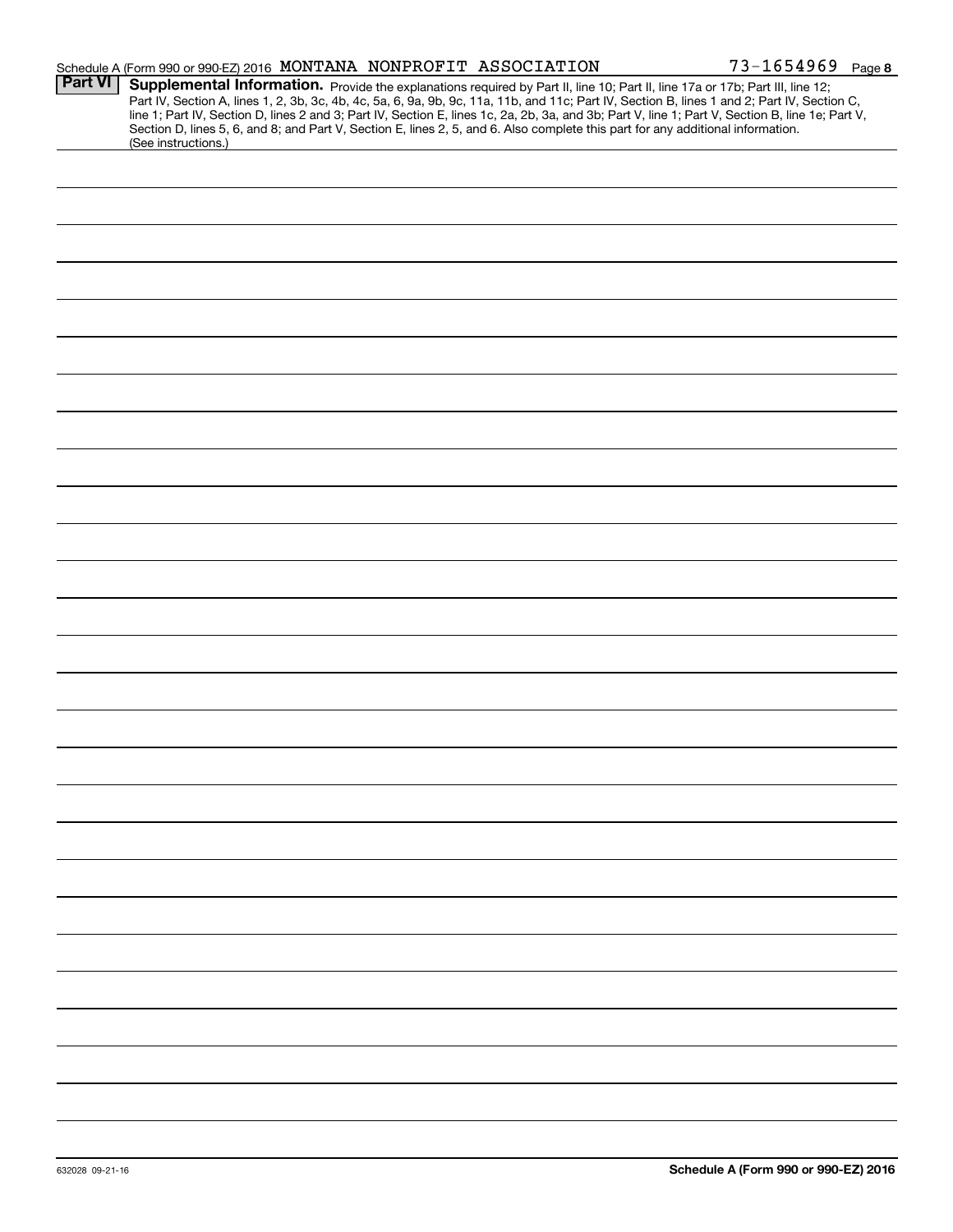### **Excess Payments from Non-Disqualified Persons Schedule A 2016 Included on Part III, Line 7b**

**\*\* Do Not File \*\* \*\*\* Not Open to Public Inspection \*\*\***

| Payer's Name         | 2012<br>Amount | 2013<br>Amount | 2014<br>Amount | 2015<br>Amount  | 2016<br>Amount |
|----------------------|----------------|----------------|----------------|-----------------|----------------|
| STEELE-REESE         |                |                |                |                 |                |
| FOUNDATION           | 30,000.        | $\mathbf 0$ .  | 24,643.        | 34,177.         | 0.             |
| <b>MJ MURDOCK</b>    |                |                |                |                 |                |
| CHARITABLE TRUST     | 30.            | 145,858.       | $\mathbf 0$ .  | $\mathbf 0$ .   | $\mathbf 0$ .  |
| PAUL ALLEN           |                |                |                |                 |                |
| FOUNDATION           | 5,831.         | 93,666.        | $\mathbf 0$ .  | $\mathfrak o$ . | $\mathbf 0$ .  |
| <b>HIGHSTAKES</b>    | $\mathbf 0$ .  | $\mathbf 0$ .  | 14,643.        | 14,569.         | $\mathbf 0$ .  |
| SALESFORCE.COM       |                |                |                |                 |                |
| FOUNDATION           | 15,000.        | 8,731.         | 2,143.         | 8,069.          | $\mathbf 0$ .  |
| EDWARDS FOUNDATION,  |                |                |                |                 |                |
| OP & WE              | 20,000.        | $\mathbf 0$ .  | 4,643.         | 9,569.          | 9,701.         |
| ORO Y PLATA          |                |                |                |                 |                |
| FOUNDATION           | 20,000.        | $\mathbf 0$ .  | 69,643.        | $\mathbf 0$ .   | $\mathbf 0$ .  |
| MOUNTAIN SKY GUEST   |                |                |                |                 |                |
| RANCH<br>WASHINGTON  | 20,000.        | $\mathbf 0$ .  | $\mathbf 0$ .  | $0$ .           | 39,688.        |
| FOUNDATION           | 12,500.        | 3,731.         | 4,643.         |                 | $\mathbf 0$ .  |
|                      |                |                |                | 4,569.          |                |
| TREACY FOUNDATION    | $\mathbf 0$ .  | $\mathbf 0$ .  | $0$ .          | 19,569.         | $\mathbf 0$ .  |
|                      |                |                |                |                 |                |
| Total to Schedule A, | 123, 361.      | 251,986.       | 120,358.       | 90,522.         | 49,389.        |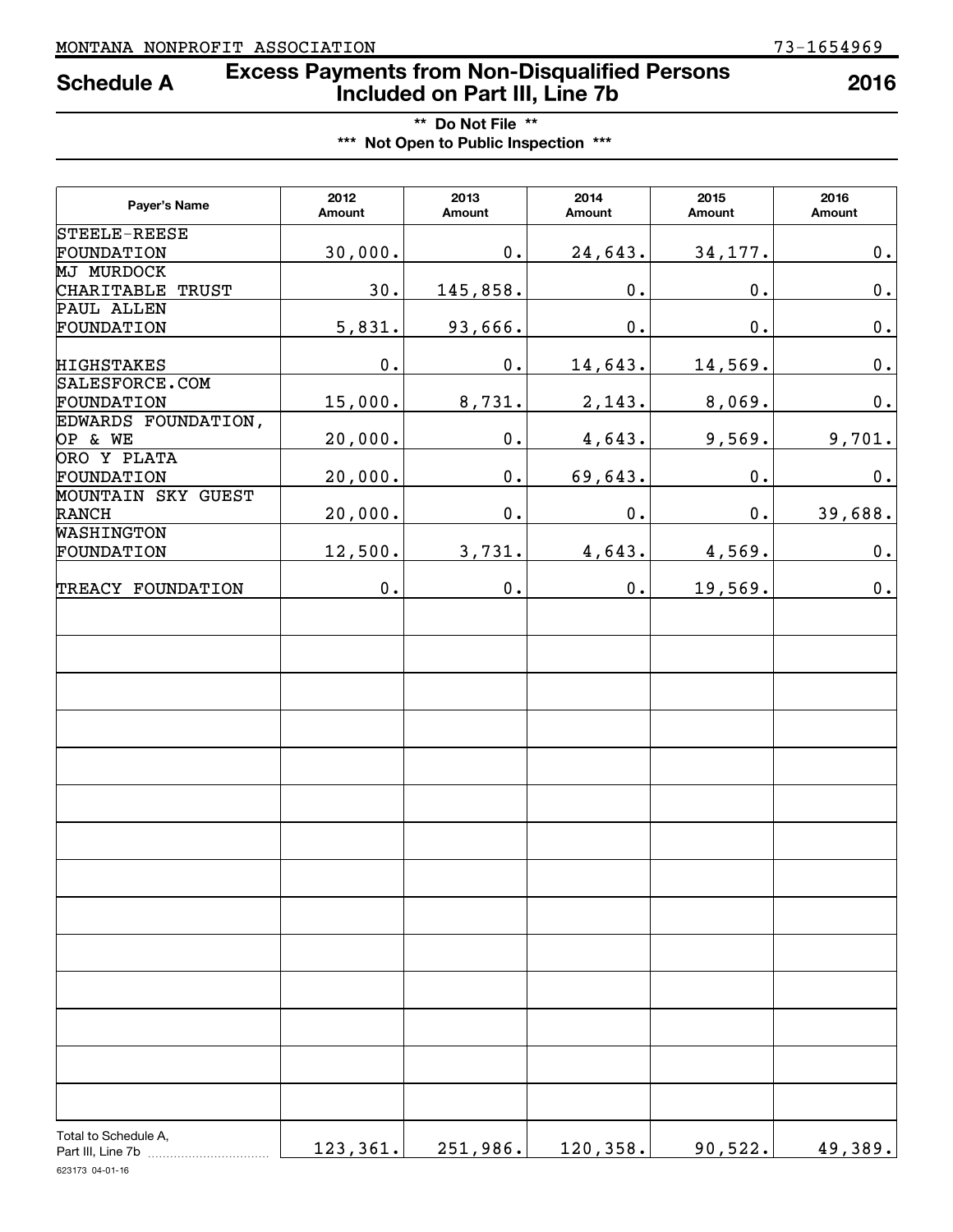632251 04-01-16

### **Identification of Excess Support Payments Included on Part III, Line 7b, column (e) Schedule A 2016**

| ** Do Not File **                     |  |
|---------------------------------------|--|
| *** Not Open to Public Inspection *** |  |

| Payer's Name                                                       | <b>Amount Received</b><br>in 2016 | 2016 Excess<br><b>Payments</b> |
|--------------------------------------------------------------------|-----------------------------------|--------------------------------|
| EDWARDS FOUNDATION, OP & WE                                        | 15,000.                           | 9,701.                         |
| MOUNTAIN SKY GUEST RANCH                                           | 44,987.                           | 39,688.                        |
|                                                                    |                                   |                                |
|                                                                    |                                   |                                |
|                                                                    |                                   |                                |
|                                                                    |                                   |                                |
|                                                                    |                                   |                                |
|                                                                    |                                   |                                |
|                                                                    |                                   |                                |
|                                                                    |                                   |                                |
|                                                                    |                                   |                                |
|                                                                    |                                   |                                |
|                                                                    |                                   |                                |
|                                                                    |                                   |                                |
|                                                                    |                                   |                                |
|                                                                    |                                   |                                |
|                                                                    |                                   |                                |
|                                                                    |                                   |                                |
|                                                                    |                                   |                                |
|                                                                    |                                   |                                |
|                                                                    |                                   |                                |
|                                                                    |                                   |                                |
|                                                                    |                                   |                                |
| Total Excess Payments to Schedule A, Part III, Line 7b, column (e) |                                   | <u>49,389.</u>                 |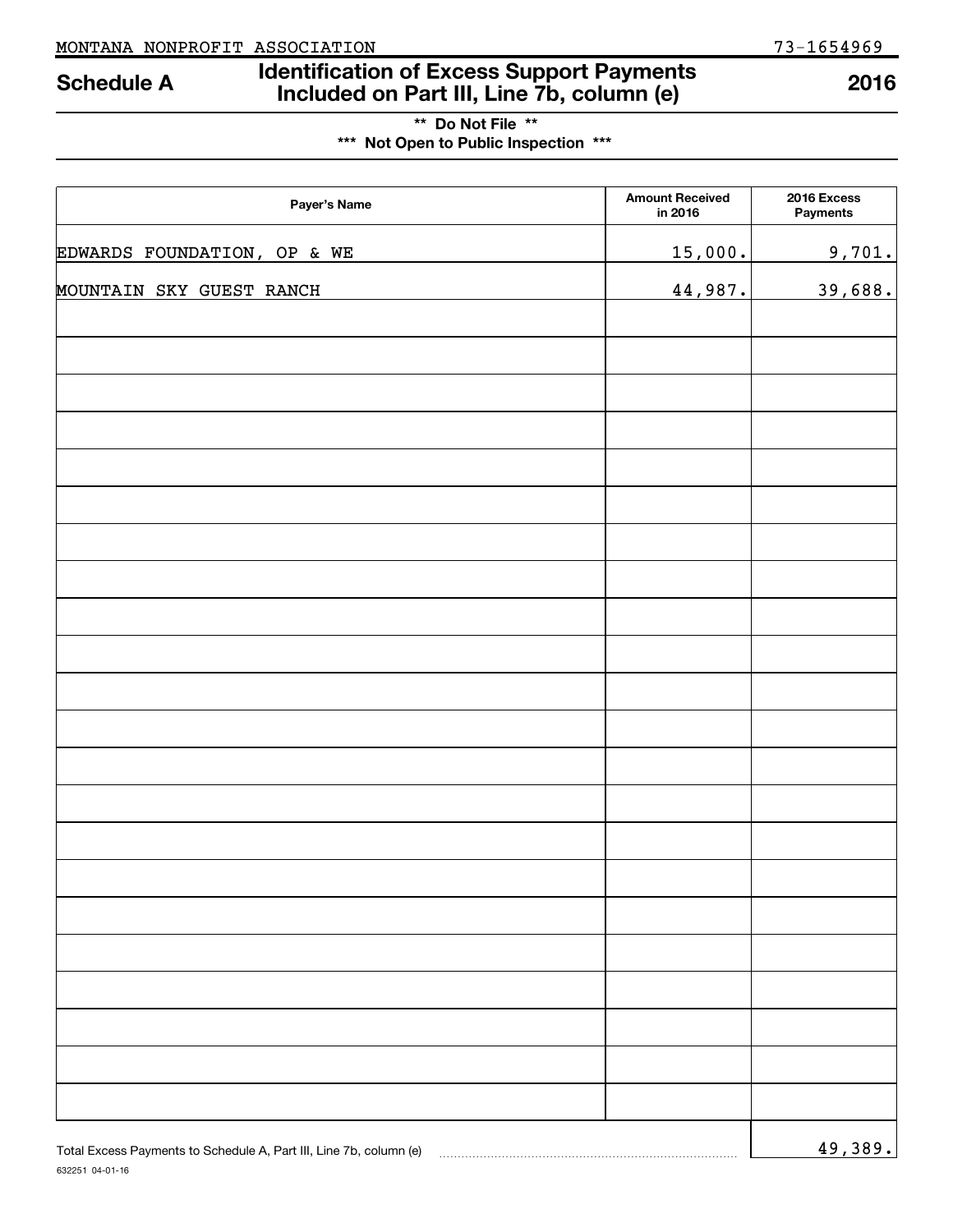Department of the Treasury Internal Revenue Service **(Form 990, 990-EZ, or 990-PF)**

#### \*\* PUBLIC DISCLOSURE COPY \*\*

## **Schedule B Schedule of Contributors**

**| Attach to Form 990, Form 990-EZ, or Form 990-PF. | Information about Schedule B (Form 990, 990-EZ, or 990-PF) and its instructions is at** www.irs.gov/form990  $\cdot$ 

OMB No. 1545-0047

**2016**

**Name of the organization Employer identification number**

| 1654969 |  |  |  |  |
|---------|--|--|--|--|
|         |  |  |  |  |

| MONTANA NONPROFIT ASSOCIATION | 73-1654969 |
|-------------------------------|------------|

| <b>Organization type (check one):</b> |                                                                                    |  |  |  |
|---------------------------------------|------------------------------------------------------------------------------------|--|--|--|
| Filers of:                            | Section:                                                                           |  |  |  |
| Form 990 or 990-EZ                    | $\lfloor x \rfloor$ 501(c)( 3) (enter number) organization                         |  |  |  |
|                                       | $4947(a)(1)$ nonexempt charitable trust <b>not</b> treated as a private foundation |  |  |  |
|                                       | 527 political organization                                                         |  |  |  |
| Form 990-PF                           | 501(c)(3) exempt private foundation                                                |  |  |  |
|                                       | 4947(a)(1) nonexempt charitable trust treated as a private foundation              |  |  |  |
|                                       | 501(c)(3) taxable private foundation                                               |  |  |  |

Check if your organization is covered by the **General Rule** or a **Special Rule. Note:**  Only a section 501(c)(7), (8), or (10) organization can check boxes for both the General Rule and a Special Rule. See instructions.

#### **General Rule**

 $\boxed{\textbf{X}}$  For an organization filing Form 990, 990-EZ, or 990-PF that received, during the year, contributions totaling \$5,000 or more (in money or property) from any one contributor. Complete Parts I and II. See instructions for determining a contributor's total contributions.

#### **Special Rules**

 $\mathcal{L}^{\text{max}}$ 

any one contributor, during the year, total contributions of the greater of  $\,$  (1) \$5,000 or (2) 2% of the amount on (i) Form 990, Part VIII, line 1h, For an organization described in section 501(c)(3) filing Form 990 or 990-EZ that met the 33 1/3% support test of the regulations under sections 509(a)(1) and 170(b)(1)(A)(vi), that checked Schedule A (Form 990 or 990-EZ), Part II, line 13, 16a, or 16b, and that received from or (ii) Form 990-EZ, line 1. Complete Parts I and II.  $\mathcal{L}^{\text{max}}$ 

year, total contributions of more than \$1,000 *exclusively* for religious, charitable, scientific, literary, or educational purposes, or for For an organization described in section 501(c)(7), (8), or (10) filing Form 990 or 990-EZ that received from any one contributor, during the the prevention of cruelty to children or animals. Complete Parts I, II, and III.  $\mathcal{L}^{\text{max}}$ 

purpose. Don't complete any of the parts unless the **General Rule** applies to this organization because it received *nonexclusively* year, contributions <sub>exclusively</sub> for religious, charitable, etc., purposes, but no such contributions totaled more than \$1,000. If this box is checked, enter here the total contributions that were received during the year for an *exclusively* religious, charitable, etc., For an organization described in section 501(c)(7), (8), or (10) filing Form 990 or 990-EZ that received from any one contributor, during the religious, charitable, etc., contributions totaling \$5,000 or more during the year  $\Box$ — $\Box$ — $\Box$ 

**Caution:**  An organization that isn't covered by the General Rule and/or the Special Rules doesn't file Schedule B (Form 990, 990-EZ, or 990-PF),  **must** but it answer "No" on Part IV, line 2, of its Form 990; or check the box on line H of its Form 990-EZ or on its Form 990-PF, Part I, line 2, to certify that it doesn't meet the filing requirements of Schedule B (Form 990, 990-EZ, or 990-PF).

**Schedule B (Form 990, 990-EZ, or 990-PF) (2016) For Paperwork Reduction Act Notice, see the Instructions for Form 990, 990-EZ, or 990-PF.** LHA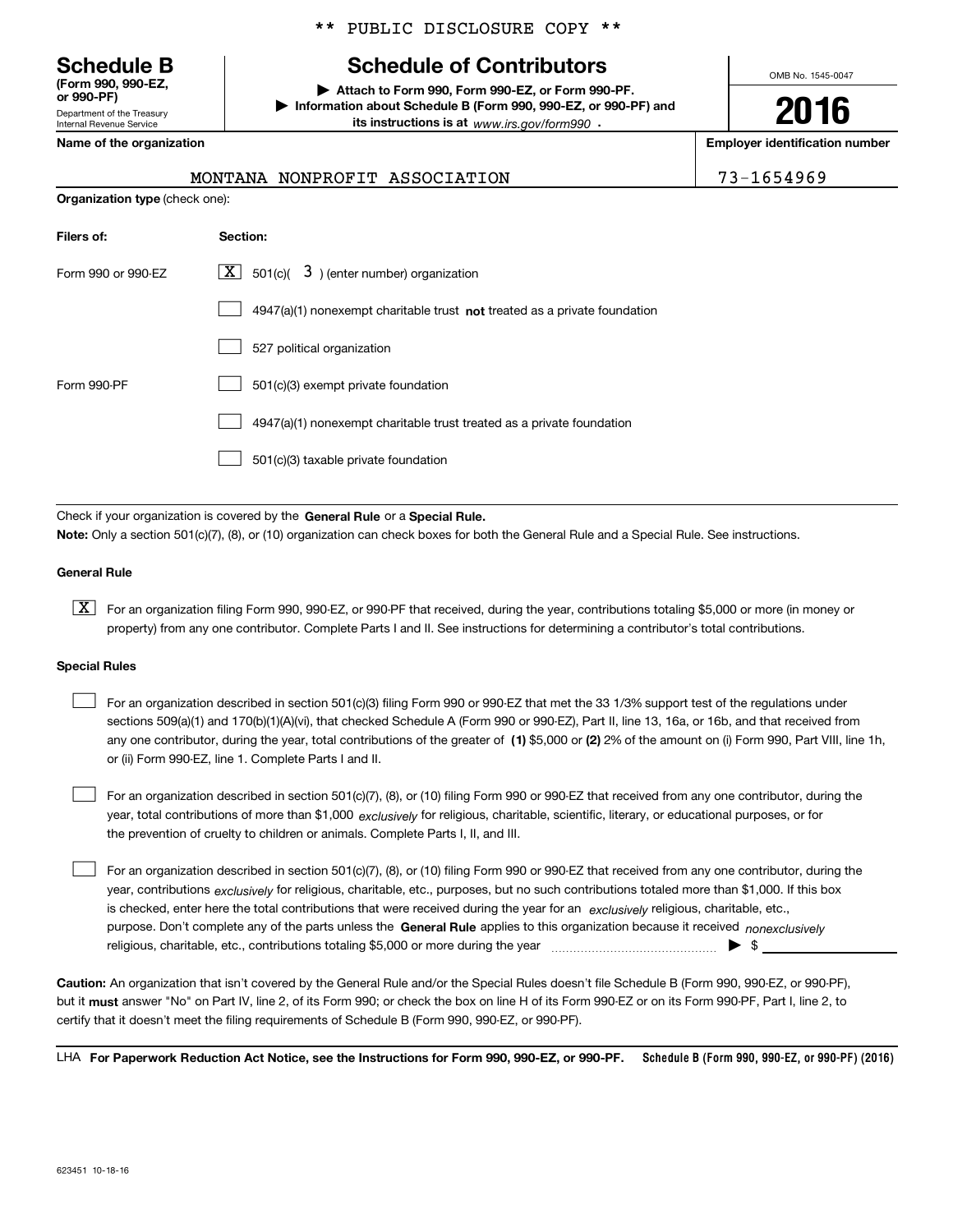**Name of organization Employer identification number**

**(d) Type of contribution**

#### MONTANA NONPROFIT ASSOCIATION 73-1654969

**(a) No.(b) Name, address, and ZIP + 4 (c) Total contributions** Chedule B (Form 990, 990-EZ, or 990-PF) (2016)<br> **2 ame of organization**<br> **2 ADDITANA NONPROFIT ASSOCIATION**<br> **23** - 1654969<br> **Part I Contributors** (See instructions). Use duplicate copies of Part I if additional space is  $\begin{array}{c|c|c|c|c|c} 1 & \hspace{1.5cm} & \hspace{1.5cm} & \hspace{1.5cm} & \hspace{1.5cm} & \hspace{1.5cm} & \hspace{1.5cm} & \hspace{1.5cm} & \hspace{1.5cm} & \hspace{1.5cm} & \hspace{1.5cm} & \hspace{1.5cm} & \hspace{1.5cm} & \hspace{1.5cm} & \hspace{1.5cm} & \hspace{1.5cm} & \hspace{1.5cm} & \hspace{1.5cm} & \hspace{1.5cm} & \hspace{1.5cm} & \hspace{1.5cm} &$ 

| 1                |                                   | 15,000.<br>$\$$                   | $\overline{\text{X}}$<br>Person<br>Payroll<br>Noncash<br>(Complete Part II for<br>noncash contributions.) |
|------------------|-----------------------------------|-----------------------------------|-----------------------------------------------------------------------------------------------------------|
| (a)<br>No.       | (b)<br>Name, address, and ZIP + 4 | (c)<br><b>Total contributions</b> | (d)<br>Type of contribution                                                                               |
| $\boldsymbol{2}$ |                                   | 5,000.<br>\$                      | x<br>Person<br>Payroll<br>Noncash<br>(Complete Part II for<br>noncash contributions.)                     |
| (a)<br>No.       | (b)<br>Name, address, and ZIP + 4 | (c)<br><b>Total contributions</b> | (d)<br>Type of contribution                                                                               |
| 3                |                                   | 44,987.<br>\$                     | X.<br>Person<br>Payroll<br>Noncash<br>(Complete Part II for<br>noncash contributions.)                    |
| (a)<br>No.       | (b)<br>Name, address, and ZIP + 4 | (c)<br><b>Total contributions</b> | (d)<br>Type of contribution                                                                               |
|                  |                                   | \$                                | Person<br>Payroll<br>Noncash<br>(Complete Part II for<br>noncash contributions.)                          |
| (a)<br>No.       | (b)<br>Name, address, and ZIP + 4 | (c)<br><b>Total contributions</b> | (d)<br>Type of contribution                                                                               |
|                  |                                   | \$                                | Person<br>Payroll<br>Noncash<br>(Complete Part II for<br>noncash contributions.)                          |
| (a)<br>No.       | (b)<br>Name, address, and ZIP + 4 | (c)<br><b>Total contributions</b> | (d)<br>Type of contribution                                                                               |
|                  |                                   | \$                                | Person<br>Payroll<br>Noncash<br>(Complete Part II for<br>noncash contributions.)                          |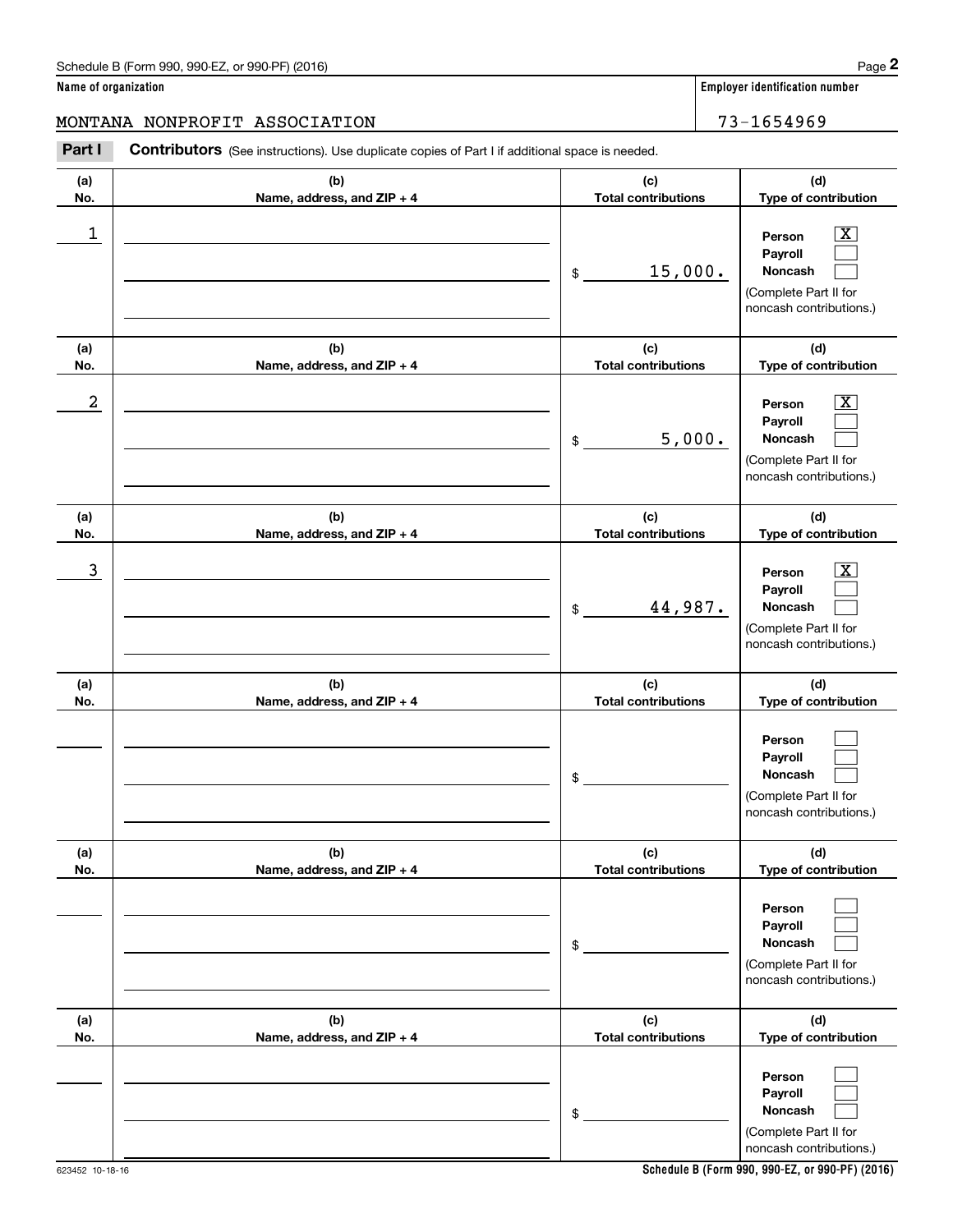623453 10-18-16

### MONTANA NONPROFIT ASSOCIATION 73-1654969

Employer identification number<br> **3 ame of organization**<br> **3 3 - 1654969**<br> **23 - 1654969**<br>
Part II **Noncash Property** (See instructions). Use duplicate copies of Part II if additional space is needed.

| (a)<br>No.<br>from<br>Part I | (b)<br>Description of noncash property given | (c)<br>FMV (or estimate)<br>(See instructions) | (d)<br>Date received |
|------------------------------|----------------------------------------------|------------------------------------------------|----------------------|
|                              |                                              |                                                |                      |
|                              |                                              |                                                |                      |
|                              |                                              | $\frac{1}{2}$                                  |                      |
| (a)<br>No.<br>from<br>Part I | (b)<br>Description of noncash property given | (c)<br>FMV (or estimate)<br>(See instructions) | (d)<br>Date received |
|                              |                                              |                                                |                      |
|                              |                                              |                                                |                      |
|                              |                                              | \$                                             |                      |
| (a)<br>No.<br>from<br>Part I | (b)<br>Description of noncash property given | (c)<br>FMV (or estimate)<br>(See instructions) | (d)<br>Date received |
|                              |                                              |                                                |                      |
|                              |                                              |                                                |                      |
|                              |                                              | $\mathsf{\$}$                                  |                      |
| (a)<br>No.<br>from<br>Part I | (b)<br>Description of noncash property given | (c)<br>FMV (or estimate)<br>(See instructions) | (d)<br>Date received |
|                              |                                              |                                                |                      |
|                              |                                              |                                                |                      |
|                              |                                              | \$                                             |                      |
| (a)<br>No.<br>from<br>Part I | (b)<br>Description of noncash property given | (c)<br>FMV (or estimate)<br>(See instructions) | (d)<br>Date received |
|                              |                                              |                                                |                      |
|                              |                                              |                                                |                      |
|                              |                                              | \$                                             |                      |
| (a)<br>No.<br>from<br>Part I | (b)<br>Description of noncash property given | (c)<br>FMV (or estimate)<br>(See instructions) | (d)<br>Date received |
|                              |                                              |                                                |                      |
|                              |                                              |                                                |                      |
|                              |                                              | \$                                             |                      |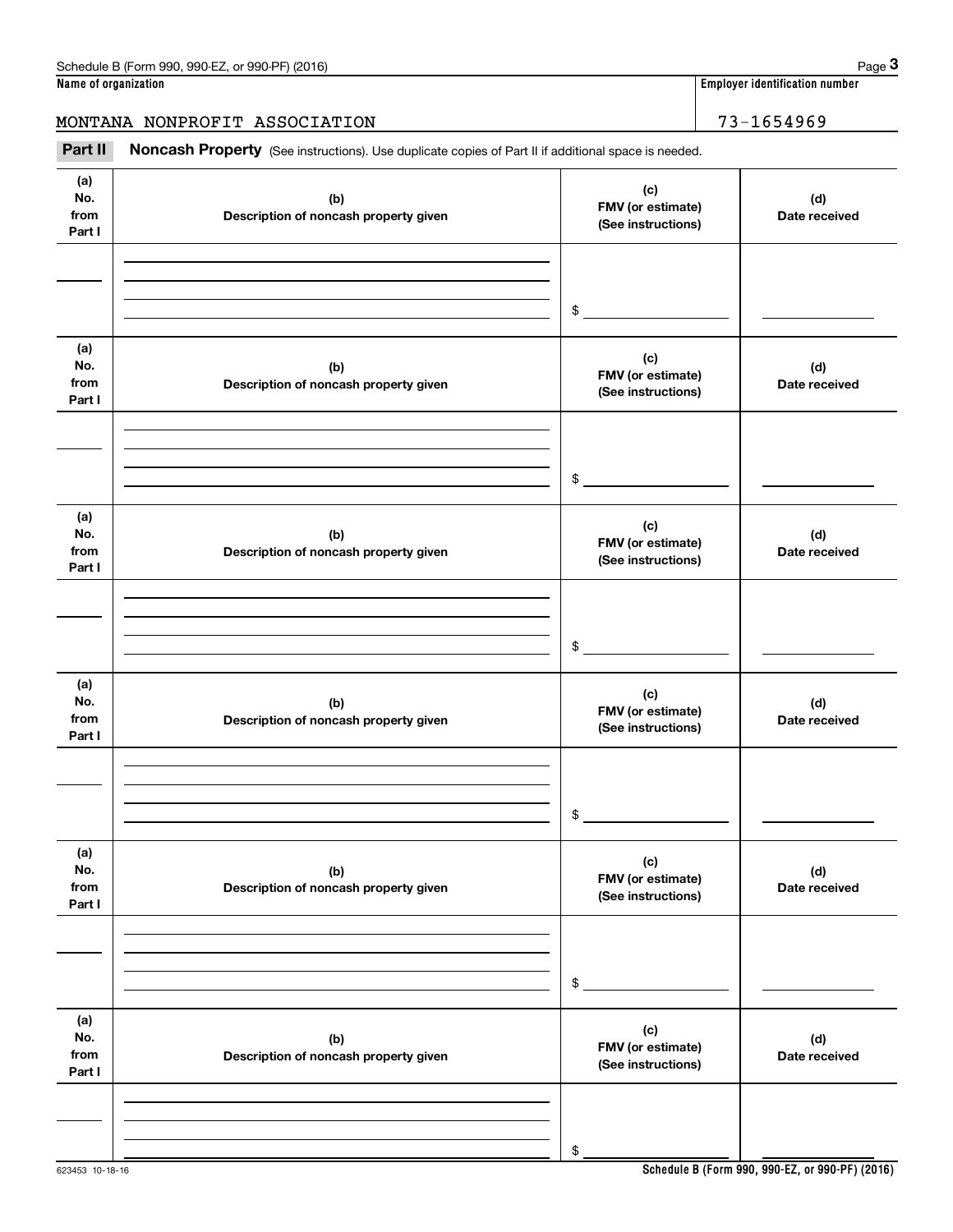|                           | Schedule B (Form 990, 990-EZ, or 990-PF) (2016)                                                                                                                                                                                                      |                      | Page 4                                                                                                                                                  |
|---------------------------|------------------------------------------------------------------------------------------------------------------------------------------------------------------------------------------------------------------------------------------------------|----------------------|---------------------------------------------------------------------------------------------------------------------------------------------------------|
| Name of organization      |                                                                                                                                                                                                                                                      |                      | <b>Employer identification number</b>                                                                                                                   |
|                           | MONTANA NONPROFIT ASSOCIATION                                                                                                                                                                                                                        |                      | 73-1654969                                                                                                                                              |
| Part III                  | the year from any one contributor. Complete columns (a) through (e) and the following line entry. For organizations                                                                                                                                  |                      | $Exclusively$ religious, charitable, etc., contributions to organizations described in section 501(c)(7), (8), or (10) that total more than \$1,000 for |
|                           | completing Part III, enter the total of exclusively religious, charitable, etc., contributions of \$1,000 or less for the year. (Enter this info. once.) $\blacktriangleright$ \$<br>Use duplicate copies of Part III if additional space is needed. |                      |                                                                                                                                                         |
| (a) No.<br>from<br>Part I | (b) Purpose of gift                                                                                                                                                                                                                                  | (c) Use of gift      | (d) Description of how gift is held                                                                                                                     |
|                           |                                                                                                                                                                                                                                                      |                      |                                                                                                                                                         |
|                           |                                                                                                                                                                                                                                                      |                      |                                                                                                                                                         |
|                           |                                                                                                                                                                                                                                                      | (e) Transfer of gift |                                                                                                                                                         |
|                           | Transferee's name, address, and ZIP + 4                                                                                                                                                                                                              |                      | Relationship of transferor to transferee                                                                                                                |
|                           |                                                                                                                                                                                                                                                      |                      |                                                                                                                                                         |
| (a) No.<br>from<br>Part I | (b) Purpose of gift                                                                                                                                                                                                                                  | (c) Use of gift      | (d) Description of how gift is held                                                                                                                     |
|                           |                                                                                                                                                                                                                                                      |                      |                                                                                                                                                         |
|                           |                                                                                                                                                                                                                                                      | (e) Transfer of gift |                                                                                                                                                         |
|                           | Transferee's name, address, and $ZIP + 4$                                                                                                                                                                                                            |                      | Relationship of transferor to transferee                                                                                                                |
|                           |                                                                                                                                                                                                                                                      |                      |                                                                                                                                                         |
| (a) No.<br>from<br>Part I | (b) Purpose of gift                                                                                                                                                                                                                                  | (c) Use of gift      | (d) Description of how gift is held                                                                                                                     |
|                           |                                                                                                                                                                                                                                                      | (e) Transfer of gift |                                                                                                                                                         |
|                           | Transferee's name, address, and ZIP + 4                                                                                                                                                                                                              |                      | Relationship of transferor to transferee                                                                                                                |
|                           |                                                                                                                                                                                                                                                      |                      |                                                                                                                                                         |
| (a) No.<br>from<br>Part I | (b) Purpose of gift                                                                                                                                                                                                                                  | (c) Use of gift      | (d) Description of how gift is held                                                                                                                     |
|                           |                                                                                                                                                                                                                                                      |                      |                                                                                                                                                         |
|                           |                                                                                                                                                                                                                                                      | (e) Transfer of gift |                                                                                                                                                         |
|                           | Transferee's name, address, and ZIP + 4                                                                                                                                                                                                              |                      | Relationship of transferor to transferee                                                                                                                |
|                           |                                                                                                                                                                                                                                                      |                      |                                                                                                                                                         |
|                           |                                                                                                                                                                                                                                                      |                      |                                                                                                                                                         |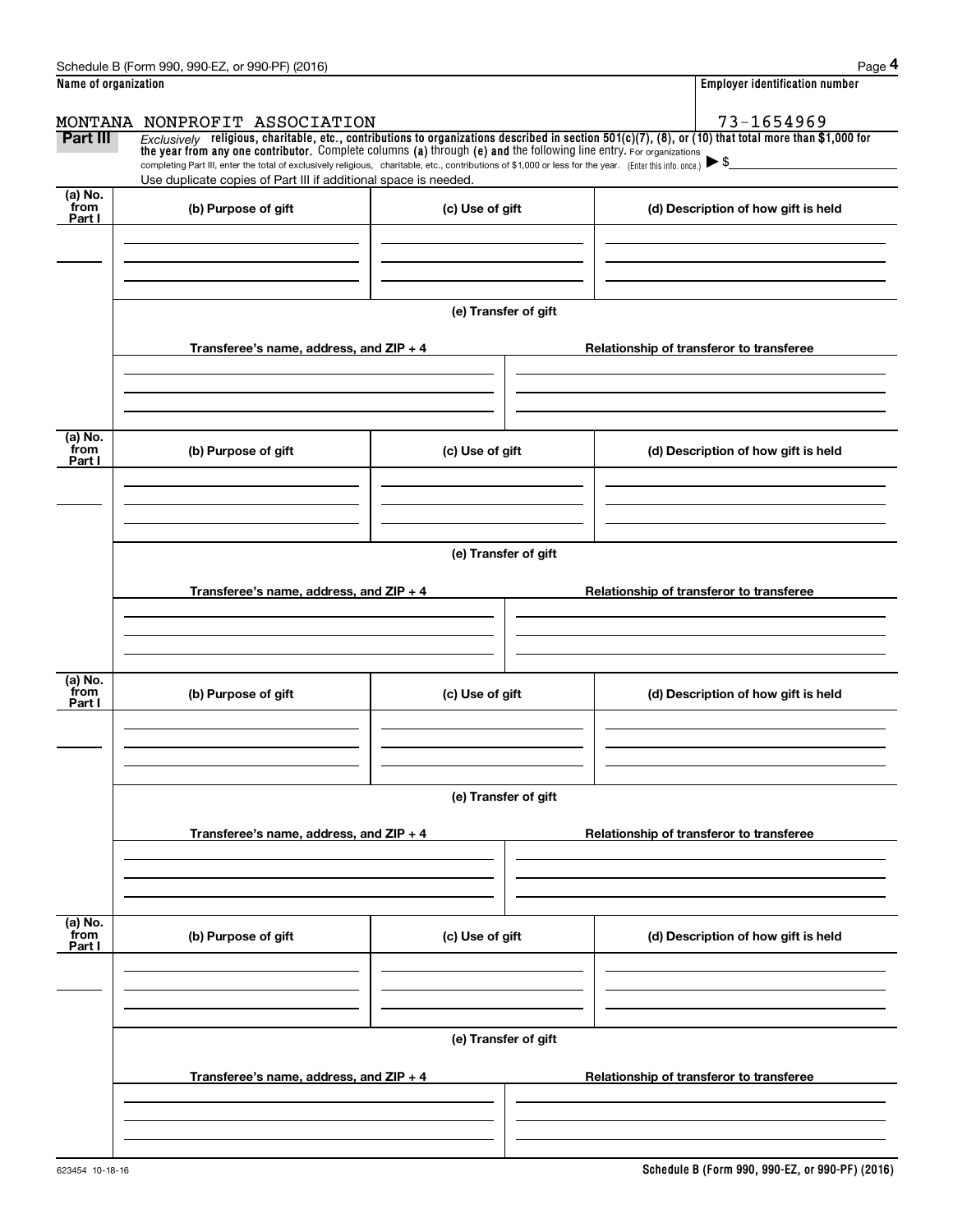| <b>SCHEDULE C</b>                                                                                              | <b>Political Campaign and Lobbying Activities</b>                                                                            |                                                                                                                                                                                                                                                                                                                                                                                                                                                                                                                                                                                      |         |                                                                             |                                                                                                                                                             |
|----------------------------------------------------------------------------------------------------------------|------------------------------------------------------------------------------------------------------------------------------|--------------------------------------------------------------------------------------------------------------------------------------------------------------------------------------------------------------------------------------------------------------------------------------------------------------------------------------------------------------------------------------------------------------------------------------------------------------------------------------------------------------------------------------------------------------------------------------|---------|-----------------------------------------------------------------------------|-------------------------------------------------------------------------------------------------------------------------------------------------------------|
| (Form 990 or 990-EZ)<br>For Organizations Exempt From Income Tax Under section 501(c) and section 527          |                                                                                                                              |                                                                                                                                                                                                                                                                                                                                                                                                                                                                                                                                                                                      |         |                                                                             |                                                                                                                                                             |
| Department of the Treasury<br>Internal Revenue Service                                                         | Complete if the organization is described below. > Attach to Form 990 or Form 990-EZ.<br><b>Open to Public</b><br>Inspection |                                                                                                                                                                                                                                                                                                                                                                                                                                                                                                                                                                                      |         |                                                                             |                                                                                                                                                             |
|                                                                                                                |                                                                                                                              | If the organization answered "Yes," on Form 990, Part IV, line 3, or Form 990-EZ, Part V, line 46 (Political Campaign Activities), then<br>• Section 501(c)(3) organizations: Complete Parts I-A and B. Do not complete Part I-C.<br>• Section 501(c) (other than section 501(c)(3)) organizations: Complete Parts I-A and C below. Do not complete Part I-B.                                                                                                                                                                                                                        |         |                                                                             |                                                                                                                                                             |
| • Section 527 organizations: Complete Part I-A only.<br>Tax) (see separate instructions), then                 |                                                                                                                              | If the organization answered "Yes," on Form 990, Part IV, line 4, or Form 990-EZ, Part VI, line 47 (Lobbying Activities), then<br>• Section 501(c)(3) organizations that have filed Form 5768 (election under section 501(h)): Complete Part II-A. Do not complete Part II-B.<br>• Section 501(c)(3) organizations that have NOT filed Form 5768 (election under section 501(h)): Complete Part II-B. Do not complete Part II-A.<br>If the organization answered "Yes," on Form 990, Part IV, line 5 (Proxy Tax) (see separate instructions) or Form 990-EZ, Part V, line 35c (Proxy |         |                                                                             |                                                                                                                                                             |
|                                                                                                                |                                                                                                                              | • Section 501(c)(4), (5), or (6) organizations: Complete Part III.                                                                                                                                                                                                                                                                                                                                                                                                                                                                                                                   |         |                                                                             |                                                                                                                                                             |
| Name of organization                                                                                           |                                                                                                                              | MONTANA NONPROFIT ASSOCIATION                                                                                                                                                                                                                                                                                                                                                                                                                                                                                                                                                        |         |                                                                             | <b>Employer identification number</b><br>73-1654969                                                                                                         |
| Part I-A                                                                                                       |                                                                                                                              | Complete if the organization is exempt under section 501(c) or is a section 527 organization.                                                                                                                                                                                                                                                                                                                                                                                                                                                                                        |         |                                                                             |                                                                                                                                                             |
| 1.<br>Political campaign activity expenditures<br>2<br>Volunteer hours for political campaign activities<br>3. |                                                                                                                              | Provide a description of the organization's direct and indirect political campaign activities in Part IV.                                                                                                                                                                                                                                                                                                                                                                                                                                                                            |         | $\blacktriangleright$ \$                                                    |                                                                                                                                                             |
| Part I-B                                                                                                       |                                                                                                                              | Complete if the organization is exempt under section 501(c)(3).                                                                                                                                                                                                                                                                                                                                                                                                                                                                                                                      |         |                                                                             |                                                                                                                                                             |
| 1.                                                                                                             |                                                                                                                              | Enter the amount of any excise tax incurred by the organization under section 4955                                                                                                                                                                                                                                                                                                                                                                                                                                                                                                   |         | $\blacktriangleright$ \$                                                    |                                                                                                                                                             |
| 2                                                                                                              |                                                                                                                              | Enter the amount of any excise tax incurred by organization managers under section 4955 [100] [100] [100] [100] [100] [100] [100] [100] [100] [100] [100] [100] [100] [100] [100] [100] [100] [100] [100] [100] [100] [100] [1                                                                                                                                                                                                                                                                                                                                                       |         |                                                                             |                                                                                                                                                             |
| 3.                                                                                                             |                                                                                                                              |                                                                                                                                                                                                                                                                                                                                                                                                                                                                                                                                                                                      |         |                                                                             | <b>Yes</b><br>No<br>Yes<br>No                                                                                                                               |
| <b>b</b> If "Yes," describe in Part IV.                                                                        |                                                                                                                              |                                                                                                                                                                                                                                                                                                                                                                                                                                                                                                                                                                                      |         |                                                                             |                                                                                                                                                             |
| Part I-C                                                                                                       |                                                                                                                              | Complete if the organization is exempt under section 501(c), except section 501(c)(3).                                                                                                                                                                                                                                                                                                                                                                                                                                                                                               |         |                                                                             |                                                                                                                                                             |
| 1.                                                                                                             |                                                                                                                              | Enter the amount directly expended by the filing organization for section 527 exempt function activities                                                                                                                                                                                                                                                                                                                                                                                                                                                                             |         | $\blacktriangleright$ \$                                                    |                                                                                                                                                             |
| 2                                                                                                              |                                                                                                                              | Enter the amount of the filing organization's funds contributed to other organizations for section 527                                                                                                                                                                                                                                                                                                                                                                                                                                                                               |         |                                                                             |                                                                                                                                                             |
| exempt function activities                                                                                     |                                                                                                                              |                                                                                                                                                                                                                                                                                                                                                                                                                                                                                                                                                                                      |         | $\blacktriangleright$ \$                                                    |                                                                                                                                                             |
| З.                                                                                                             |                                                                                                                              | Total exempt function expenditures. Add lines 1 and 2. Enter here and on Form 1120-POL,                                                                                                                                                                                                                                                                                                                                                                                                                                                                                              |         | $\blacktriangleright$ \$                                                    |                                                                                                                                                             |
|                                                                                                                |                                                                                                                              | Did the filing organization file Form 1120-POL for this year?                                                                                                                                                                                                                                                                                                                                                                                                                                                                                                                        |         |                                                                             | <b>No</b><br>Yes                                                                                                                                            |
| 5                                                                                                              |                                                                                                                              | Enter the names, addresses and employer identification number (EIN) of all section 527 political organizations to which the filing organization<br>made payments. For each organization listed, enter the amount paid from the filing organization's funds. Also enter the amount of political<br>contributions received that were promptly and directly delivered to a separate political organization, such as a separate segregated fund or a<br>political action committee (PAC). If additional space is needed, provide information in Part IV.                                 |         |                                                                             |                                                                                                                                                             |
| (a) Name                                                                                                       |                                                                                                                              | (b) Address                                                                                                                                                                                                                                                                                                                                                                                                                                                                                                                                                                          | (c) EIN | (d) Amount paid from<br>filing organization's<br>funds. If none, enter -0-. | (e) Amount of political<br>contributions received and<br>promptly and directly<br>delivered to a separate<br>political organization.<br>If none, enter -0-. |
|                                                                                                                |                                                                                                                              |                                                                                                                                                                                                                                                                                                                                                                                                                                                                                                                                                                                      |         |                                                                             |                                                                                                                                                             |
|                                                                                                                |                                                                                                                              |                                                                                                                                                                                                                                                                                                                                                                                                                                                                                                                                                                                      |         |                                                                             |                                                                                                                                                             |
|                                                                                                                |                                                                                                                              |                                                                                                                                                                                                                                                                                                                                                                                                                                                                                                                                                                                      |         |                                                                             |                                                                                                                                                             |
|                                                                                                                |                                                                                                                              |                                                                                                                                                                                                                                                                                                                                                                                                                                                                                                                                                                                      |         |                                                                             |                                                                                                                                                             |
|                                                                                                                |                                                                                                                              |                                                                                                                                                                                                                                                                                                                                                                                                                                                                                                                                                                                      |         |                                                                             |                                                                                                                                                             |
|                                                                                                                |                                                                                                                              |                                                                                                                                                                                                                                                                                                                                                                                                                                                                                                                                                                                      |         |                                                                             |                                                                                                                                                             |
|                                                                                                                |                                                                                                                              |                                                                                                                                                                                                                                                                                                                                                                                                                                                                                                                                                                                      |         |                                                                             |                                                                                                                                                             |

**For Paperwork Reduction Act Notice, see the Instructions for Form 990 or 990-EZ. Schedule C (Form 990 or 990-EZ) 2016** LHA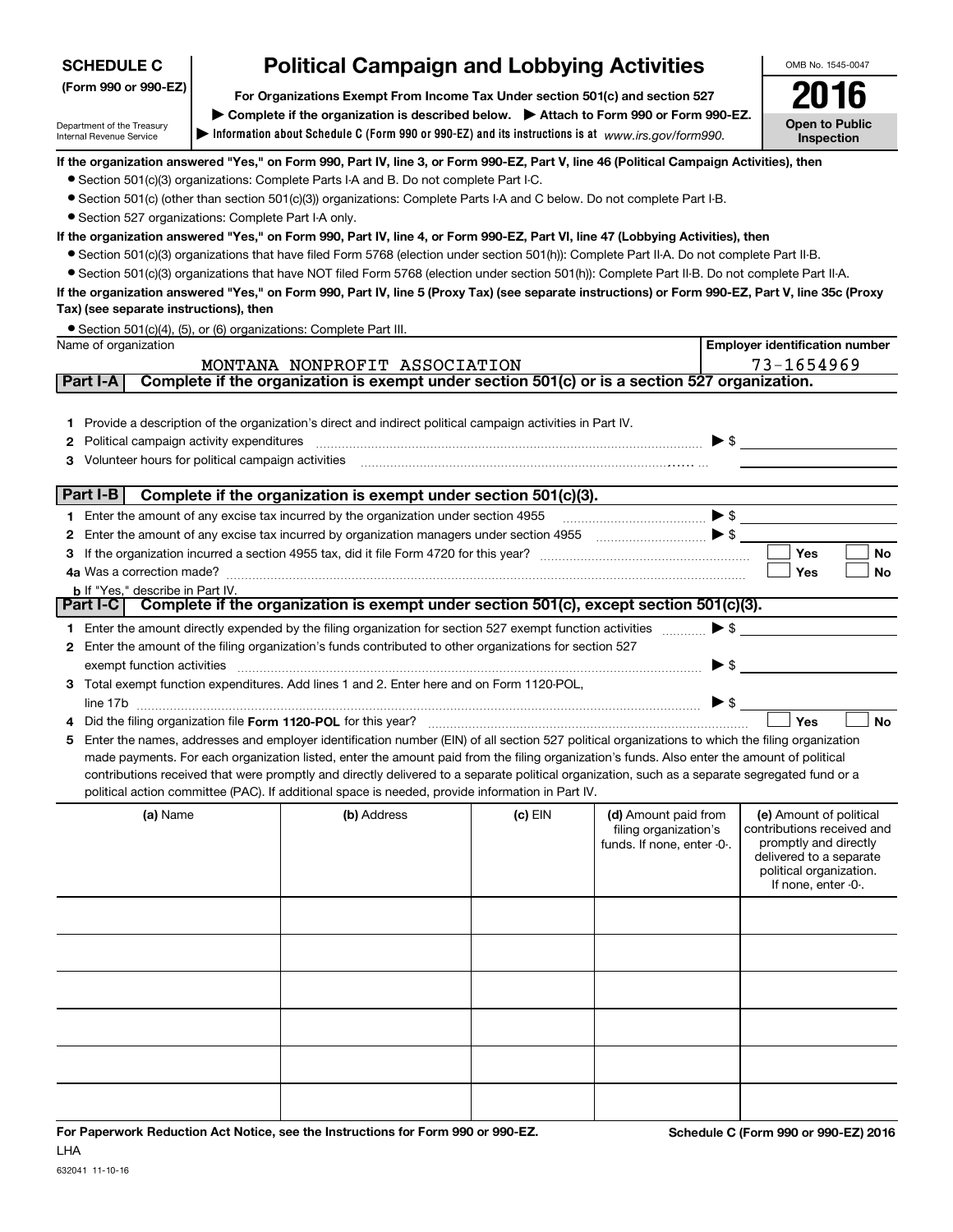| Schedule C (Form 990 or 990-EZ) 2016 MONTANA NONPROFIT ASSOCIATION<br>Complete if the organization is exempt under section 501(c)(3) and filed Form 5768 (election under<br>Part II-A<br>section 501(h)). |                                                       |                                                                                                         |                                                                                                                                   |                                        | $73 - 1654969$ Page 2          |
|-----------------------------------------------------------------------------------------------------------------------------------------------------------------------------------------------------------|-------------------------------------------------------|---------------------------------------------------------------------------------------------------------|-----------------------------------------------------------------------------------------------------------------------------------|----------------------------------------|--------------------------------|
| A Check $\blacktriangleright$                                                                                                                                                                             | expenses, and share of excess lobbying expenditures). |                                                                                                         | if the filing organization belongs to an affiliated group (and list in Part IV each affiliated group member's name, address, EIN, |                                        |                                |
| <b>B</b> Check $\blacktriangleright$                                                                                                                                                                      |                                                       | if the filing organization checked box A and "limited control" provisions apply.                        |                                                                                                                                   |                                        |                                |
|                                                                                                                                                                                                           | <b>Limits on Lobbying Expenditures</b>                | (The term "expenditures" means amounts paid or incurred.)                                               |                                                                                                                                   | (a) Filing<br>organization's<br>totals | (b) Affiliated group<br>totals |
| 1a Total lobbying expenditures to influence public opinion (grass roots lobbying)                                                                                                                         |                                                       |                                                                                                         |                                                                                                                                   |                                        |                                |
| <b>b</b> Total lobbying expenditures to influence a legislative body (direct lobbying)                                                                                                                    |                                                       |                                                                                                         |                                                                                                                                   |                                        |                                |
|                                                                                                                                                                                                           |                                                       |                                                                                                         |                                                                                                                                   |                                        |                                |
| d Other exempt purpose expenditures                                                                                                                                                                       |                                                       |                                                                                                         |                                                                                                                                   |                                        |                                |
|                                                                                                                                                                                                           |                                                       |                                                                                                         |                                                                                                                                   |                                        |                                |
| Lobbying nontaxable amount. Enter the amount from the following table in both columns.<br>f                                                                                                               |                                                       |                                                                                                         |                                                                                                                                   |                                        |                                |
| If the amount on line 1e, column (a) or (b) is:                                                                                                                                                           |                                                       | The lobbying nontaxable amount is:                                                                      |                                                                                                                                   |                                        |                                |
| Not over \$500,000                                                                                                                                                                                        |                                                       | 20% of the amount on line 1e.                                                                           |                                                                                                                                   |                                        |                                |
| Over \$500,000 but not over \$1,000,000                                                                                                                                                                   |                                                       | \$100,000 plus 15% of the excess over \$500,000.                                                        |                                                                                                                                   |                                        |                                |
| Over \$1,000,000 but not over \$1,500,000                                                                                                                                                                 |                                                       | \$175,000 plus 10% of the excess over \$1,000,000.                                                      |                                                                                                                                   |                                        |                                |
| Over \$1,500,000 but not over \$17,000,000                                                                                                                                                                |                                                       | \$225,000 plus 5% of the excess over \$1,500,000.                                                       |                                                                                                                                   |                                        |                                |
| Over \$17,000,000                                                                                                                                                                                         |                                                       | \$1,000,000.                                                                                            |                                                                                                                                   |                                        |                                |
|                                                                                                                                                                                                           |                                                       |                                                                                                         |                                                                                                                                   |                                        |                                |
| g Grassroots nontaxable amount (enter 25% of line 1f)<br>h Subtract line 1q from line 1a. If zero or less, enter -0-<br>Subtract line 1f from line 1c. If zero or less, enter -0-<br>Î.                   |                                                       |                                                                                                         |                                                                                                                                   |                                        |                                |
| If there is an amount other than zero on either line 1h or line 1i, did the organization file Form 4720<br>reporting section 4911 tax for this year?                                                      |                                                       |                                                                                                         |                                                                                                                                   |                                        | Yes<br>No                      |
| (Some organizations that made a section 501(h) election do not have to complete all of the five columns below.                                                                                            |                                                       | 4-Year Averaging Period Under section 501(h)<br>See the separate instructions for lines 2a through 2f.) |                                                                                                                                   |                                        |                                |
|                                                                                                                                                                                                           |                                                       | Lobbying Expenditures During 4-Year Averaging Period                                                    |                                                                                                                                   |                                        |                                |
| Calendar year<br>(or fiscal year beginning in)                                                                                                                                                            | (a) $2013$                                            | (b) $2014$                                                                                              | $(c)$ 2015                                                                                                                        | $(d)$ 2016                             | (e) Total                      |
| 2a Lobbying nontaxable amount                                                                                                                                                                             | 110,049.                                              |                                                                                                         |                                                                                                                                   |                                        | 110,049.                       |
| <b>b</b> Lobbying ceiling amount<br>(150% of line 2a, column(e))                                                                                                                                          |                                                       |                                                                                                         |                                                                                                                                   |                                        | 165,074.                       |
| c Total lobbying expenditures                                                                                                                                                                             | 916.                                                  |                                                                                                         |                                                                                                                                   |                                        | 916.                           |
| d Grassroots nontaxable amount                                                                                                                                                                            | 27,512.                                               |                                                                                                         |                                                                                                                                   |                                        | 27,512.                        |
| e Grassroots ceiling amount<br>(150% of line 2d, column (e))                                                                                                                                              |                                                       |                                                                                                         |                                                                                                                                   |                                        | 41,268.                        |
| f Grassroots lobbying expenditures                                                                                                                                                                        |                                                       |                                                                                                         |                                                                                                                                   |                                        |                                |

**Schedule C (Form 990 or 990-EZ) 2016**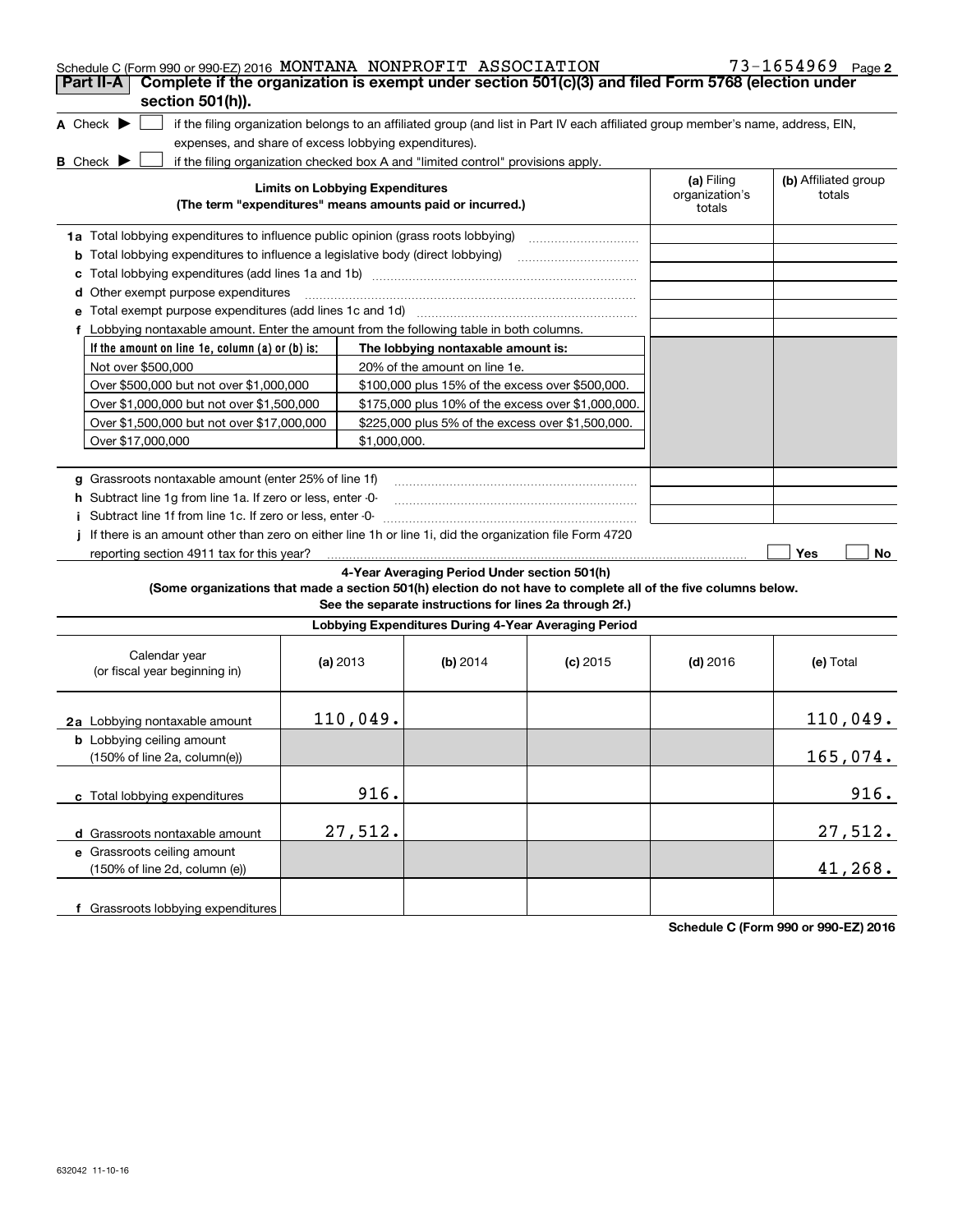#### Schedule C (Form 990 or 990-EZ) 2016 Page MONTANA NONPROFIT ASSOCIATION 73-1654969

### **3**

### **Part II-B Complete if the organization is exempt under section 501(c)(3) and has NOT filed Form 5768 (election under section 501(h)).**

| For each "Yes," response on lines 1a through 1i below, provide in Part IV a detailed description |                                                                                                                                                                                                                                     | (a) |                | (b)    |    |
|--------------------------------------------------------------------------------------------------|-------------------------------------------------------------------------------------------------------------------------------------------------------------------------------------------------------------------------------------|-----|----------------|--------|----|
|                                                                                                  | of the lobbying activity.                                                                                                                                                                                                           | Yes | No             | Amount |    |
| 1                                                                                                | During the year, did the filing organization attempt to influence foreign, national, state or<br>local legislation, including any attempt to influence public opinion on a legislative matter<br>or referendum, through the use of: |     |                |        |    |
|                                                                                                  | <b>b</b> Paid staff or management (include compensation in expenses reported on lines 1c through 1i)?                                                                                                                               |     |                |        |    |
|                                                                                                  |                                                                                                                                                                                                                                     |     |                |        |    |
|                                                                                                  | e Publications, or published or broadcast statements?                                                                                                                                                                               |     |                |        |    |
|                                                                                                  |                                                                                                                                                                                                                                     |     |                |        |    |
|                                                                                                  | g Direct contact with legislators, their staffs, government officials, or a legislative body?<br>.                                                                                                                                  |     |                |        |    |
|                                                                                                  | h Rallies, demonstrations, seminars, conventions, speeches, lectures, or any similar means?                                                                                                                                         |     |                |        |    |
|                                                                                                  | <i>i</i> Other activities?                                                                                                                                                                                                          |     |                |        |    |
|                                                                                                  |                                                                                                                                                                                                                                     |     |                |        |    |
|                                                                                                  | 2a Did the activities in line 1 cause the organization to be not described in section 501(c)(3)?                                                                                                                                    |     |                |        |    |
|                                                                                                  |                                                                                                                                                                                                                                     |     |                |        |    |
|                                                                                                  | c If "Yes," enter the amount of any tax incurred by organization managers under section 4912                                                                                                                                        |     |                |        |    |
|                                                                                                  | d If the filing organization incurred a section 4912 tax, did it file Form 4720 for this year?                                                                                                                                      |     |                |        |    |
|                                                                                                  | Part III-A Complete if the organization is exempt under section 501(c)(4), section 501(c)(5), or section                                                                                                                            |     |                |        |    |
|                                                                                                  | 501(c)(6).                                                                                                                                                                                                                          |     |                |        |    |
|                                                                                                  |                                                                                                                                                                                                                                     |     |                | Yes    | No |
| 1                                                                                                |                                                                                                                                                                                                                                     |     | $\mathbf{1}$   |        |    |
| 2                                                                                                | Did the organization make only in house lobbying expenditures of \$2,000 or less?                                                                                                                                                   |     | $\mathbf{2}$   |        |    |
| 3                                                                                                | Did the organization agree to carry over lobbying and political campaign activity expenditures from the prior year?                                                                                                                 |     | 3              |        |    |
|                                                                                                  | Part III-B<br>Complete if the organization is exempt under section 501(c)(4), section 501(c)(5), or section                                                                                                                         |     |                |        |    |
|                                                                                                  | 501(c)(6) and if either (a) BOTH Part III-A, lines 1 and 2, are answered "No," OR (b) Part III-A, line 3, is<br>answered "Yes."                                                                                                     |     |                |        |    |
| 1.                                                                                               | Dues, assessments and similar amounts from members [111] matter continuum matter and similar amounts and similar amounts from members [11] matter continuum matter and similar amounts from members [11] matter and similar an      |     | 1              |        |    |
| 2                                                                                                | Section 162(e) nondeductible lobbying and political expenditures (do not include amounts of political                                                                                                                               |     |                |        |    |
|                                                                                                  | expenses for which the section 527(f) tax was paid).                                                                                                                                                                                |     |                |        |    |
|                                                                                                  |                                                                                                                                                                                                                                     |     | 2a             |        |    |
|                                                                                                  | b Carryover from last year manufactured and contain a series of the contract of the contract of the contract of the contract of the contract of the contract of the contract of the contract of the contract of the contract o      |     | 2 <sub>b</sub> |        |    |
|                                                                                                  |                                                                                                                                                                                                                                     |     | 2c             |        |    |
| З                                                                                                | Aggregate amount reported in section 6033(e)(1)(A) notices of nondeductible section 162(e) dues                                                                                                                                     |     | 3              |        |    |
| 4                                                                                                | If notices were sent and the amount on line 2c exceeds the amount on line 3, what portion of the excess                                                                                                                             |     |                |        |    |
|                                                                                                  | does the organization agree to carryover to the reasonable estimate of nondeductible lobbying and political                                                                                                                         |     |                |        |    |
|                                                                                                  |                                                                                                                                                                                                                                     |     | 4              |        |    |
| 5                                                                                                |                                                                                                                                                                                                                                     |     | 5              |        |    |
| <b>Part IV</b>                                                                                   | <b>Supplemental Information</b>                                                                                                                                                                                                     |     |                |        |    |
|                                                                                                  | Provide the descriptions required for Part I-A, line 1; Part I-B, line 4; Part I-C, line 5; Part II-A (affiliated group list); Part II-A, lines 1 and 2 (see                                                                        |     |                |        |    |

instructions); and Part II-B, line 1. Also, complete this part for any additional information.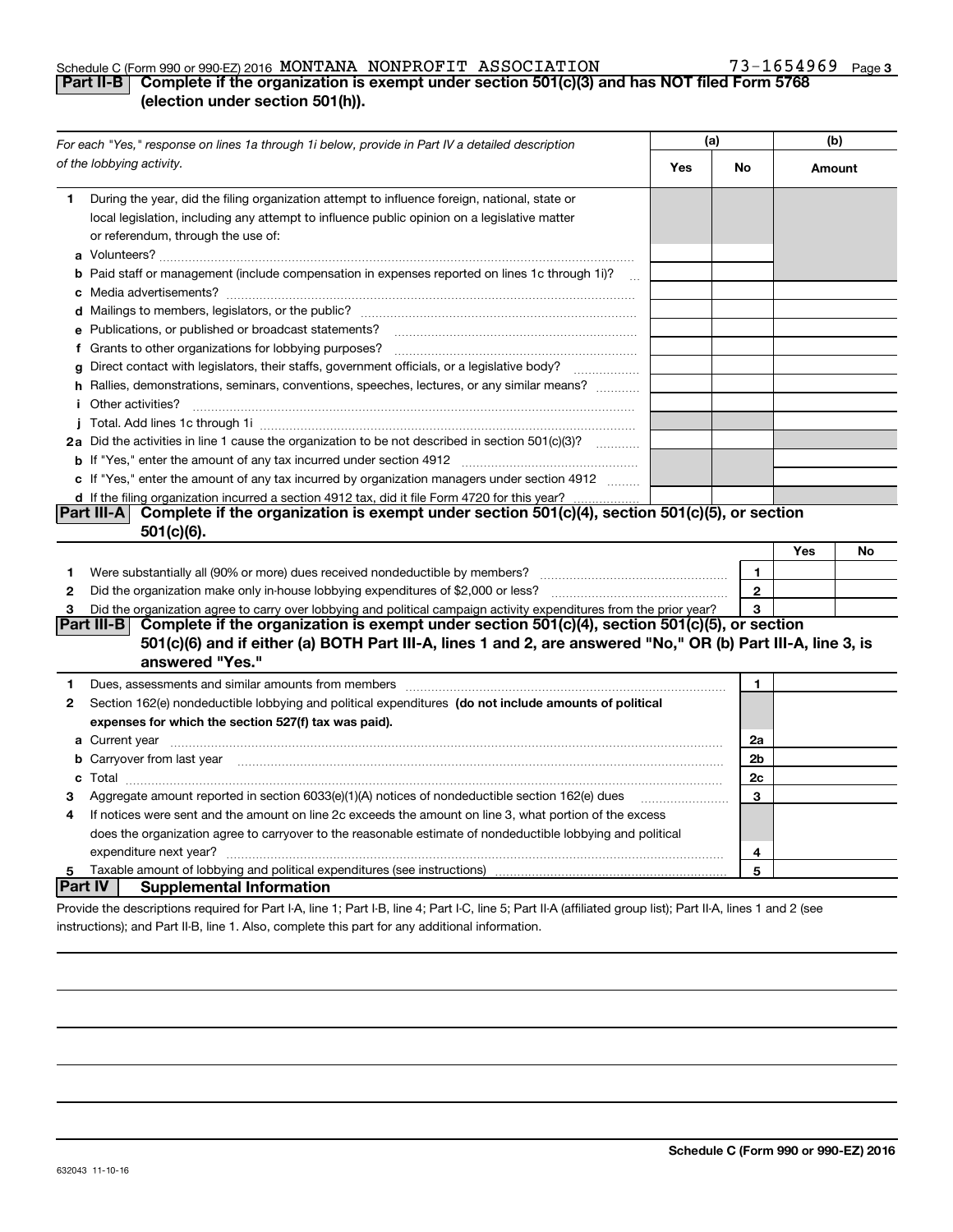| <b>SCHEDULE D</b> |  |
|-------------------|--|
|-------------------|--|

Department of the Treasury Internal Revenue Service

632051 08-29-16

## **SCHEDULE D Supplemental Financial Statements**

(Form 990)<br>
Pepartment of the Treasury<br>
Department of the Treasury<br>
Department of the Treasury<br>
Information about Schedule D (Form 990) and its instructions is at www.irs.gov/form990.

|  | <b>Open to Public</b><br><b>Inspection</b> |
|--|--------------------------------------------|
|  |                                            |

OMB No. 1545-0047

#### **Name of the organization Employer identification number**

MONTANA NONPROFIT ASSOCIATION 19975-1654969

|    | Part I                   | Organizations Maintaining Donor Advised Funds or Other Similar Funds or Accounts. Complete if the                                                                                                                                                                                                                   |                                                    |                |                                 |
|----|--------------------------|---------------------------------------------------------------------------------------------------------------------------------------------------------------------------------------------------------------------------------------------------------------------------------------------------------------------|----------------------------------------------------|----------------|---------------------------------|
|    |                          | organization answered "Yes" on Form 990, Part IV, line 6.                                                                                                                                                                                                                                                           |                                                    |                |                                 |
|    |                          |                                                                                                                                                                                                                                                                                                                     | (a) Donor advised funds                            |                | (b) Funds and other accounts    |
| 1  |                          |                                                                                                                                                                                                                                                                                                                     |                                                    |                |                                 |
| 2  |                          | Aggregate value of contributions to (during year)                                                                                                                                                                                                                                                                   |                                                    |                |                                 |
| з  |                          |                                                                                                                                                                                                                                                                                                                     |                                                    |                |                                 |
| 4  |                          |                                                                                                                                                                                                                                                                                                                     |                                                    |                |                                 |
| 5  |                          | Did the organization inform all donors and donor advisors in writing that the assets held in donor advised funds                                                                                                                                                                                                    |                                                    |                |                                 |
|    |                          |                                                                                                                                                                                                                                                                                                                     |                                                    |                | Yes<br>No                       |
| 6  |                          | Did the organization inform all grantees, donors, and donor advisors in writing that grant funds can be used only                                                                                                                                                                                                   |                                                    |                |                                 |
|    |                          | for charitable purposes and not for the benefit of the donor or donor advisor, or for any other purpose conferring                                                                                                                                                                                                  |                                                    |                |                                 |
|    |                          |                                                                                                                                                                                                                                                                                                                     |                                                    |                | Yes<br>No                       |
|    | Part II                  | Conservation Easements. Complete if the organization answered "Yes" on Form 990, Part IV, line 7.                                                                                                                                                                                                                   |                                                    |                |                                 |
| 1. |                          | Purpose(s) of conservation easements held by the organization (check all that apply).                                                                                                                                                                                                                               |                                                    |                |                                 |
|    |                          | Preservation of land for public use (e.g., recreation or education)                                                                                                                                                                                                                                                 | Preservation of a historically important land area |                |                                 |
|    |                          | Protection of natural habitat                                                                                                                                                                                                                                                                                       | Preservation of a certified historic structure     |                |                                 |
|    |                          | Preservation of open space                                                                                                                                                                                                                                                                                          |                                                    |                |                                 |
| 2  |                          | Complete lines 2a through 2d if the organization held a qualified conservation contribution in the form of a conservation easement on the last                                                                                                                                                                      |                                                    |                |                                 |
|    |                          | day of the tax year.                                                                                                                                                                                                                                                                                                |                                                    |                | Held at the End of the Tax Year |
| а  |                          |                                                                                                                                                                                                                                                                                                                     |                                                    | 2a             |                                 |
| b  |                          | Total acreage restricted by conservation easements                                                                                                                                                                                                                                                                  |                                                    | 2 <sub>b</sub> |                                 |
|    |                          | Number of conservation easements on a certified historic structure included in (a) manufacture included in (a)                                                                                                                                                                                                      |                                                    | 2c             |                                 |
| d  |                          | Number of conservation easements included in (c) acquired after 8/17/06, and not on a historic structure                                                                                                                                                                                                            |                                                    |                |                                 |
|    |                          |                                                                                                                                                                                                                                                                                                                     |                                                    | 2d             |                                 |
| 3  |                          | Number of conservation easements modified, transferred, released, extinguished, or terminated by the organization during the tax                                                                                                                                                                                    |                                                    |                |                                 |
|    | year                     |                                                                                                                                                                                                                                                                                                                     |                                                    |                |                                 |
| 4  |                          | Number of states where property subject to conservation easement is located >                                                                                                                                                                                                                                       |                                                    |                |                                 |
| 5  |                          | Does the organization have a written policy regarding the periodic monitoring, inspection, handling of                                                                                                                                                                                                              |                                                    |                |                                 |
|    |                          | violations, and enforcement of the conservation easements it holds?                                                                                                                                                                                                                                                 |                                                    |                | Yes<br>No                       |
| 6  |                          | Staff and volunteer hours devoted to monitoring, inspecting, handling of violations, and enforcing conservation easements during the year                                                                                                                                                                           |                                                    |                |                                 |
|    |                          |                                                                                                                                                                                                                                                                                                                     |                                                    |                |                                 |
| 7. |                          | Amount of expenses incurred in monitoring, inspecting, handling of violations, and enforcing conservation easements during the year                                                                                                                                                                                 |                                                    |                |                                 |
|    | $\blacktriangleright$ \$ |                                                                                                                                                                                                                                                                                                                     |                                                    |                |                                 |
| 8  |                          | Does each conservation easement reported on line 2(d) above satisfy the requirements of section 170(h)(4)(B)(i)                                                                                                                                                                                                     |                                                    |                |                                 |
|    |                          |                                                                                                                                                                                                                                                                                                                     |                                                    |                | Yes<br>No                       |
| 9  |                          | In Part XIII, describe how the organization reports conservation easements in its revenue and expense statement, and balance sheet, and                                                                                                                                                                             |                                                    |                |                                 |
|    |                          | include, if applicable, the text of the footnote to the organization's financial statements that describes the organization's accounting for                                                                                                                                                                        |                                                    |                |                                 |
|    | Part III                 | conservation easements.<br>Organizations Maintaining Collections of Art, Historical Treasures, or Other Similar Assets.                                                                                                                                                                                             |                                                    |                |                                 |
|    |                          | Complete if the organization answered "Yes" on Form 990, Part IV, line 8.                                                                                                                                                                                                                                           |                                                    |                |                                 |
|    |                          |                                                                                                                                                                                                                                                                                                                     |                                                    |                |                                 |
|    |                          | 1a If the organization elected, as permitted under SFAS 116 (ASC 958), not to report in its revenue statement and balance sheet works of art,                                                                                                                                                                       |                                                    |                |                                 |
|    |                          | historical treasures, or other similar assets held for public exhibition, education, or research in furtherance of public service, provide, in Part XIII,<br>the text of the footnote to its financial statements that describes these items.                                                                       |                                                    |                |                                 |
|    |                          |                                                                                                                                                                                                                                                                                                                     |                                                    |                |                                 |
|    |                          | <b>b</b> If the organization elected, as permitted under SFAS 116 (ASC 958), to report in its revenue statement and balance sheet works of art, historical<br>treasures, or other similar assets held for public exhibition, education, or research in furtherance of public service, provide the following amounts |                                                    |                |                                 |
|    |                          |                                                                                                                                                                                                                                                                                                                     |                                                    |                |                                 |
|    |                          | relating to these items:                                                                                                                                                                                                                                                                                            |                                                    |                |                                 |
|    |                          | (ii) Assets included in Form 990, Part X                                                                                                                                                                                                                                                                            |                                                    |                | $\blacktriangleright$ \$        |
| 2  |                          | If the organization received or held works of art, historical treasures, or other similar assets for financial gain, provide                                                                                                                                                                                        |                                                    |                |                                 |
|    |                          | the following amounts required to be reported under SFAS 116 (ASC 958) relating to these items:                                                                                                                                                                                                                     |                                                    |                |                                 |
| а  |                          |                                                                                                                                                                                                                                                                                                                     |                                                    | \$             |                                 |
|    |                          |                                                                                                                                                                                                                                                                                                                     |                                                    | \$             |                                 |
|    |                          | LHA For Paperwork Reduction Act Notice, see the Instructions for Form 990.                                                                                                                                                                                                                                          |                                                    |                | Schedule D (Form 990) 2016      |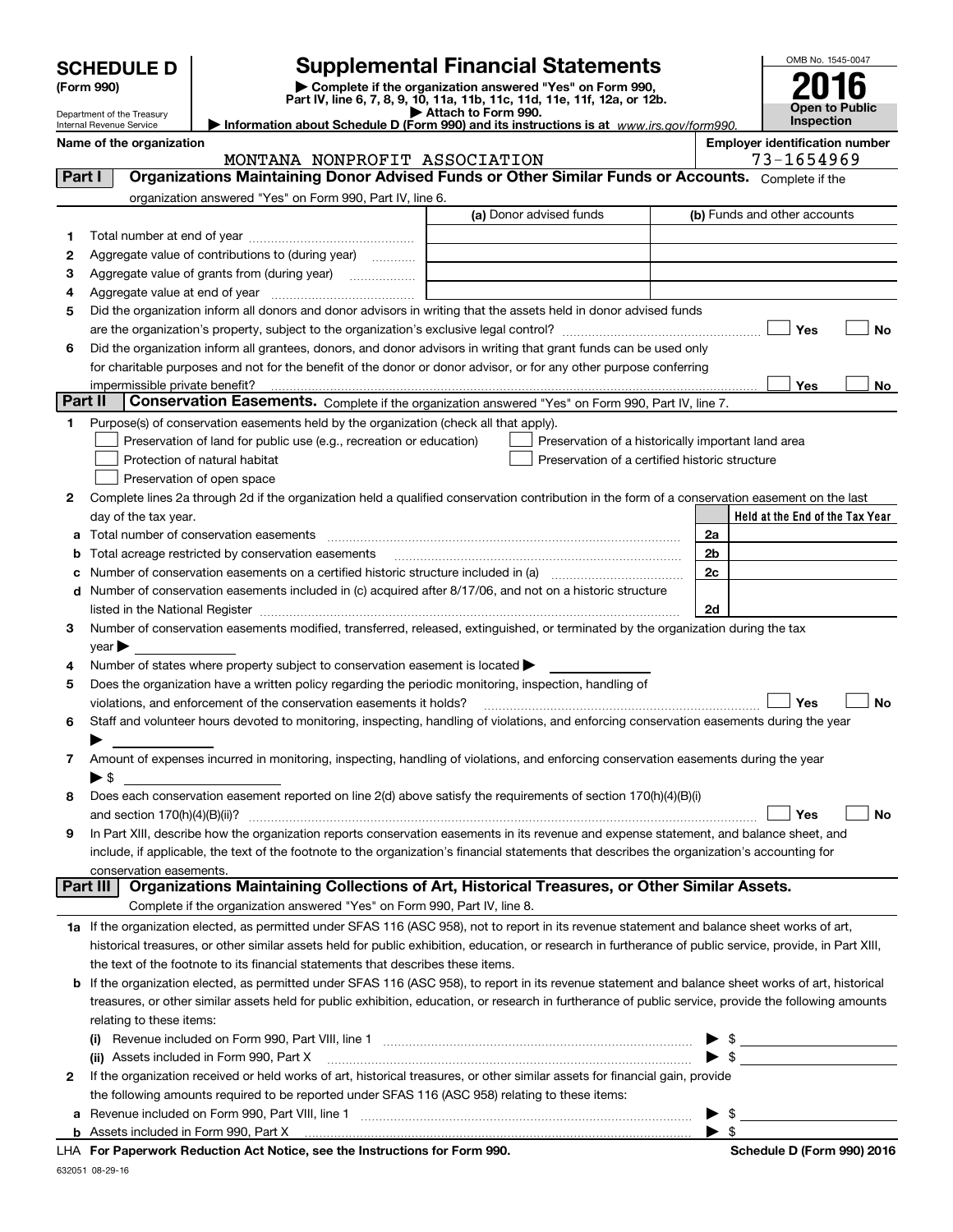|                | Schedule D (Form 990) 2016                                                                                                                                                                                                     | MONTANA NONPROFIT ASSOCIATION           |                |                                                  |                                            | $73 - 1654969$ Page 2 |                |                     |     |
|----------------|--------------------------------------------------------------------------------------------------------------------------------------------------------------------------------------------------------------------------------|-----------------------------------------|----------------|--------------------------------------------------|--------------------------------------------|-----------------------|----------------|---------------------|-----|
|                | Part III<br>Organizations Maintaining Collections of Art, Historical Treasures, or Other Similar Assets (continued)                                                                                                            |                                         |                |                                                  |                                            |                       |                |                     |     |
| 3              | Using the organization's acquisition, accession, and other records, check any of the following that are a significant use of its collection items                                                                              |                                         |                |                                                  |                                            |                       |                |                     |     |
|                | (check all that apply):                                                                                                                                                                                                        |                                         |                |                                                  |                                            |                       |                |                     |     |
| a              | Public exhibition                                                                                                                                                                                                              |                                         |                | Loan or exchange programs                        |                                            |                       |                |                     |     |
| b              | Scholarly research                                                                                                                                                                                                             | e                                       |                | Other <b>Other Committee Committee Committee</b> |                                            |                       |                |                     |     |
| с              | Preservation for future generations                                                                                                                                                                                            |                                         |                |                                                  |                                            |                       |                |                     |     |
| 4              | Provide a description of the organization's collections and explain how they further the organization's exempt purpose in Part XIII.                                                                                           |                                         |                |                                                  |                                            |                       |                |                     |     |
| 5              | During the year, did the organization solicit or receive donations of art, historical treasures, or other similar assets                                                                                                       |                                         |                |                                                  |                                            |                       |                |                     |     |
|                | to be sold to raise funds rather than to be maintained as part of the organization's collection?                                                                                                                               |                                         |                |                                                  |                                            |                       | Yes            |                     | No  |
| <b>Part IV</b> | Escrow and Custodial Arrangements. Complete if the organization answered "Yes" on Form 990, Part IV, line 9, or                                                                                                                |                                         |                |                                                  |                                            |                       |                |                     |     |
|                | reported an amount on Form 990, Part X, line 21.                                                                                                                                                                               |                                         |                |                                                  |                                            |                       |                |                     |     |
|                | 1a Is the organization an agent, trustee, custodian or other intermediary for contributions or other assets not included                                                                                                       |                                         |                |                                                  |                                            |                       |                |                     |     |
|                | on Form 990, Part X? [11] matter continuum matter contract to the contract of the contract of the contract of the contract of the contract of the contract of the contract of the contract of the contract of the contract of  |                                         |                |                                                  |                                            |                       | Yes            |                     | No  |
|                | b If "Yes," explain the arrangement in Part XIII and complete the following table:                                                                                                                                             |                                         |                |                                                  |                                            |                       |                |                     |     |
|                |                                                                                                                                                                                                                                |                                         |                |                                                  |                                            |                       | Amount         |                     |     |
|                | c Beginning balance measurements and the contract of the contract of the contract of the contract of the contract of the contract of the contract of the contract of the contract of the contract of the contract of the contr |                                         |                |                                                  | 1c                                         |                       |                |                     |     |
|                | d Additions during the year measurement contains and a state of the year measurement of the year measurement of                                                                                                                |                                         |                |                                                  | 1d                                         |                       |                |                     |     |
|                | e Distributions during the year manufactured and continuum and contact the year manufactured and contact the year manufactured and contact the year manufactured and contact the year manufactured and contact the year manufa |                                         |                |                                                  | 1e                                         |                       |                |                     |     |
|                | Ending balance manufactured and contract the contract of the contract of the contract of the contract of the contract of the contract of the contract of the contract of the contract of the contract of the contract of the c |                                         |                |                                                  | 1f                                         |                       |                |                     |     |
|                | 2a Did the organization include an amount on Form 990, Part X, line 21, for escrow or custodial account liability?                                                                                                             |                                         |                |                                                  |                                            |                       | Yes            |                     | No  |
| <b>Part V</b>  | <b>b</b> If "Yes," explain the arrangement in Part XIII. Check here if the explanation has been provided on Part XIII<br>Endowment Funds. Complete if the organization answered "Yes" on Form 990, Part IV, line 10.           |                                         |                |                                                  |                                            |                       |                |                     |     |
|                |                                                                                                                                                                                                                                |                                         |                |                                                  |                                            |                       |                |                     |     |
|                |                                                                                                                                                                                                                                | (a) Current year                        | (b) Prior year | (c) Two years back                               | (d) Three years back   (e) Four years back |                       |                |                     |     |
|                | <b>1a</b> Beginning of year balance                                                                                                                                                                                            |                                         |                |                                                  |                                            |                       |                |                     |     |
|                |                                                                                                                                                                                                                                |                                         |                |                                                  |                                            |                       |                |                     |     |
|                | Net investment earnings, gains, and losses                                                                                                                                                                                     |                                         |                |                                                  |                                            |                       |                |                     |     |
|                |                                                                                                                                                                                                                                |                                         |                |                                                  |                                            |                       |                |                     |     |
|                | e Other expenditures for facilities                                                                                                                                                                                            |                                         |                |                                                  |                                            |                       |                |                     |     |
|                | and programs                                                                                                                                                                                                                   |                                         |                |                                                  |                                            |                       |                |                     |     |
| Ť.             |                                                                                                                                                                                                                                |                                         |                |                                                  |                                            |                       |                |                     |     |
| g<br>2         | Provide the estimated percentage of the current year end balance (line 1g, column (a)) held as:                                                                                                                                |                                         |                |                                                  |                                            |                       |                |                     |     |
|                | Board designated or quasi-endowment                                                                                                                                                                                            |                                         | %              |                                                  |                                            |                       |                |                     |     |
|                | Permanent endowment >                                                                                                                                                                                                          | %                                       |                |                                                  |                                            |                       |                |                     |     |
|                | Temporarily restricted endowment >                                                                                                                                                                                             | %                                       |                |                                                  |                                            |                       |                |                     |     |
|                | The percentages on lines 2a, 2b, and 2c should equal 100%.                                                                                                                                                                     |                                         |                |                                                  |                                            |                       |                |                     |     |
|                | 3a Are there endowment funds not in the possession of the organization that are held and administered for the organization                                                                                                     |                                         |                |                                                  |                                            |                       |                |                     |     |
|                | by:                                                                                                                                                                                                                            |                                         |                |                                                  |                                            |                       |                | Yes                 | No. |
|                | (i)                                                                                                                                                                                                                            |                                         |                |                                                  |                                            |                       | 3a(i)          |                     |     |
|                | related organizations<br>(ii)                                                                                                                                                                                                  |                                         |                |                                                  |                                            |                       | 3a(ii)         |                     |     |
|                |                                                                                                                                                                                                                                |                                         |                |                                                  |                                            |                       | 3b             |                     |     |
|                | Describe in Part XIII the intended uses of the organization's endowment funds.                                                                                                                                                 |                                         |                |                                                  |                                            |                       |                |                     |     |
| <b>Part VI</b> | Land, Buildings, and Equipment.                                                                                                                                                                                                |                                         |                |                                                  |                                            |                       |                |                     |     |
|                | Complete if the organization answered "Yes" on Form 990, Part IV, line 11a. See Form 990, Part X, line 10.                                                                                                                     |                                         |                |                                                  |                                            |                       |                |                     |     |
|                | Description of property                                                                                                                                                                                                        | (a) Cost or other<br>basis (investment) |                | (b) Cost or other<br>basis (other)               | (c) Accumulated<br>depreciation            |                       | (d) Book value |                     |     |
|                |                                                                                                                                                                                                                                |                                         |                |                                                  |                                            |                       |                |                     |     |
| b              |                                                                                                                                                                                                                                |                                         |                |                                                  |                                            |                       |                |                     |     |
|                |                                                                                                                                                                                                                                |                                         |                |                                                  |                                            |                       |                |                     |     |
|                |                                                                                                                                                                                                                                |                                         |                | 47,733.                                          | 40,771.                                    |                       |                | 6,962.              |     |
|                |                                                                                                                                                                                                                                |                                         |                |                                                  |                                            |                       |                |                     |     |
|                |                                                                                                                                                                                                                                |                                         |                | 29,305.                                          | 12, 104.                                   |                       |                | 17, 201.<br>24,163. |     |

**Schedule D (Form 990) 2016**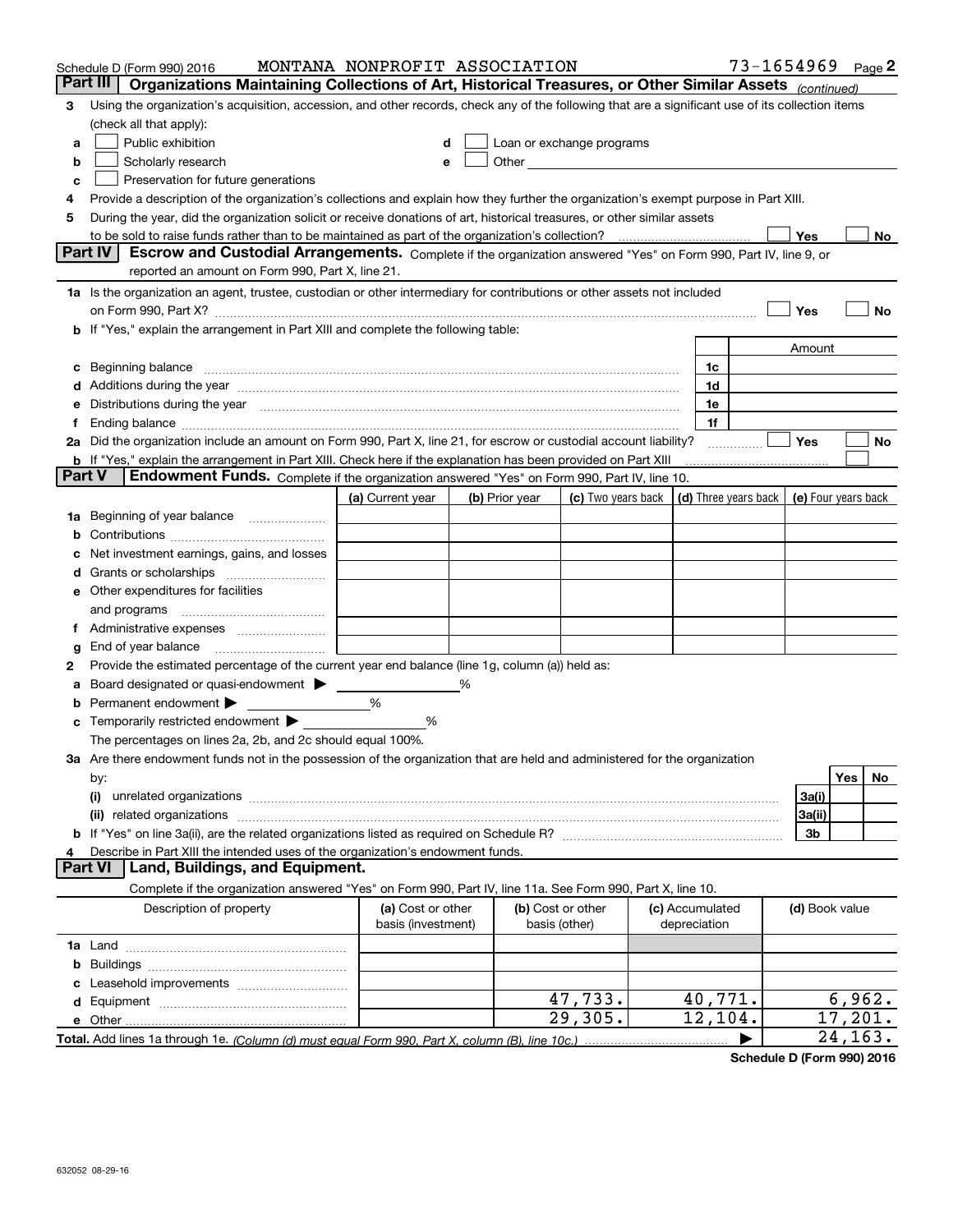| 73-1654969<br>MONTANA NONPROFIT ASSOCIATION<br>Schedule D (Form 990) 2016 |  | Page |
|---------------------------------------------------------------------------|--|------|
|---------------------------------------------------------------------------|--|------|

#### **Part VII Investments - Other Securities.**

Complete if the organization answered "Yes" on Form 990, Part IV, line 11b. See Form 990, Part X, line 12.

| (a) Description of security or category (including name of security)                          | (b) Book value | (c) Method of valuation: Cost or end-of-year market value |
|-----------------------------------------------------------------------------------------------|----------------|-----------------------------------------------------------|
| (1) Financial derivatives                                                                     |                |                                                           |
| (2) Closely-held equity interests                                                             |                |                                                           |
| (3) Other                                                                                     |                |                                                           |
| (A)                                                                                           |                |                                                           |
| (B)                                                                                           |                |                                                           |
| (C)                                                                                           |                |                                                           |
| (D)                                                                                           |                |                                                           |
| (E)                                                                                           |                |                                                           |
| (F)                                                                                           |                |                                                           |
| (G)                                                                                           |                |                                                           |
| (H)                                                                                           |                |                                                           |
| <b>Total.</b> (Col. (b) must equal Form 990, Part X, col. (B) line 12.) $\blacktriangleright$ |                |                                                           |

#### **Part VIII Investments - Program Related.**

Complete if the organization answered "Yes" on Form 990, Part IV, line 11c. See Form 990, Part X, line 13.

| (a) Description of investment                                                          | (b) Book value | (c) Method of valuation: Cost or end-of-year market value |
|----------------------------------------------------------------------------------------|----------------|-----------------------------------------------------------|
| (1)                                                                                    |                |                                                           |
| (2)                                                                                    |                |                                                           |
| $\frac{1}{2}$                                                                          |                |                                                           |
| (4)                                                                                    |                |                                                           |
| (5)                                                                                    |                |                                                           |
| (6)                                                                                    |                |                                                           |
| (7)                                                                                    |                |                                                           |
| (8)                                                                                    |                |                                                           |
| (9)                                                                                    |                |                                                           |
| Total. (Col. (b) must equal Form 990, Part X, col. (B) line 13.) $\blacktriangleright$ |                |                                                           |

#### **Part IX Other Assets.**

Complete if the organization answered "Yes" on Form 990, Part IV, line 11d. See Form 990, Part X, line 15.

| (a) Description  | (b) Book value |
|------------------|----------------|
| (1)              |                |
| (2)              |                |
| $\left(3\right)$ |                |
| (4)              |                |
| $\frac{1}{2}$    |                |
| (6)              |                |
|                  |                |
| (8)              |                |
| (9)              |                |
|                  |                |

**Part X Other Liabilities.**

Complete if the organization answered "Yes" on Form 990, Part IV, line 11e or 11f. See Form 990, Part X, line 25.

| 1.  | (a) Description of liability                                       | (b) Book value |
|-----|--------------------------------------------------------------------|----------------|
| (1) | Federal income taxes                                               |                |
| (2) |                                                                    |                |
| (3) |                                                                    |                |
| (4) |                                                                    |                |
| (5) |                                                                    |                |
| (6) |                                                                    |                |
| (7) |                                                                    |                |
| (8) |                                                                    |                |
| (9) |                                                                    |                |
|     | Total. (Column (b) must equal Form 990, Part X, col. (B) line 25.) |                |

**2.**Liability for uncertain tax positions. In Part XIII, provide the text of the footnote to the organization's financial statements that reports the

organization's liability for uncertain tax positions under FIN 48 (ASC 740). Check here if the text of the footnote has been provided in Part XIII

**Schedule D (Form 990) 2016**

 $\mathcal{L}^{\text{max}}$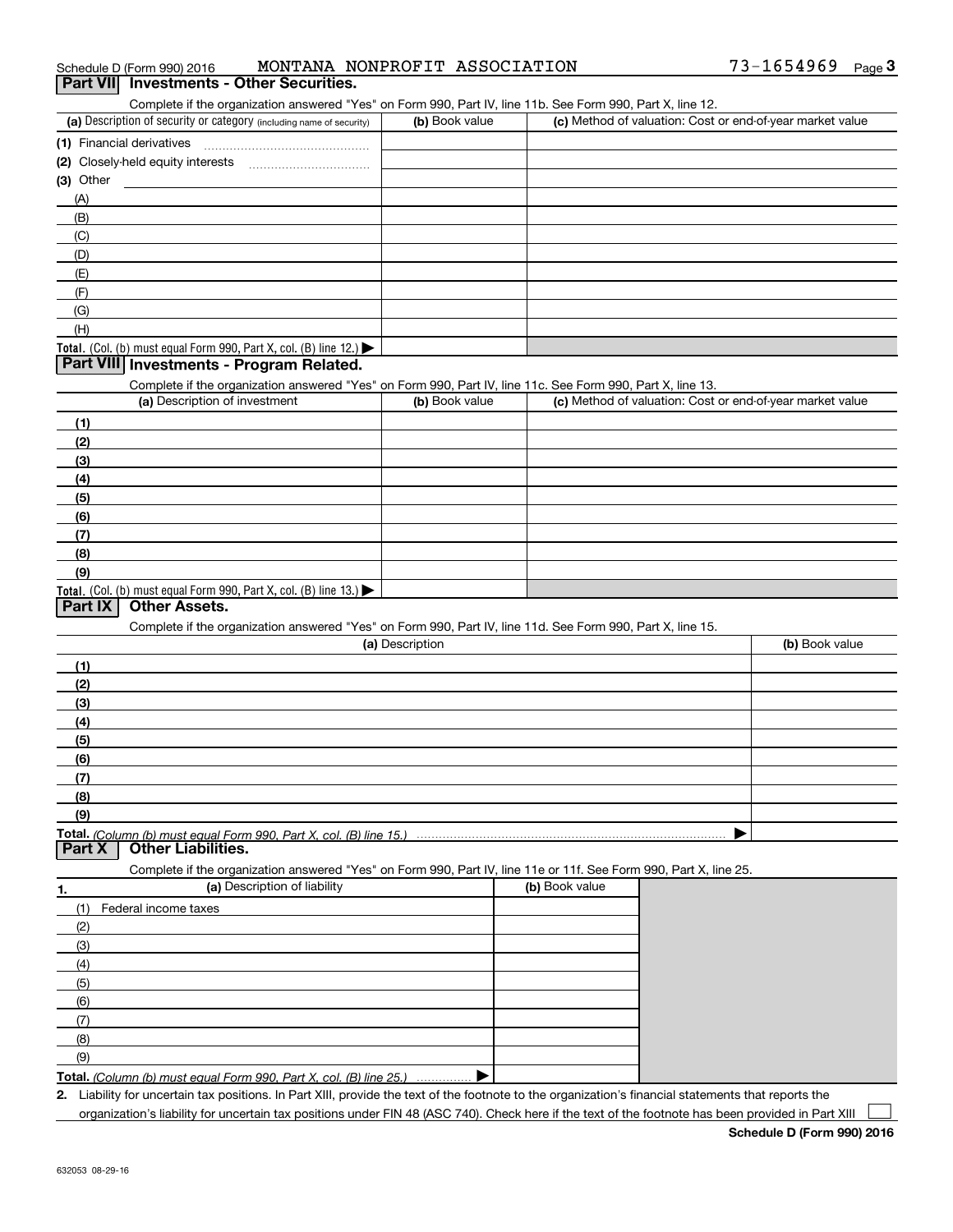|    | MONTANA NONPROFIT ASSOCIATION<br>Schedule D (Form 990) 2016                                                                                                                                                                    | 73-1654969<br>$Page$ <sup>4</sup> |              |  |  |  |
|----|--------------------------------------------------------------------------------------------------------------------------------------------------------------------------------------------------------------------------------|-----------------------------------|--------------|--|--|--|
|    | <b>Part XI</b><br>Reconciliation of Revenue per Audited Financial Statements With Revenue per Return.                                                                                                                          |                                   |              |  |  |  |
|    | Complete if the organization answered "Yes" on Form 990, Part IV, line 12a.                                                                                                                                                    |                                   |              |  |  |  |
| 1  | Total revenue, gains, and other support per audited financial statements                                                                                                                                                       | $\blacksquare$                    |              |  |  |  |
| 2  | Amounts included on line 1 but not on Form 990, Part VIII, line 12:                                                                                                                                                            |                                   |              |  |  |  |
| a  |                                                                                                                                                                                                                                | 2a                                |              |  |  |  |
|    |                                                                                                                                                                                                                                | 2 <sub>b</sub>                    |              |  |  |  |
| с  | Recoveries of prior year grants [11] matter contracts and prior year grants [11] matter contracts and prior year grants and prior year of the contracts and prior year of the contracts and prior year of the contracts and pr | 2c                                |              |  |  |  |
| d  |                                                                                                                                                                                                                                | 2d                                |              |  |  |  |
| е  | Add lines 2a through 2d                                                                                                                                                                                                        |                                   | <b>2e</b>    |  |  |  |
| 3  |                                                                                                                                                                                                                                |                                   | 3            |  |  |  |
| 4  | Amounts included on Form 990, Part VIII, line 12, but not on line 1:                                                                                                                                                           |                                   |              |  |  |  |
| а  | Investment expenses not included on Form 990, Part VIII, line 7b [111] [11] Investment expenses not included on Form 990, Part VIII, line 7b                                                                                   | 4a                                |              |  |  |  |
| b  |                                                                                                                                                                                                                                | 4 <sub>b</sub>                    |              |  |  |  |
| C. | Add lines 4a and 4b                                                                                                                                                                                                            |                                   | 4с           |  |  |  |
| 5  |                                                                                                                                                                                                                                |                                   | 5            |  |  |  |
|    | Part XII   Reconciliation of Expenses per Audited Financial Statements With Expenses per Return.                                                                                                                               |                                   |              |  |  |  |
|    | Complete if the organization answered "Yes" on Form 990, Part IV, line 12a.                                                                                                                                                    |                                   |              |  |  |  |
| 1  | Total expenses and losses per audited financial statements                                                                                                                                                                     |                                   | $\mathbf{1}$ |  |  |  |
| 2  | Amounts included on line 1 but not on Form 990, Part IX, line 25:                                                                                                                                                              |                                   |              |  |  |  |
| a  |                                                                                                                                                                                                                                | 2a                                |              |  |  |  |
|    |                                                                                                                                                                                                                                | 2 <sub>b</sub>                    |              |  |  |  |
| с  |                                                                                                                                                                                                                                | 2c                                |              |  |  |  |
| d  |                                                                                                                                                                                                                                | 2d                                |              |  |  |  |
| е  | Add lines 2a through 2d <b>must be a constructed as the constant of the State of Add</b> lines 2a through 2d                                                                                                                   |                                   | 2e           |  |  |  |
| 3  |                                                                                                                                                                                                                                |                                   | 3            |  |  |  |
| 4  | Amounts included on Form 990, Part IX, line 25, but not on line 1:                                                                                                                                                             |                                   |              |  |  |  |
| a  |                                                                                                                                                                                                                                | 4a                                |              |  |  |  |
| b  |                                                                                                                                                                                                                                | 4b.                               |              |  |  |  |
|    | Add lines 4a and 4b                                                                                                                                                                                                            |                                   | 4c           |  |  |  |
| 5  | 5                                                                                                                                                                                                                              |                                   |              |  |  |  |
|    | Part XIII Supplemental Information.                                                                                                                                                                                            |                                   |              |  |  |  |

Provide the descriptions required for Part II, lines 3, 5, and 9; Part III, lines 1a and 4; Part IV, lines 1b and 2b; Part V, line 4; Part X, line 2; Part XI, lines 2d and 4b; and Part XII, lines 2d and 4b. Also complete this part to provide any additional information.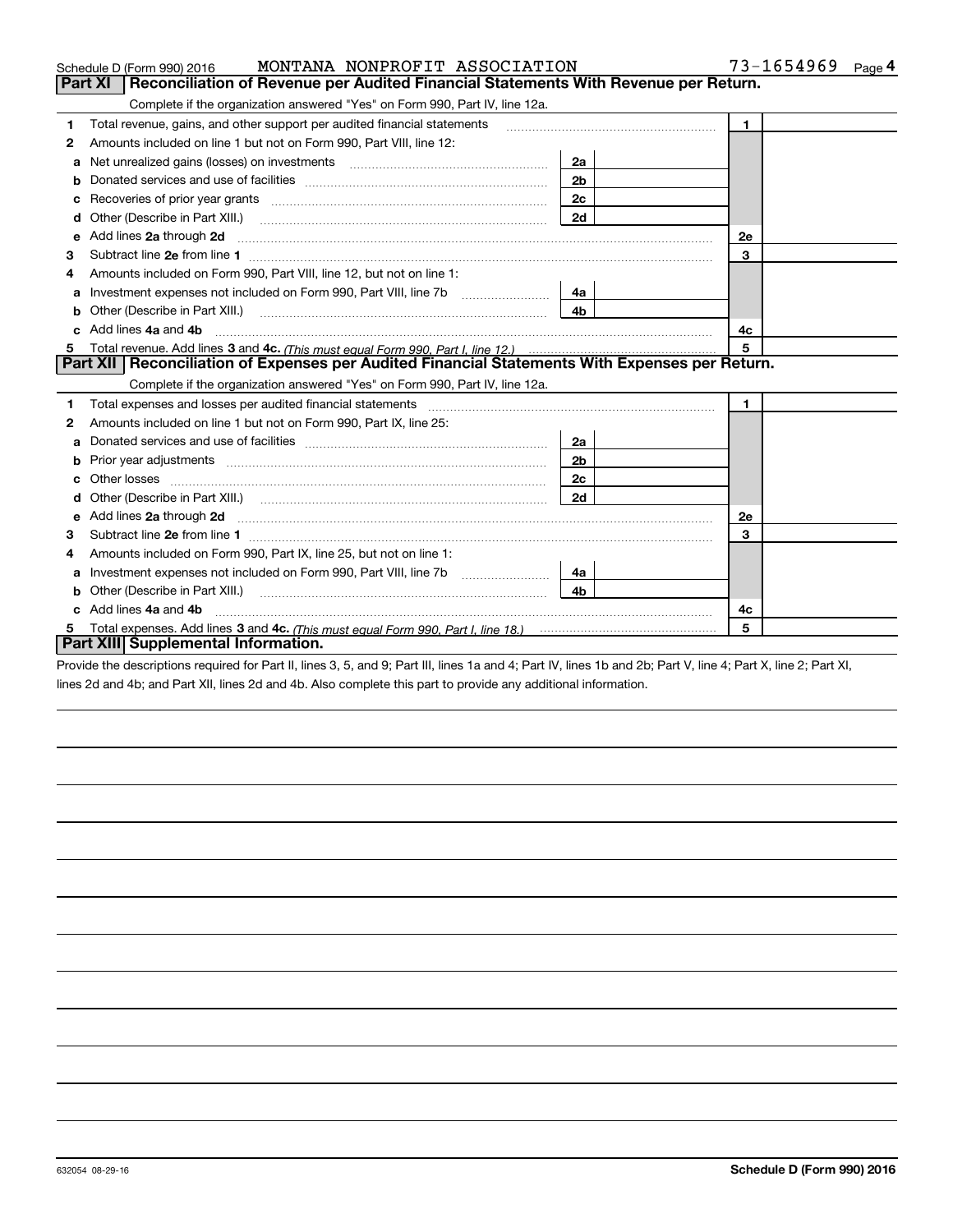**(Form 990 or 990-EZ)**

### **SCHEDULE O Supplemental Information to Form 990 or 990-EZ**

**Information about Schedule O (Form 990 or 990-EZ) and its instructions is at**  $www.irs.gov/form990.$ 

**Complete to provide information for responses to specific questions on Form 990 or 990-EZ or to provide any additional information. | Attach to Form 990 or 990-EZ.**



Department of the Treasury Internal Revenue Service Name of the organization

MONTANA NONPROFIT ASSOCIATION | 73-1654969

**Employer identification number**

FORM 990, PART I, LINE 1, DESCRIPTION OF ORGANIZATION MISSION:

NONPROFIT SECTOR IS ESSENTIAL TO MONTANA'S VITALITY AND LIVABILITY.

MNA'S MISSION IS TO PROVIDE LEADERSHIP TO MONTANA'S NONPROFIT SECTOR,

AND PARTNER WITH CHARITABLE NONPROFITS TO CREATE A SUSTAINABLE,

NETWORKED, AND INFLUENTIAL SECTOR. MNA ACHIEVES ITS MISSION BY

PROVIDING THE FOLLOWING PROGRAMS AND SERVICES TO ITS MEMBERS: ADVOCACY

AND PUBLIC POLICY ON SECTOR-WIDE ISSUES; GROUP BUYING OPPORTUNITIES TO

SAVE ADMINISTRATIVE COSTS; PROFESSIONAL AND ORGANIZATIONAL DEVELOPMENT

INCLUDING TRAINING AND TECHNICAL ASSISTANCE TO BUILD NONPROFIT

CAPACITY, RESEARCH AND COMMUNICATIONS ON ISSUES OF IMPORTANCE TO

NONPROFITS, NETWORK BUILDING TO CONNECT AND STRENGTHEN NONPROFITS, AND

PROMOTING A CULTURE OF PHILANTHROPY.

FORM 990, PART III, LINE 1, DESCRIPTION OF ORGANIZATION MISSION:

SUSTAINABLE, NETWORKED, AND INFLUENTIAL SECTOR.

FORM 990, PART III, LINE 4D, OTHER PROGRAM SERVICES:

ADVOCACY AND PUBLIC POLICY: MNA SERVES AS THE VOICE FOR THE CHARITABLE NONPROFIT COMMUNITY, SHAPES PUBLIC POLICY THROUGH ACTION, AND BUILDS THE CAPACITY OF NONPROFITS TO BE STRONG ADVOCATES. MNA'S ADVOCACY AND PUBLIC POLICY PROGRAM INCLUDES: (1) EDUCATION AND LOBBYING ON PUBLIC POLICY ISSUES THAT IMPACT ALL NONPROFITS, AND (2) TRAINING, EDUCATION AND TOOLS TO BUILD THE NONPROFIT COMMUNITY'S ADVOCACY AND PUBLIC POLICY SKILLS. IN 2016 MNA ADVOCATED FOR MORE EQUITABLE LABOR REGULATIONS AND OPPOSED AN IRS SUBSTANTIATION PROPOSAL.

EXPENSES \$ 47,305. INCLUDING GRANTS OF \$ 0. REVENUE \$ 0.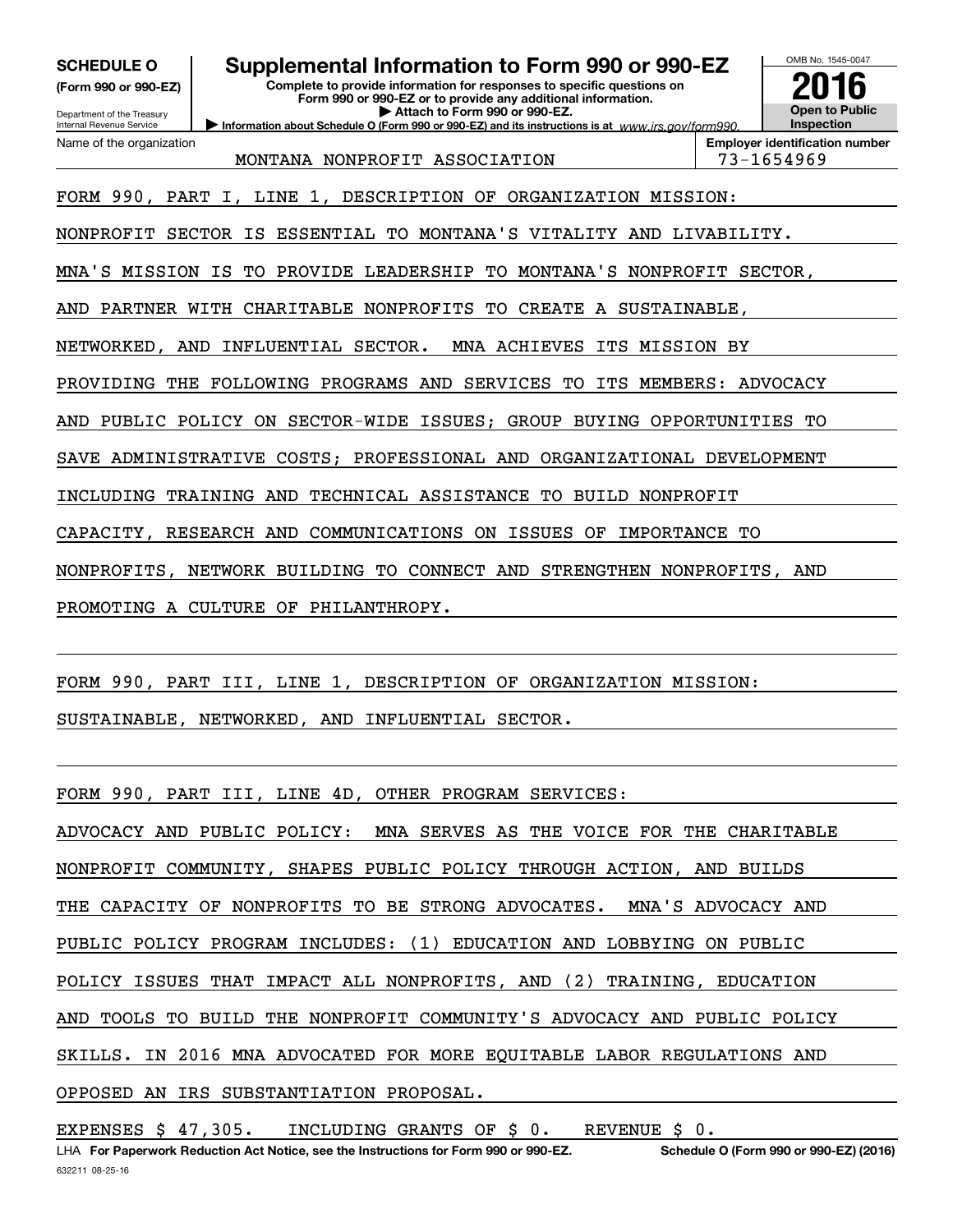FORM 990, PART VI, SECTION A, LINE 6:

MNA IS A PUBLIC BENEFIT ORGANIZATION WITH VOTING MEMBERS.

FORM 990, PART VI, SECTION A, LINE 7A:

THE MEMBERS OF MNA ELECT THE BOARD OF DIRECTORS.

FORM 990, PART VI, SECTION A, LINE 7B:

SOME OF THE DECISIONS OF THE BOARD OF DIRECTORS ARE SUBJECT TO THE

RATIFICATION BY THE MEMBERS.

FORM 990, PART VI, SECTION B, LINE 11B:

THE FINANCE COMMITTEE REVIEWS AND APPROVES THE FORM 990 AND MAKES A RECOMMENDATION FOR THE BOARD TO APPROVE THE FORM 990 FOR FILING. ALL BOARD MEMBERS RECEIVE A COMPLETE COPY OF THE 990 BEFORE IT IS SIGNED AND SENT TO THE IRS. THE BOARD OFFICIALLY ACCEPTS THE DOCUMENT AS A MATTER OF RECORD AT ONE OF THEIR MEETINGS AND DULY NOTED IN THE MINUTES.

FORM 990, PART VI, SECTION B, LINE 12C:

1) EACH DIRECTOR, PRINCIPAL OFFICER AND MEMBER OF A COMMITTEE WITH BOARD

DELEGATED POWERS SHALL ANNUALLY SIGN A STATEMENT WHICH AFFIRMS SUCH PERSON:

A. HAS RECEIVED A COPY OF THE CONFLICT OF INTEREST POLICY.

B. HAS READ AND UNDERSTANDS THE POLICY.

C. HAS AGREED TO COMPLY WITH THE POLICY, AND

D. UNDERSTANDS THAT MNA IS CHARITABLE AND IN ORDER TO MAINTAIN ITS FEDERAL

TAX EXEMPTION IT MUST ENGAGE PRIMARILY IN ACTIVITIES WHICH ACCOMPLISH ONE

OR MORE OF ITS TAX-EXEMPT PURPOSES.

632212 08-25-16 **Schedule O (Form 990 or 990-EZ) (2016)** 2) EACH VOTING MEMBER OF THE BOARD SHALL ANNUALLY SIGN A STATEMENT WHICH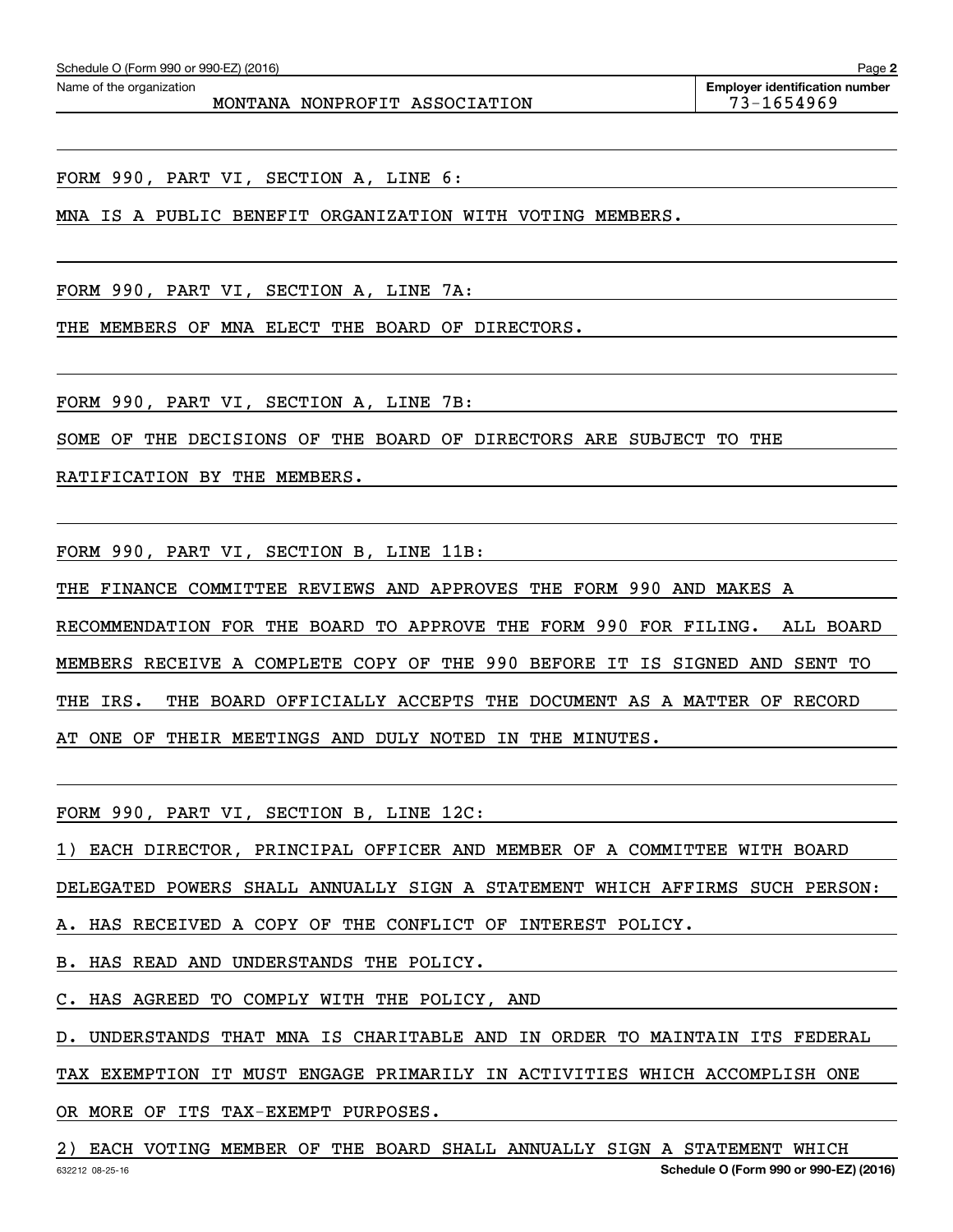| Schedule O (Form 990 or 990-EZ) (2016)                                 | Page 2                                |
|------------------------------------------------------------------------|---------------------------------------|
| Name of the organization                                               | <b>Employer identification number</b> |
| MONTANA NONPROFIT ASSOCIATION                                          | 73-1654969                            |
| WHETHER SUCH<br>PERSON IS AN<br>INDEPENDENT DIRECTOR.<br>DECLARES      |                                       |
| THE YEAR, THE INFORMATION IN<br>3)<br>AT ANY TIME DURING<br>THE<br>IF. | ANNUAL<br>STATEMENT                   |
| THE DIRECTOR SHALL DISCLOSE SUCH CHANGES AND<br>CHANGES MATERIALLY,    | REVISE THE                            |
| ANNUAL DISCLOSURE<br>FORM.                                             |                                       |
| THE EXECUTIVE COMMITTEE SHALL REGULARLY AND CONSISTENTLY               | MONITOR AND                           |
| THIS POLICY BY REVIEWING<br>COMPLIANCE WITH<br>ANNUAL<br>ENFORCE       | STATEMENTS<br>AND                     |
| ACTIONS AS ARE NECESSARY FOR EFFECTIVE<br>OTHER<br>TAKING<br>SUCH      | OVERSIGHT.                            |

FORM 990, PART VI, SECTION B, LINE 15:

MNA HAS THE FOLLOWING POLICY IN PLACE: THE BOARD SHALL REVIEW AND APPROVE EXECUTIVE COMPENSATION, AFTER A REVIEW OF COMPARABLE DATA OR OTHER EVIDENCE THAT COMPENSATION IS REASONABLE AND SHALL CONTEMPORANEOUSLY SUBSTANTIATE

ITS DELIBERATION AND DECISION IN THE MINUTES. ONLY THOSE DIRECTORS WHO ARE FREE OF CONFLICTS OF INTEREST MAY VOTE ON EXECUTIVE COMPENSATION.

FORM 990, PART VI, SECTION C, LINE 18:

THESE DOCUMENTS ARE AVAILABLE ON THE ORGANIZATION'S WEBSITE.

FORM 990, PART VI, SECTION C, LINE 19:

THESE DOCUMENTS ARE AVAILABLE ON THE ORGANIZATION'S WEBSITE.

| FORM 990, PART IX, LINE 11G, OTHER FEES:               |           |
|--------------------------------------------------------|-----------|
| CONTRACTED SERVICES:                                   |           |
| PROGRAM SERVICE EXPENSES                               | 102,525.  |
| MANAGEMENT AND GENERAL EXPENSES                        | 24, 262.  |
| FUNDRAISING EXPENSES                                   | 2,352.    |
| <b>TOTAL EXPENSES</b>                                  | 129, 139. |
| TOTAL OTHER FEES ON FORM 990, PART IX, LINE 11G, COL A | 129, 139. |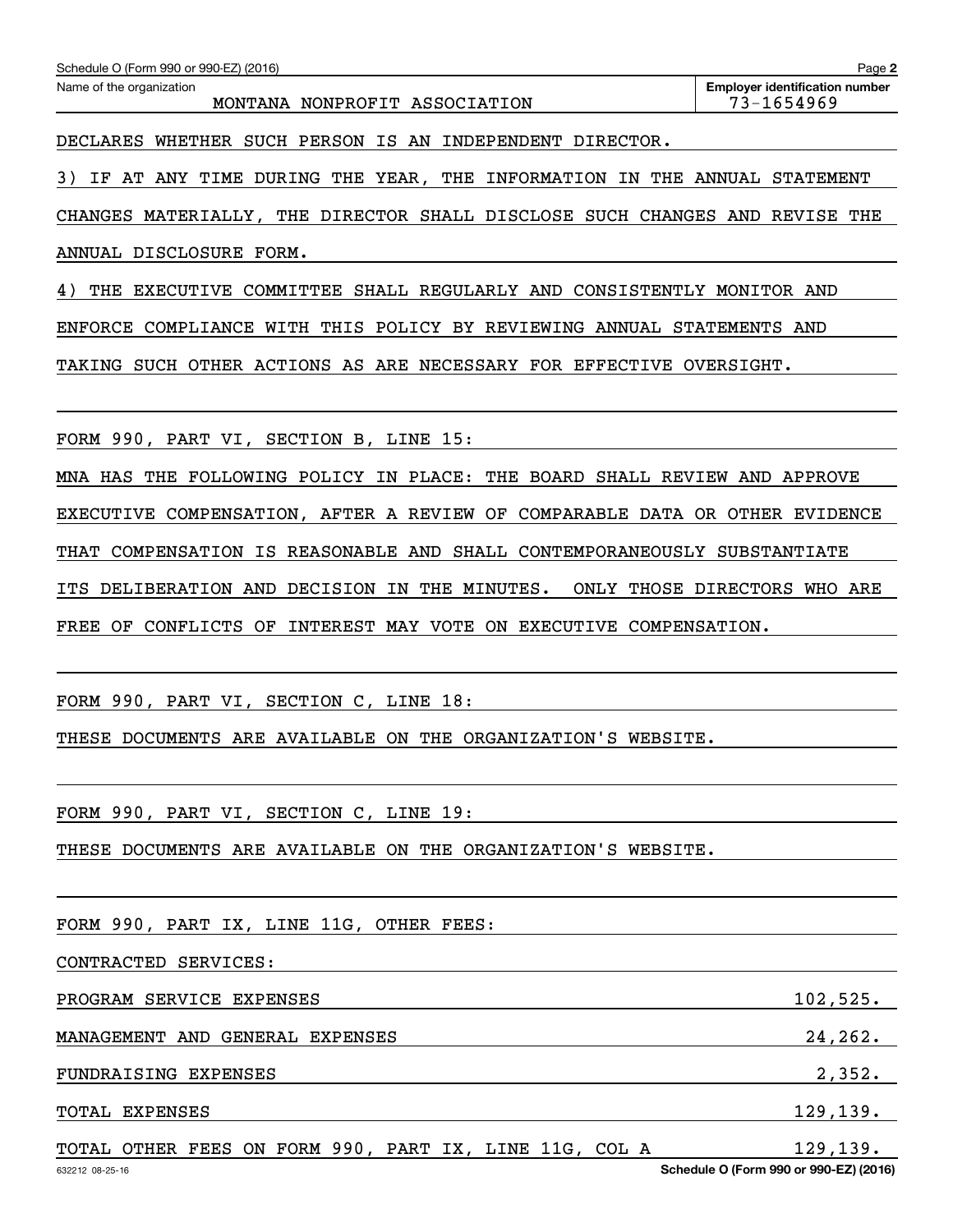|                 |  | THIS PROCESS HAS NOT CHANGED FROM PRIOR YEARS. |  |                                        |  |
|-----------------|--|------------------------------------------------|--|----------------------------------------|--|
|                 |  |                                                |  |                                        |  |
|                 |  |                                                |  |                                        |  |
|                 |  |                                                |  |                                        |  |
|                 |  |                                                |  |                                        |  |
|                 |  |                                                |  |                                        |  |
|                 |  |                                                |  |                                        |  |
|                 |  |                                                |  |                                        |  |
|                 |  |                                                |  |                                        |  |
|                 |  |                                                |  |                                        |  |
|                 |  |                                                |  |                                        |  |
|                 |  |                                                |  |                                        |  |
|                 |  |                                                |  |                                        |  |
|                 |  |                                                |  |                                        |  |
|                 |  |                                                |  |                                        |  |
|                 |  |                                                |  |                                        |  |
|                 |  |                                                |  |                                        |  |
|                 |  |                                                |  |                                        |  |
|                 |  |                                                |  |                                        |  |
|                 |  |                                                |  |                                        |  |
|                 |  |                                                |  |                                        |  |
|                 |  |                                                |  |                                        |  |
|                 |  |                                                |  |                                        |  |
|                 |  |                                                |  |                                        |  |
|                 |  |                                                |  |                                        |  |
| 632212 08-25-16 |  |                                                |  | Schedule O (Form 990 or 990-EZ) (2016) |  |
|                 |  |                                                |  |                                        |  |

FORM 990, PART XII, LINE 2C:

MONTANA NONPROFIT ASSOCIATION | 73-1654969

**2** Echedule O (Form 990 or 990-EZ) (2016)<br>Name of the organization **number** Name of the organization **page Name of the organization number**